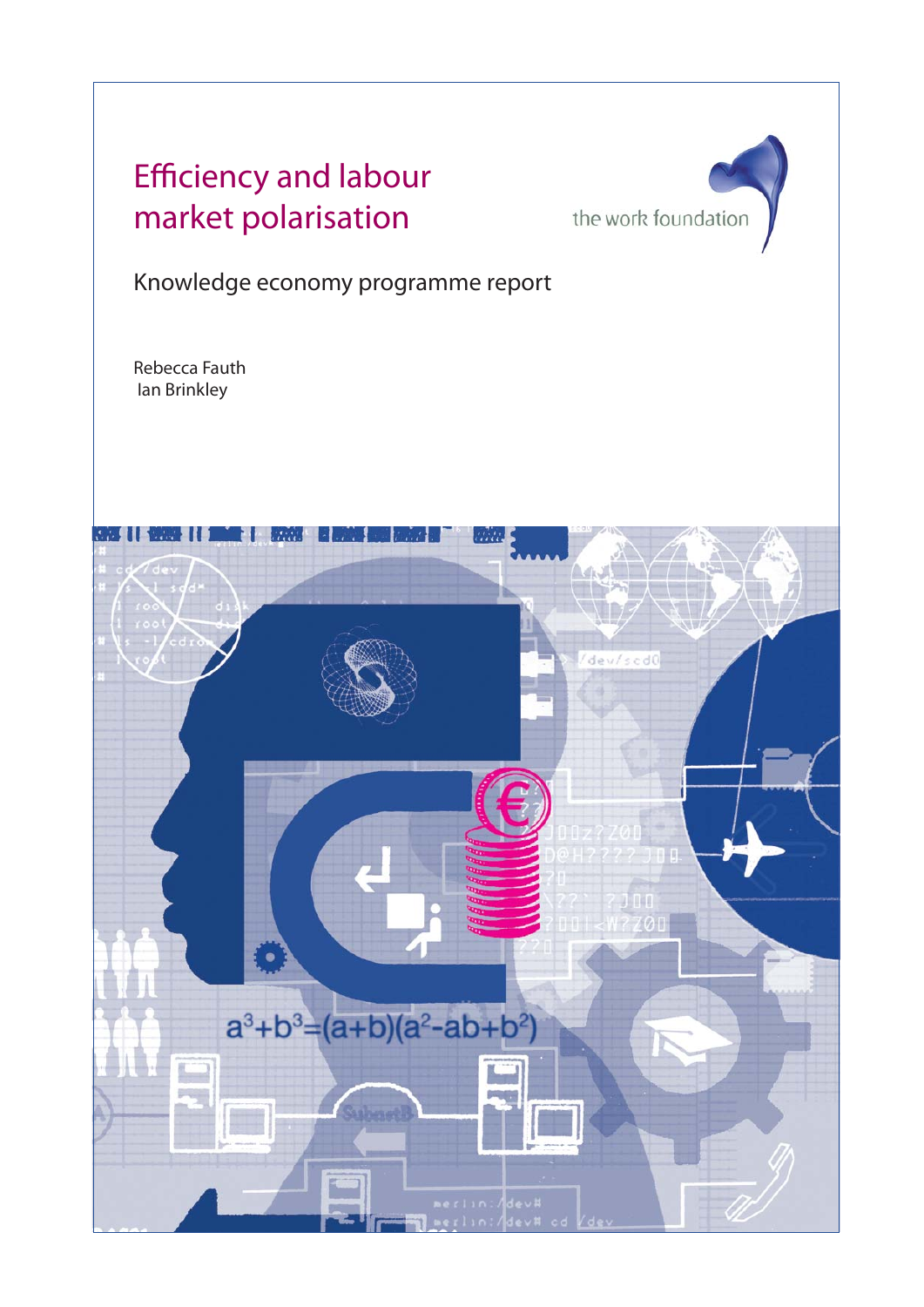| <b>About the Authors</b>        | 3  |
|---------------------------------|----|
| <b>Executive summary</b>        | 4  |
| <b>Background</b>               | 6  |
| <b>Research questions</b>       | 10 |
| What does the data say?         | 11 |
| Summary and policy implications | 43 |
| References                      | 46 |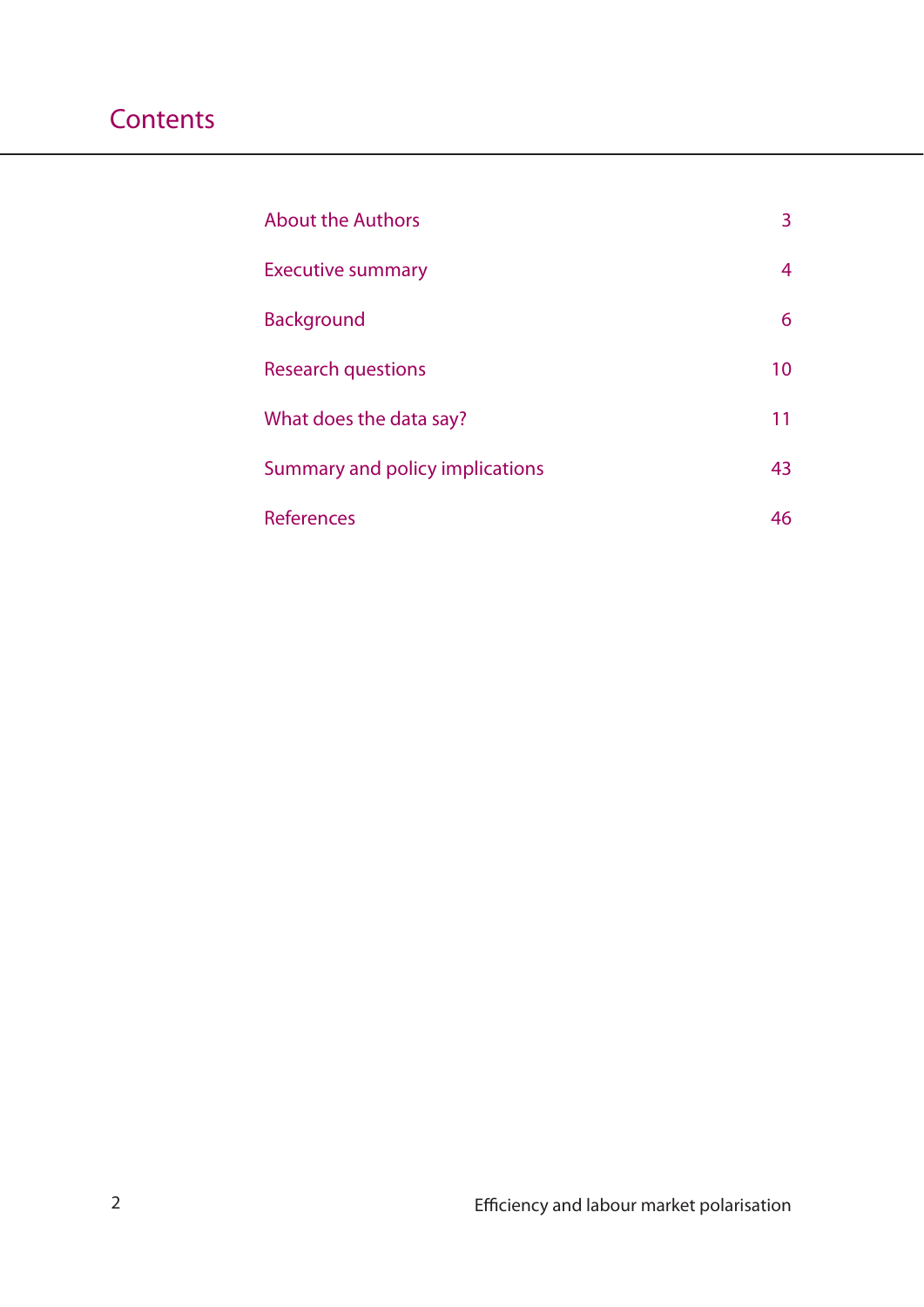**Rebecca Fauth** is a Senior Researcher at The Work Foundation, where she primarily engages in survey design, quantitative analysis and literature reviews for a range of public and private sector clients. Rebecca's expertise is in the intersection of social policy and human development, poverty and wealth inequality, programme evaluation and quantitative methods. Rebecca is also a Research Affiliate at the National Center for Children and Families at Columbia University in New York City. Rebecca has 2 years of practical experience as a social care provider in the US.

**Ian Brinkley** is Director of the Knowledge Economy programme having joined the Work Foundation in June 2006. Ian previously worked at the Trades Union Congress between 1980 and 2006. He was Head of the Economic and Social Affairs Department at the TUC from 2004 to 2006 and TUC Chief Economist from 1996 to 2006. Prior to 1980 he worked as a researcher at the University of Kent and the Centre for Environmental Studies. He has been a member of the Low Pay Commission, the body that sets the UK's National Minimum Wage (NMW) from 2004 to date. He has worked in a wide range of economic and industrial policy and research areas, including economic policy, public spending and public service reform, labour markets, energy and the environment and manufacturing policy and produced numerous submissions to government and analytical papers.

### Sponsors for the knowledge economy programme include:

| BBC               | Merck                 |
|-------------------|-----------------------|
| <b>DCMS</b>       | Microsoft             |
| <b>DfES</b>       | PricewaterhouseCooper |
| DTI               | Rolls Royce           |
| <b>EDF Energy</b> | <b>SEEDA</b>          |
|                   |                       |

This report does not necessarily represent the views of the sponsoring organisations.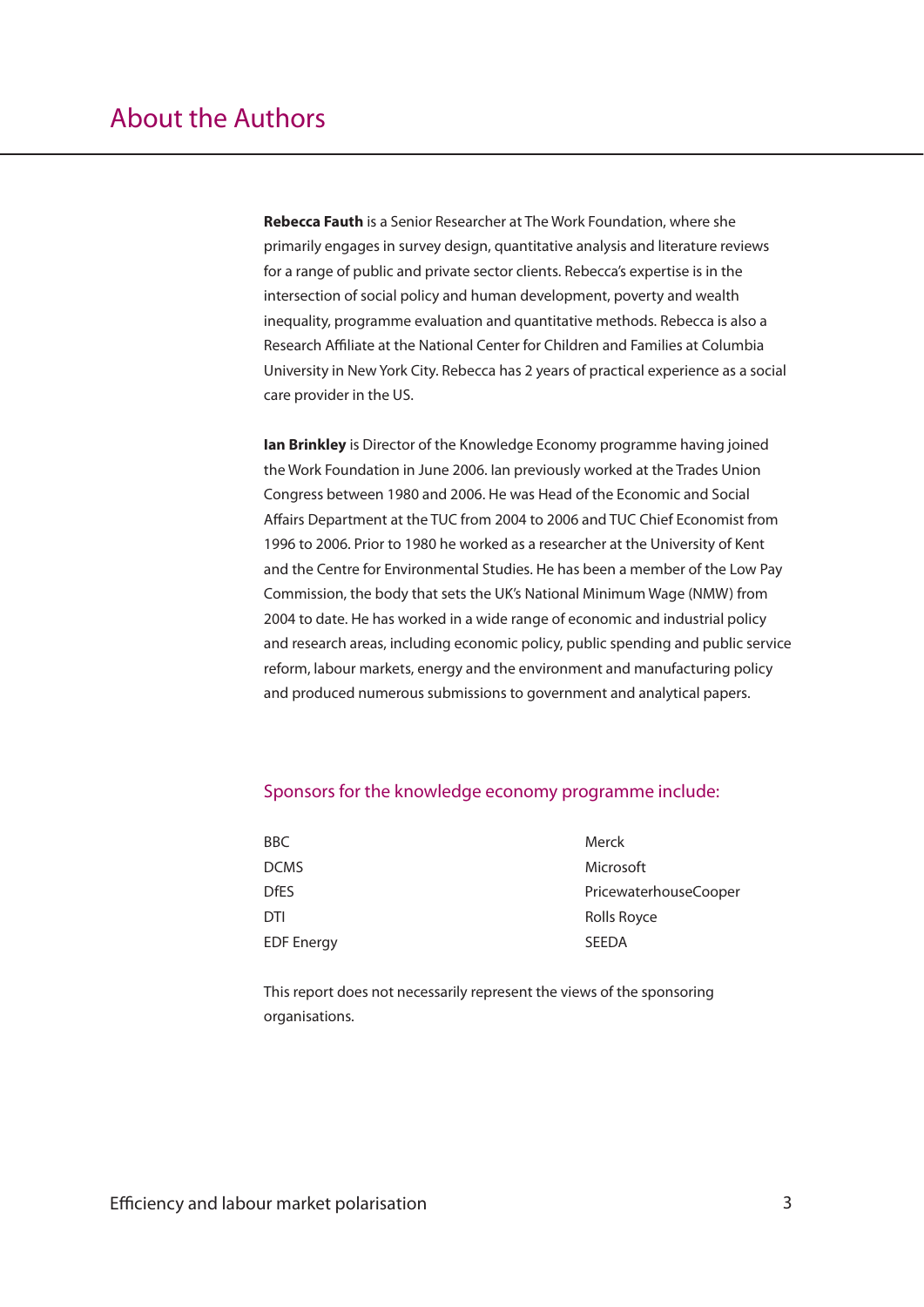The knowledge economy gets a reasonably clean bill of health as far as polarisation between "good" and "bad" jobs is concerned. Overall, we agree with recent analyses positing a stable labour market and continued expansion of wellpaid jobs at the top of the labour market. With the exception of some remaining job polarisation for men, our findings stand in contrast to the hourglass economy story from the 1980s that stemmed from deindustrialisation and the disappearing middle class.

Our conclusion may be surprising for those who favour skill-biased technological change (SBTC)—computerisation—as a key driver of polarisation and wage inequality. Although polarisation seems to have stabilised in recent years, the pace of computerisation certainly has not. At the very least, computerisation must be only one of several factors that is driving labour market inequalities.

Nonetheless, computerisation has had a big impact within occupational groups by eliminating many of the less demanding and more routine processing posts, while enhancing more analytical and complex communication jobs that require graduate level education. We think this may be an important factor behind the growth of graduates in jobs that did not traditionally require high educational attainment.

The overall evidence on overqualification is not clear-cut, however, due in part to issues in accurately measuring the construct. Given these limitations, we present evidence to suggest that graduate employment is expanding in both well-paid and poorly paid jobs. This can be interpreted as supporting the argument of oversupply of graduates in the labour market. Yet, this finding only applies to men; there is no evidence of polarisation for female graduates.

Furthermore, our research and others' revealed an imbalance between qualifications and job requirements among non-graduates. Many of those with even fairly basic skills appear to be overqualified for the jobs they have to do, or are working for quite low wages. Our findings also showed fairly large gaps between shares of non-degree holders and degree holders who were gainfully employed. That is, adults without degrees were less likely to be employed and more likely to be inactive relative to adults with degrees. This pattern of results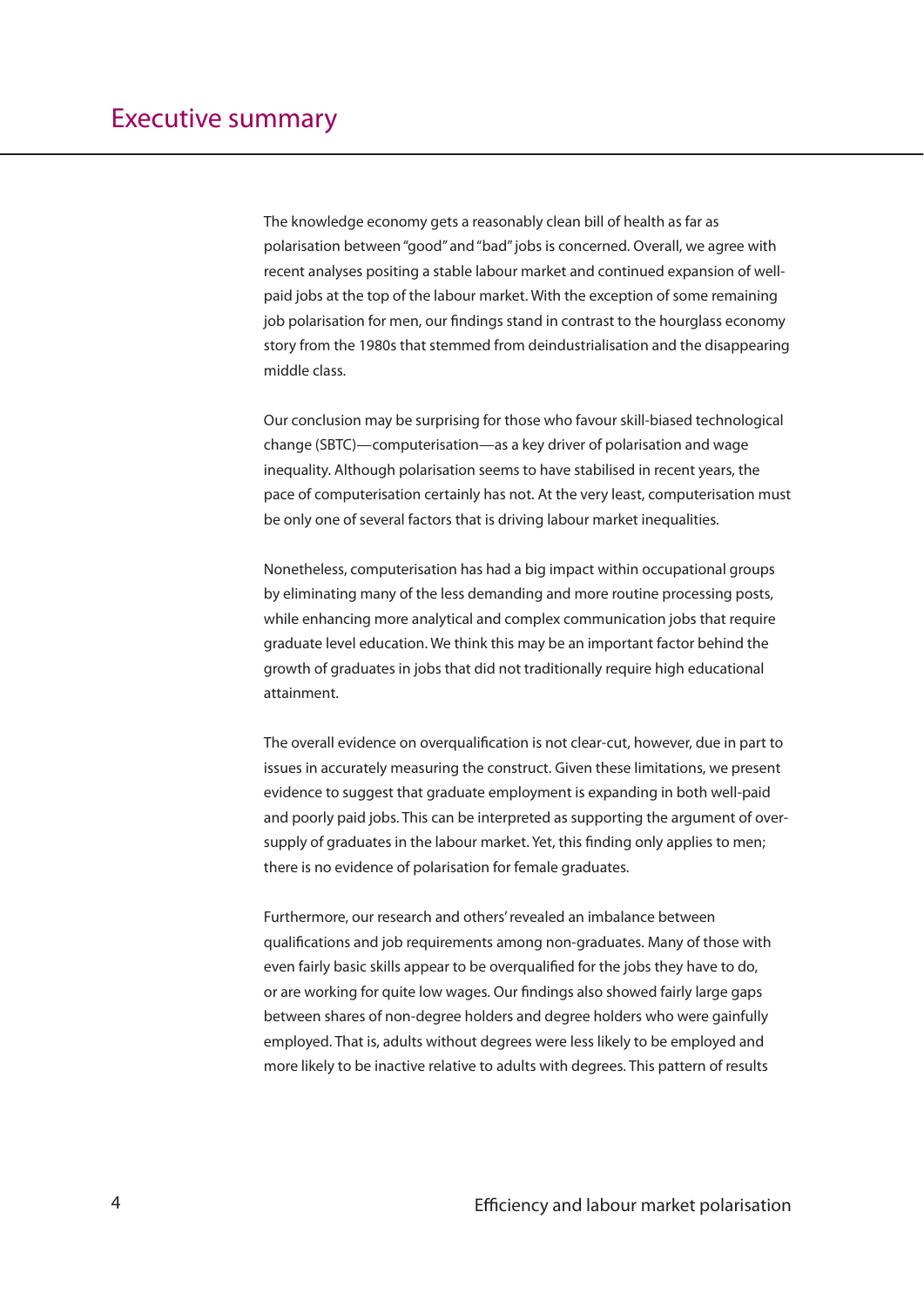has not substantially changed between 1995 and 2005, however, which suggests that conditions are not worsening over time for non-degree holders.

A factor related to overqualification may be the creation of more entry jobs in occupations such as personal care that are traditionally poorly paid, but have become much more demanding vis-à-vis employees' skills as standards have risen. In addition, we suspect that migration may also have some influence on the margin, as some highly educated migrants take low-level jobs for lack of alternate options. Although it appears that migration has only a marginal impact on levels of overqualification in the UK, it may have had a greater impact on changes in some basic skills occupations. For example, our findings show a rather puzzling increase in graduates employed in elementary jobs, which may be due to increased migration over time.

We think that those who favour an expansion of higher education in response to rising demand from employers for graduate level skills are right to do so. The balance of our findings favours the interpretation that graduate supply and demand have remained broadly in balance at the aggregate level. In particular, we can find no support that either relative wages for graduates or the aggregate returns to higher-level education have fallen over time.

Whatever interpretation we put on these figures, a policy priority should be to address the lack of demand for skills and the poor quality of work in the bottom half of the labour market. There is some evidence to suggest that while overqualification appears to be a significant factor in many OECD economies (however poorly measured), the economic and social implications may differ. This, in turn, points to the importance of institutions connecting the labour market and the education system.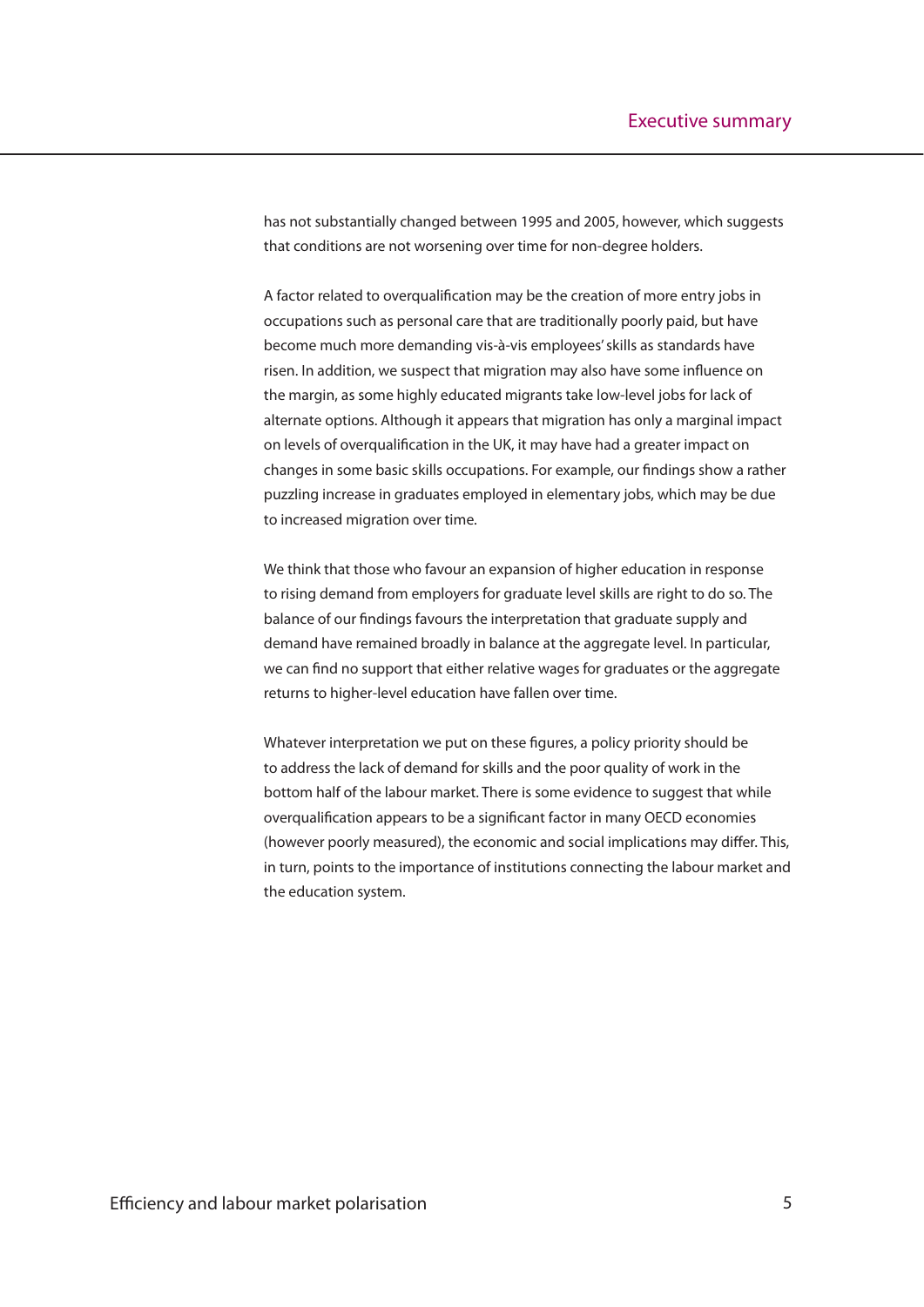With the rapid rise in technological advances over the last several centuries, many experts and policy makers believe that we are now living in a knowledge economy whereby occupations that capitalised on routine physical inputs or natural resources have been exchanged for jobs that rely on knowledge intensity, creation and innovation. Although experts disagree on the precise ingredients of the knowledge economy, most concur that the current economy relies more heavily on human and intellectual capital, investment in education and training, R&D and ICT than in the past.

According to The Work Foundation's Defining the Knowledge Economy paper (Brinkley 2006), knowledge workers have been defined in three separate, but inter-linked ways:

- Workers employed in the top three Standard Occupational Classifications (SOC), which include managers and senior officials, professionals and associate professionals and technicians •
- Workers with high-level skills indicated by a degree or the equivalent •
- Workers who perform tasks that require complex thinking and communications, often with the assistance of computers. •

Unfortunately, these definitions all have disadvantages. Categorising workers by occupation or level of education lends itself to statistical analysis, but it is inevitably arbitrary and includes many who, by and large, would not be regarded as doing "knowledge work." The more sophisticated task-based measures developed in academic studies often require extensive reworking of the statistical evidence. Even categorising jobs as "good or "bad" on the basis of pay and skill level can be fraught with difficulty, as many jobs involve complex trade-offs, such as accepting lower pay to engage in employment which is high in non-economic benefits. With all these caveats in mind, we have for the purposes of this analysis used the top three occupational classifications as proxy for knowledge-based workers.

Regardless of the specific definition of the knowledge economy or knowledge workers, it is implicit that this new economy is sustained by a highly skilled workforce employed in jobs at the top of the labour market. While these "good" jobs have always existed, many believe that the knowledge economy has led to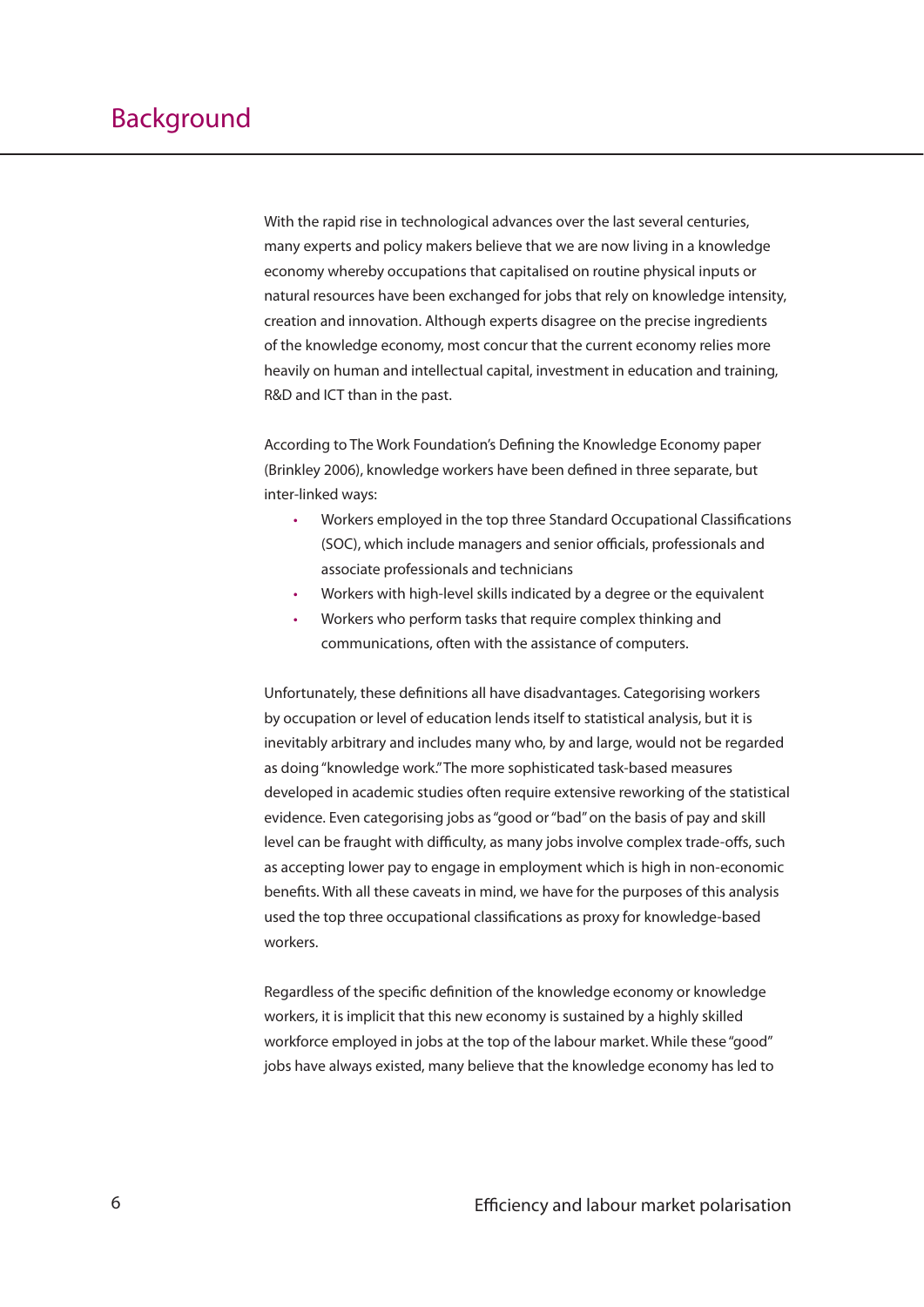increased job polarisation. That is, instead of an economy structured by majority "average" jobs and a strong middle-class, we currently have an economy where the increase in good, skilled jobs is balanced by an increase in bad, unskilled jobs with declines in between. If true, this trend towards polarisation suggests that many skilled and semi-skilled workers will find themselves working at the bottom-end of the labour market. Yet, research is mixed regarding: (1) the extent to which the current labour market is truly bifurcated into "good" and "bad" jobs and (2) whether the movement towards a knowledge economy is the leading cause of job polarisation net of other contributing factors.

The traditional argument surrounding the knowledge economy's role in the labour market is that it has led to rising demand for skilled relative to unskilled labour. In the past, researchers operationally defined knowledge workers as degree holders with high rates of computer use. Earlier work exploring links between the adoption of computer-based technology between the late 1970s and mid-1990s and the demand for more highly skilled labour concluded that this "skill-biased technological change" (SBTC) lessened the need for humans to engage in many routine clerical and production jobs, while simultaneously increasing the ability of highly-skilled workers to develop new products and tailor them to clients' specific needs (Katz and Autor 1999; Acemoglu 2002). Thus, computers became a substitute for routine tasks and a complement for skilled workers.

Indeed, research suggests that computer intensity was positively associated with the employment share of managers and professionals—knowledge workers and negatively associated with the employment share of clerical and productions workers. These differences in employment share were particularly strong within industries rather than between them, suggesting that the skill profile within industries has shifted upward and that movement away from industries that have traditionally employed low skilled workers is less of an issue.

More recent research has identified a slightly different trend building on the types of work and workers that computing technology can replace. Specifically, Autor, Levy and Murnane (2003) empirically assessed the premise that computer capital can substitute workers who engage in routine tasks, those that require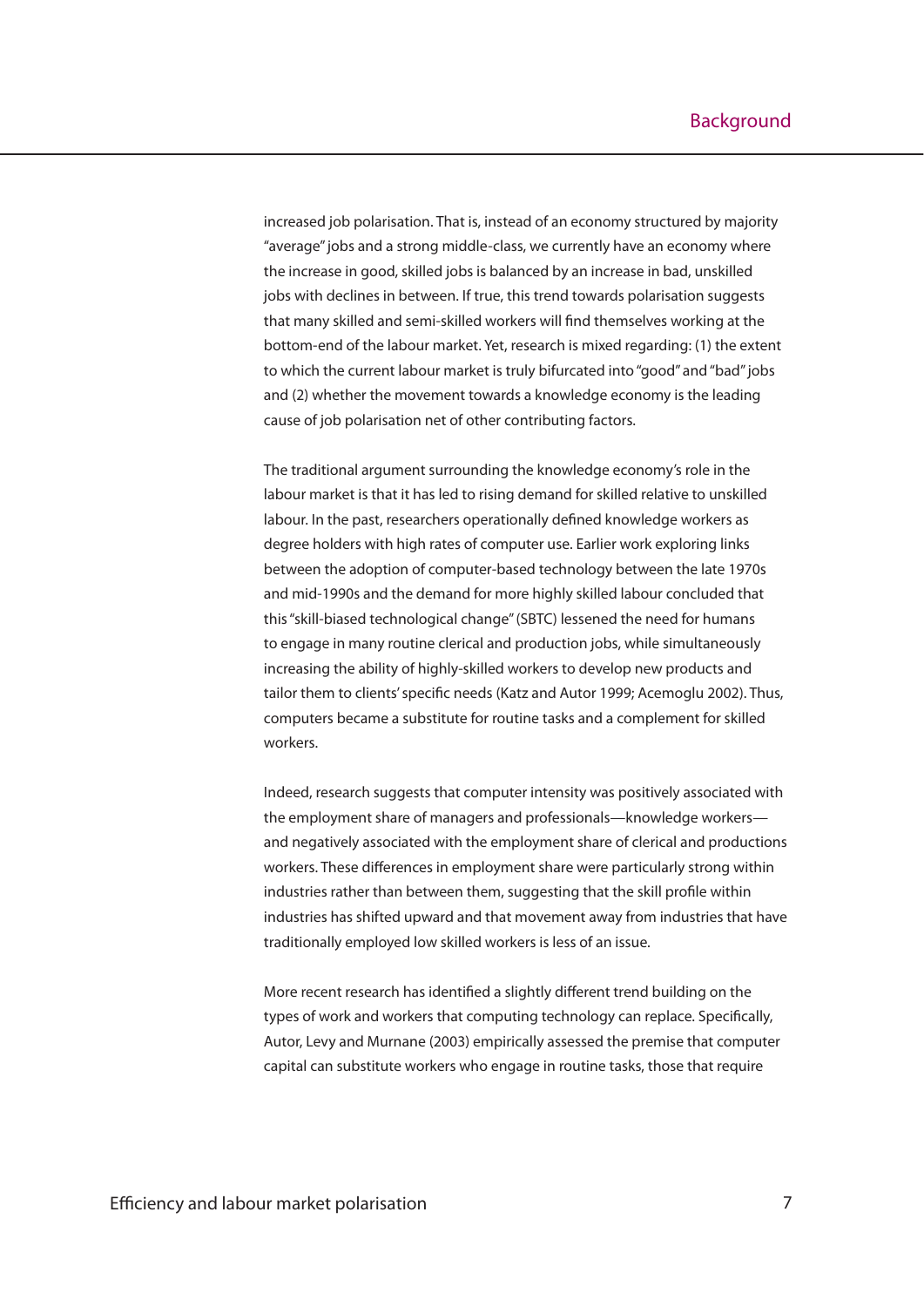methodological repetition. These routine tasks include both analytical tasks such as recordkeeping or telephone operating as well as manual tasks such as assembly line work.

Due to technological advances since the 1970s and 1980s, these occupations have likely declined over time. On other hand, demand for non-routine labour, which includes tasks that are not standardised enough for substitute computer programming, has increased over time. Indeed, these non-routine tasks include jobs that require complex problem solving, creativity and communications at the high-end and manual tasks such as housekeeping and construction on the lower-end. What this new conceptualisation suggests is that the labour market is becoming increasingly polarised with the bulk of employment share at the top- and bottom-ends. That is, a large proportion of employment share in the middle of the labour market required routine activities—the very activities that computing technology can replace. This revised hypothesis differs from the original SBTC argument such that if SBTC was the only operative, one would expect a strong positive association between initial wages and employment growth. Yet, this revised theory posits that growth will be seen in jobs at both the bottom and top of the wage hierarchy.

Recent work from the UK (Goos and Manning 2003), the US (Autor, Katz, and Kearney 2006) and Germany (Spitz-Oener 2006) assessed the proportion of the employment share in the bottom, middle and top of the labour market based on wages and occupation through 2000. By and large, the research revealed that employment growth between 1990-2000 was at the top and bottom of the labour market, supporting the polarisation hypothesis.

### Are knowledge workers being used efficiently?

A related hypothesis to polarisation, also relevant to the knowledge economy, is that of overqualification. That is, in light of the proposed progression of the labour force into more highly skilled jobs, we are left to wonder if there are enough good jobs to go around. Does demand sustain the share of qualified workers churned out by the university system, or are degree-level workers now in jobs for which they are overqualified?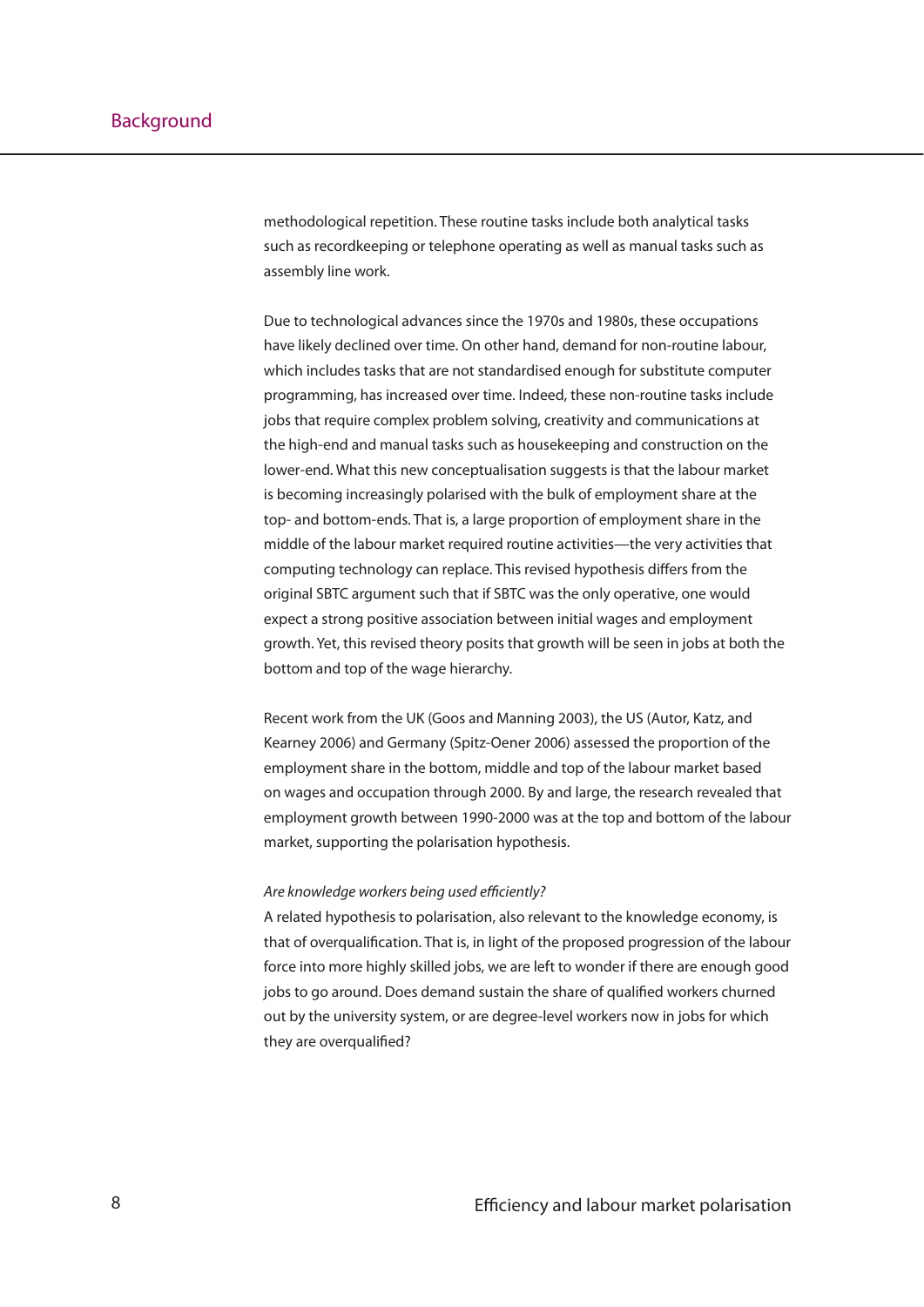Research by Brynin and colleagues (2006) and Goos and Manning (2003) suggest that across all occupations—knowledge and otherwise—educational qualification levels have risen. Yet, research using a US sample from Gottschalk and Hansen (2003) found that they way in which qualifications or educational attainment is measured could influence findings. In their research, they found that college-educated workers were most likely to be employed in jobs that required college education.

If many UK workers are indeed overqualified for the work that they do, the current state of the knowledge economy is not efficiently and effectively using its prime resources for the future. Further, if true, the overqualification hypothesis suggests that there may be a structural mismatch between the educational system and the labour market.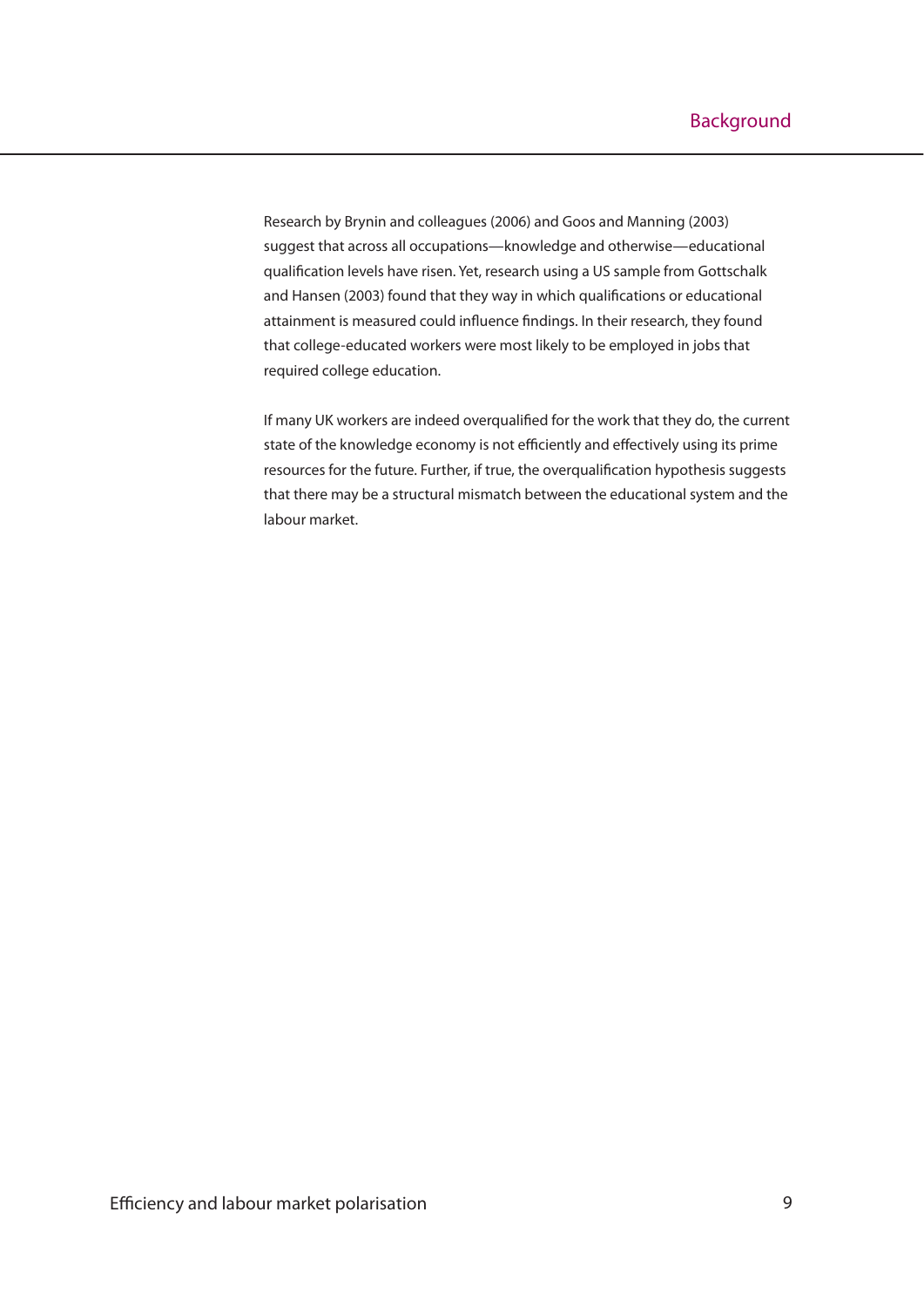Based on the brief review above, we use data from the Labour Force Survey (LFS) Microdata Service to explore three research questions.

- What is the pattern of job polarisation in the UK over the last decade? 1.
- 2. Are there differences in wages and employment share among knowledge and non-knowledge workers?
- 3. Does the knowledge economy effectively and efficiently use its supply of skilled workers?

In this report, we focus on full- and part-time workers and explore findings for both men and women. Differences noted between 1995 and 2005 are statistically significant.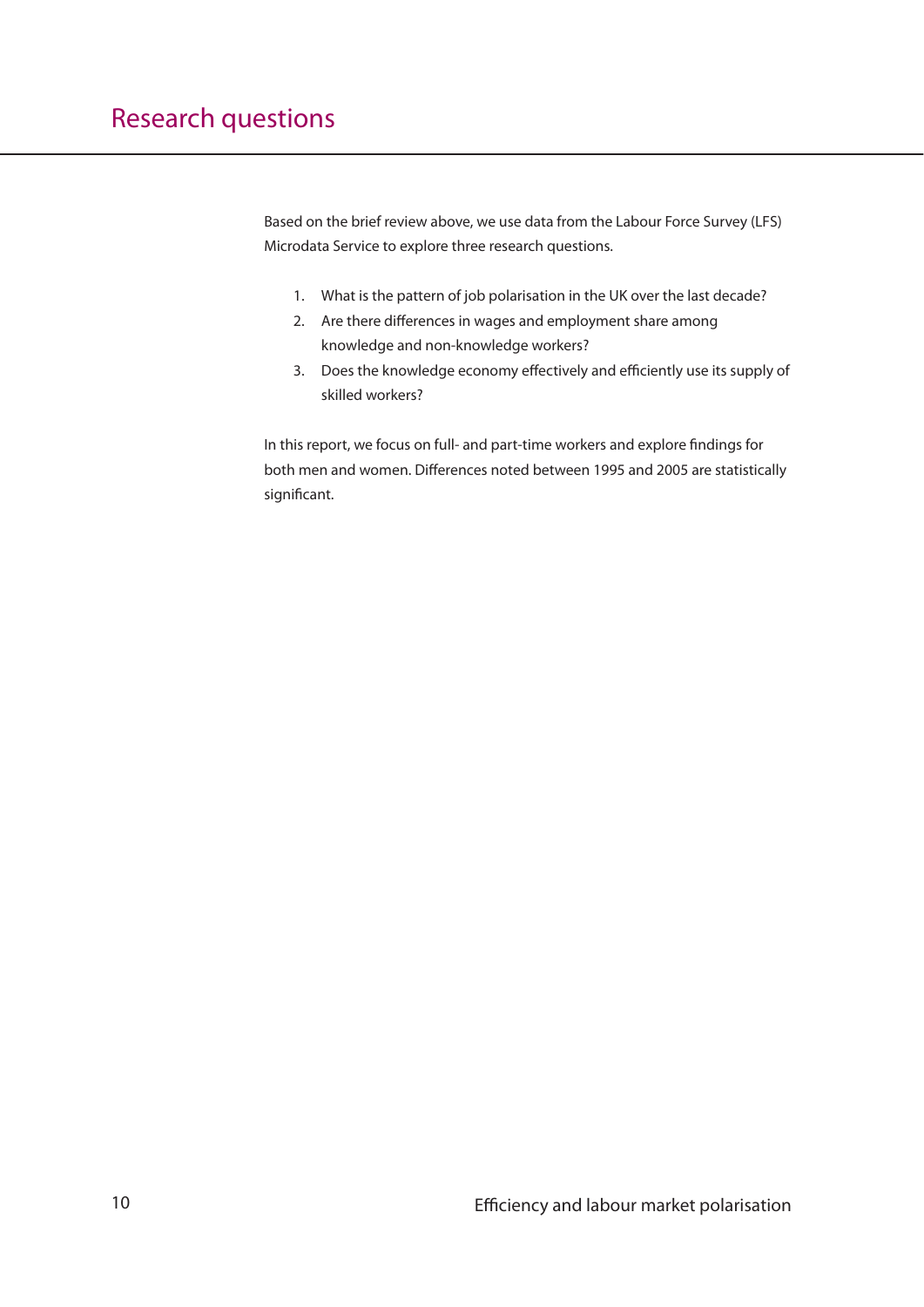**What is the pattern of job polarisation in the UK over the last decade?** Based on methods suggested by Massey and Hirst (1998), we explore the pattern of wages among full-time UK workers using data from the Labour Force Survey. We focused on the years 1995 and 2005, as we wanted to make use of the most recent data. We computed the proportion of workers in each of nine categories based on median wages for full- and part-time workers, respectively, in both years (i.e., £272/week for full-time workers and £5.38/hour for part-time workers in 1995; £401/week for full-time workers and £8.19/hour for part-time workers in  $2005$ <sup>1</sup>:

- ≤60% of median income •
- 80% of median •
- median •
- 120% of median •
- 140% of median •
- 160% of median •
- 180% of median •
- 200% of median •
- >200% of median •

Subsequently, we explored the differences in the percentage of workers at the top, middle and bottom end of the wage distribution between 1995 and 2005. Examining the pattern for all workers, aggregated over sex, may mask some important distinctions between male and female workers. As such, we also explored wage distribution separately for men and women.

The data presented in Table 1 suggests several patterns in the labour market. The distribution of males' wages appeared to polarise slightly between 1995 and 2005, as employment share at the bottom- and top-ends of the labour market increased over time. Employment share in the very lowest wage category decreased slightly over time, yet there was a 19% increase (2.59 percentage points) in the number of males earning 80% of the median in 2005 relative to 10 years prior. There was a similar increase at the very top of the labour market, with nearly 15% of men earning more than double the median income in 2005 relative to 12% in 1995. While the change in employment share at the median did not significantly change over time for men, there was decline in men earning between 120% and

<sup>1</sup> While it is customary to use income deciles based around the median, we opted to use categories that represent respondents living in poverty at the low-end and more than double the median at the high-end.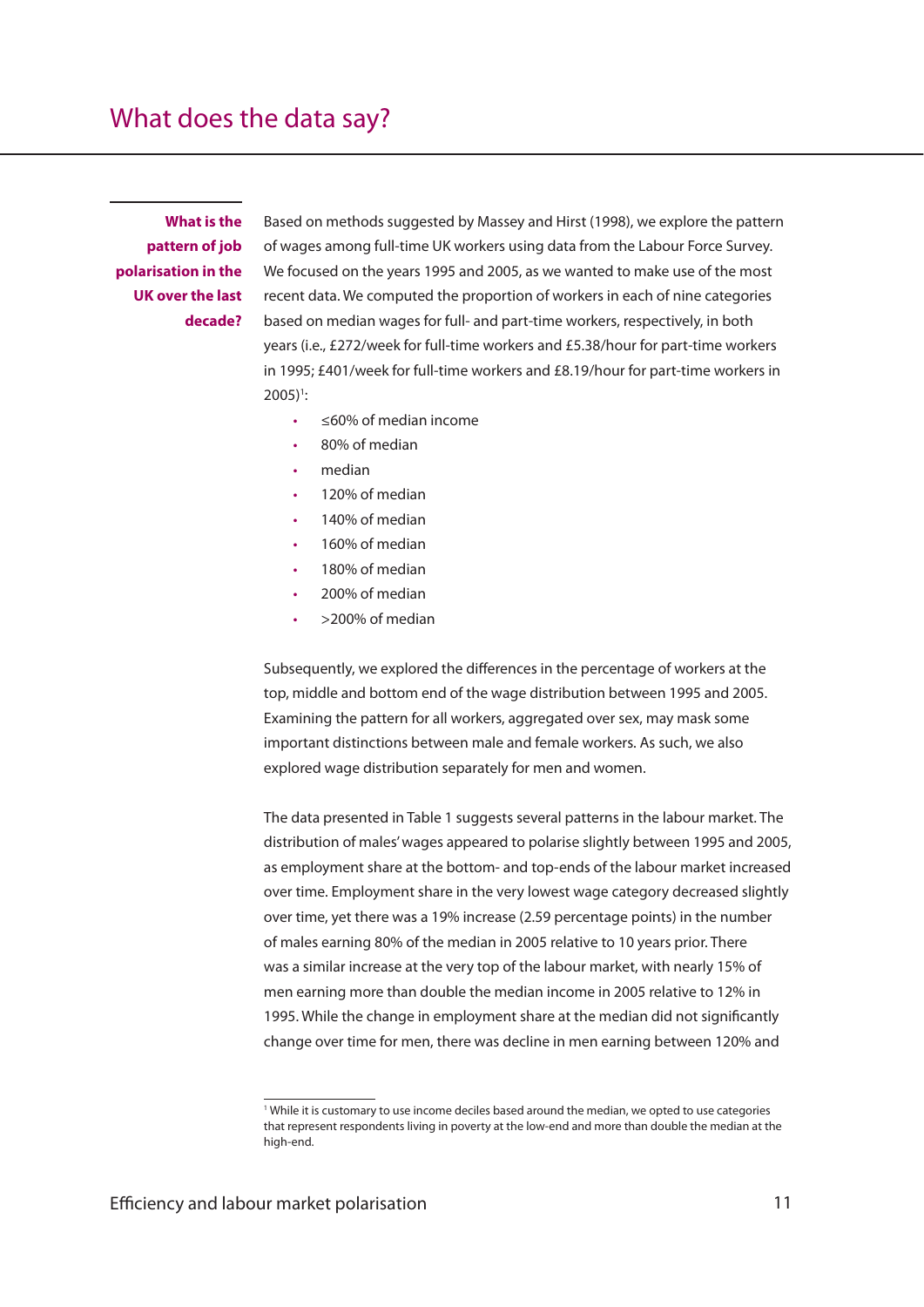180% of the median between 1995 and 2005. This decrease in employment share ranged from 1.08 to 1.55 percentage points, which represents a 10% to 15% decrease.

|                       | <b>Percentage distribution</b> |        |                   | Change |
|-----------------------|--------------------------------|--------|-------------------|--------|
|                       | 1995                           | 2005   | <b>Difference</b> | Ratio  |
| <b>Male workers</b>   |                                |        |                   |        |
| ≤60% of median        | 10.85%                         | 9.79%  | $-1.05%$          | 0.90   |
| 80% of median         | 13.91%                         | 16.49% | 2.59%             | 1.19   |
| Median                | 15.61%                         | 16.56% | 0.95%             | 1.06   |
| 120% of median        | 16.04%                         | 14.49% | $-1.55%$          | 0.90   |
| 140% of median        | 10.78%                         | 9.58%  | $-1.21%$          | 0.89   |
| 160% of median        | 9.14%                          | 7.78%  | $-1.36%$          | 0.85   |
| 180% of median        | 7.03%                          | 5.95%  | $-1.08%$          | 0.85   |
| 200% of median        | 4.22%                          | 4.67%  | 0.45%             | 1.11   |
| >200% of median       | 12.43%                         | 14.69% | 2.26%             | 1.18   |
| <b>Female workers</b> |                                |        |                   |        |
| ≤60% of median        | 17.74%                         | 14.75% | $-2.99%$          | 0.83   |
| 80% of median         | 21.24%                         | 20.58% | $-0.66%$          | 0.99   |
| Median                | 20.10%                         | 21.26% | 1.16%             | 1.06   |
| 120% of median        | 13.10%                         | 12.22% | $-0.89%$          | 0.93   |
| 140% of median        | 8.18%                          | 7.63%  | $-0.55%$          | 0.93   |
| 160% of median        | 6.31%                          | 6.21%  | $-0.11%$          | 0.98   |
| 180% of median        | 3.91%                          | 4.70%  | 0.79%             | 1.20   |
| 200% of median        | 2.12%                          | 3.32%  | 1.20%             | 1.56   |
| >200% of median       | 7.30%                          | 9.35%  | 2.05%             | 1.28   |

**Table 1. Wage structure for full- and part-time workers based on median weekly income, 1995 to 2005**

Source: Labour Force Survey Microdata Service

The pattern for women between 1995 and 2005 was generally an upwards, linear progression such that the employment share in the lowest income bracket decreased quite dramatically by 17% between 1995 and 2005, then more or less stabilised among women earning between 80% to 160% of the median and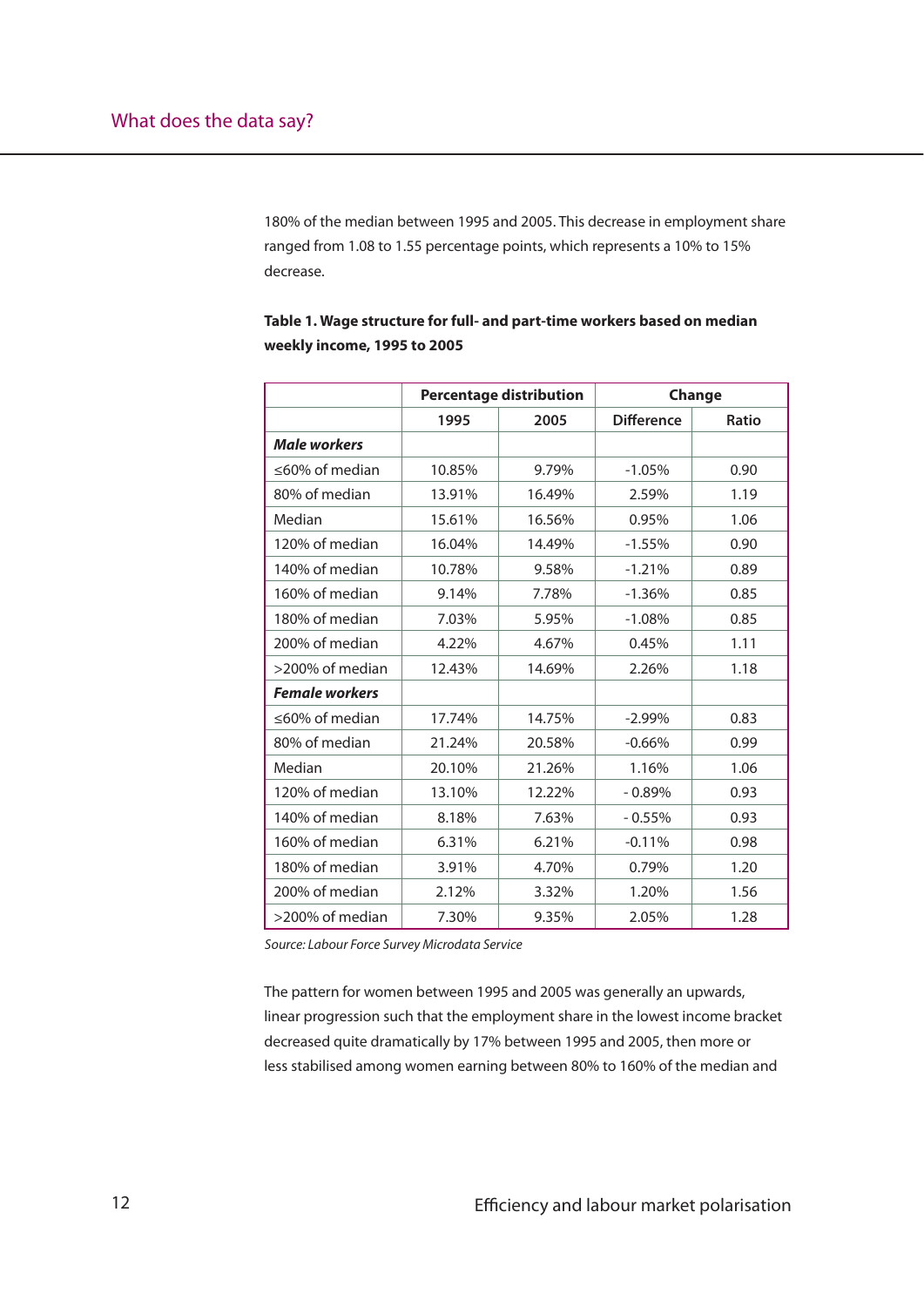finally began to significantly increase over time among women earning 180% or more of the median. Employment share continued to increase alongside wages at the higher end of the labour market. Increases at the top-end ranged from .79 to 2.05 percentage points, which represents a 20% to 56% increase over time.

We also computed an index of polarisation, whereby an index of 1 indicates that the middle and extremes of the income distribution changed at the same rate between 1995 and 2005. An index greater than 1 specifies a shift towards the poles over time (high or low), while an index less than 1 suggests that employment share shifted towards the middle over time.<sup>2</sup>

#### **Table 2. Polarisation index for full- and part-time workers, 1995 to 2005**

|                | <b>Polarisation index</b> |
|----------------|---------------------------|
| l Male workers | 1 20                      |
| Female workers | 1 14                      |

Source: Labour Force Survey Microdata Service

The polarisation index for males was 20% above the parity point indicating a meaningful shift to the extremes over time. For men, growth was at both ends of the labour market. Based on the polarisation index for women, the wage distribution also appeared to move away from the middle. In this case, the index represents growth among top-earners between 1995 and 2005.

The general conclusion from this analysis is that employment became somewhat polarised for men between 1995 and 2005 where we saw some growth in employment share among low (but not the lowest) and high earners and declines in employment in the middle. Among full-time women, we saw a significant decline in the percentage of women earning the very lowest wages and a shift upwards at the top of the labour market between 1995 and 2005.

<sup>&</sup>lt;sup>2</sup> To create the polarisation index, we first created the mean ratio of the proportion of workers in 2005 relative to the proportion of workers in 1995 at the extremes (i.e., 2005:1995 ratio for <80% of median and >200% of median) and the mean ratio in the middle of the income distribution (i.e., 2005:1995 ratio for 100% of median to 180% of median) and divided the two numbers.

<sup>[</sup>ratio(<60% of median)+ratio(80% of median)+ratio(200% of median)ratio(>200% of median)]/4 Polarisation index=

<sup>[</sup>ratio(median)+ratio(120% of median)+ratio(140% of median)+ratio(160% of median)+ratio(180% of median)]/5]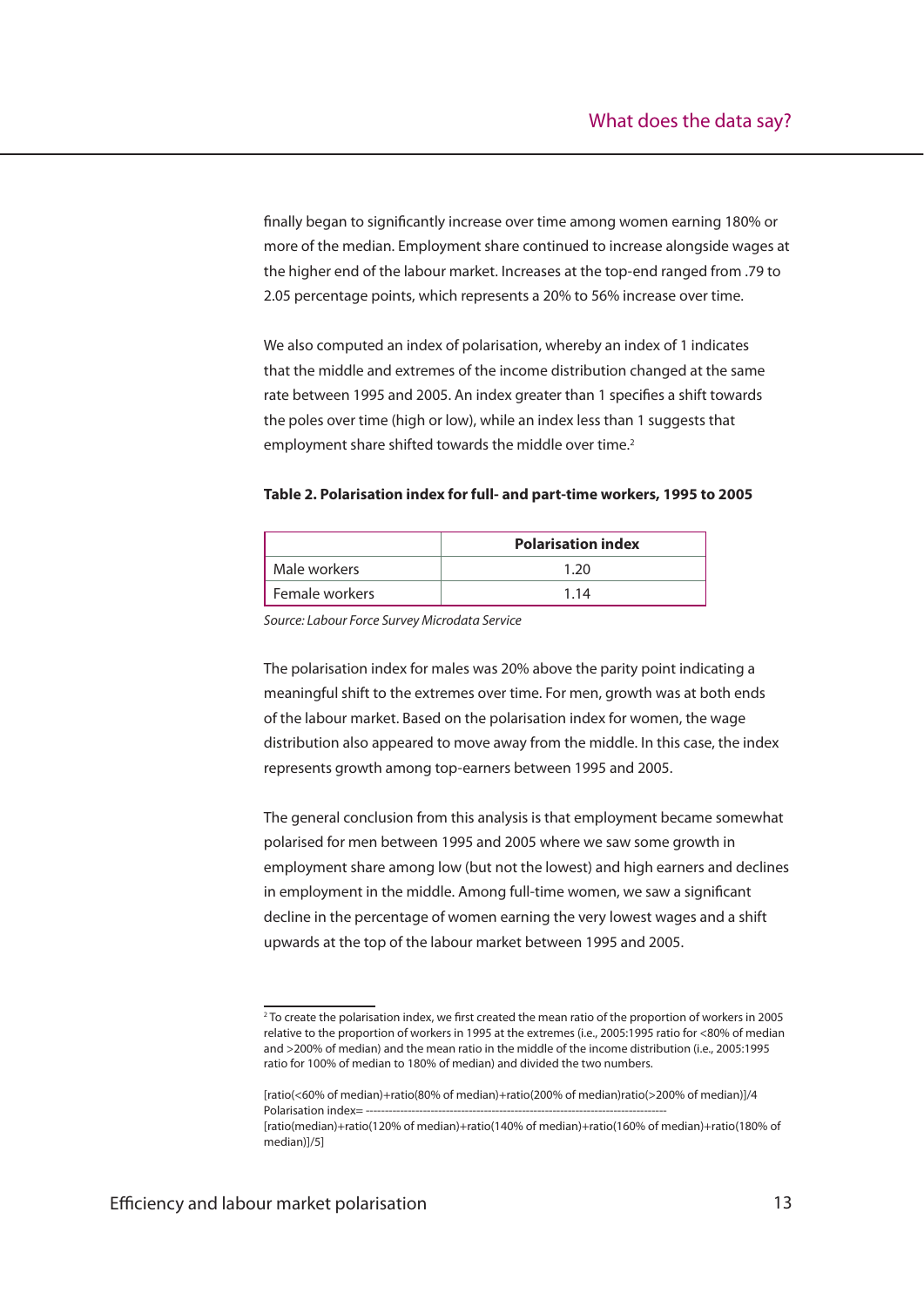These findings are aligned with research from the Department of Trade and Industry (Fitzner 2006) that explored the polarisation hypothesis using hourly earnings from all workers aggregated over sex. The DTI analysis reported a decrease in employment share in the bottom income decile between 1998 and 2005, coupled with a substantial increase in employment share in the second decile over the same time period. Among top earners (tenth decile), a slight increase in employment share was found. Yet, there were almost no changes over time in the remaining deciles. The DTI findings were not consistent with the thesis of a disappearing middle.

The whole of these findings suggest an important change in the polarisation story around the mid 1990s. Labour market polarisation may have been an important feature in the 1980s following deindustrialisation, but over the past decade the position is considerably more stable with the most significant changes occurring at the top end of the labour market. Moreover, the gender analysis suggests that any persistence in polarisation is confined to men. It is hard to argue from these findings that the knowledge economy has been a major driver of labour market polarisation. Indeed for women in employment, it may have been a positive factor in improving their aggregate labour market position.

The change in story in the mid 1990s also suggests a number of factors at work, not just computerisation, which may account for some of the growth at the top of the labour market. The pace of computerisation has certainly not slackened over the past 10 years. Indeed, ICT investment rates have increased, reaching over 4% of GDP in the UK in 2004. It is not very obvious why computerisation should drive polarisation in the 1980s but not in more recent periods. A paper by US economists Dew-Becker and Gordon (2005) expressed scepticism about the traditional emphasis on skill-biased technological change as the primary driver of US wage inequality. They point out that some of the most substantial increases in inequality in the US occurred in periods of slower technological progress. Further, Europe has not experienced similar increases in wage and income inequality despite the introduction of similar technologies into European workplaces.

Increases in the labour market position for women are likely attributable directly or indirectly—to legislation regarding women's statutory right for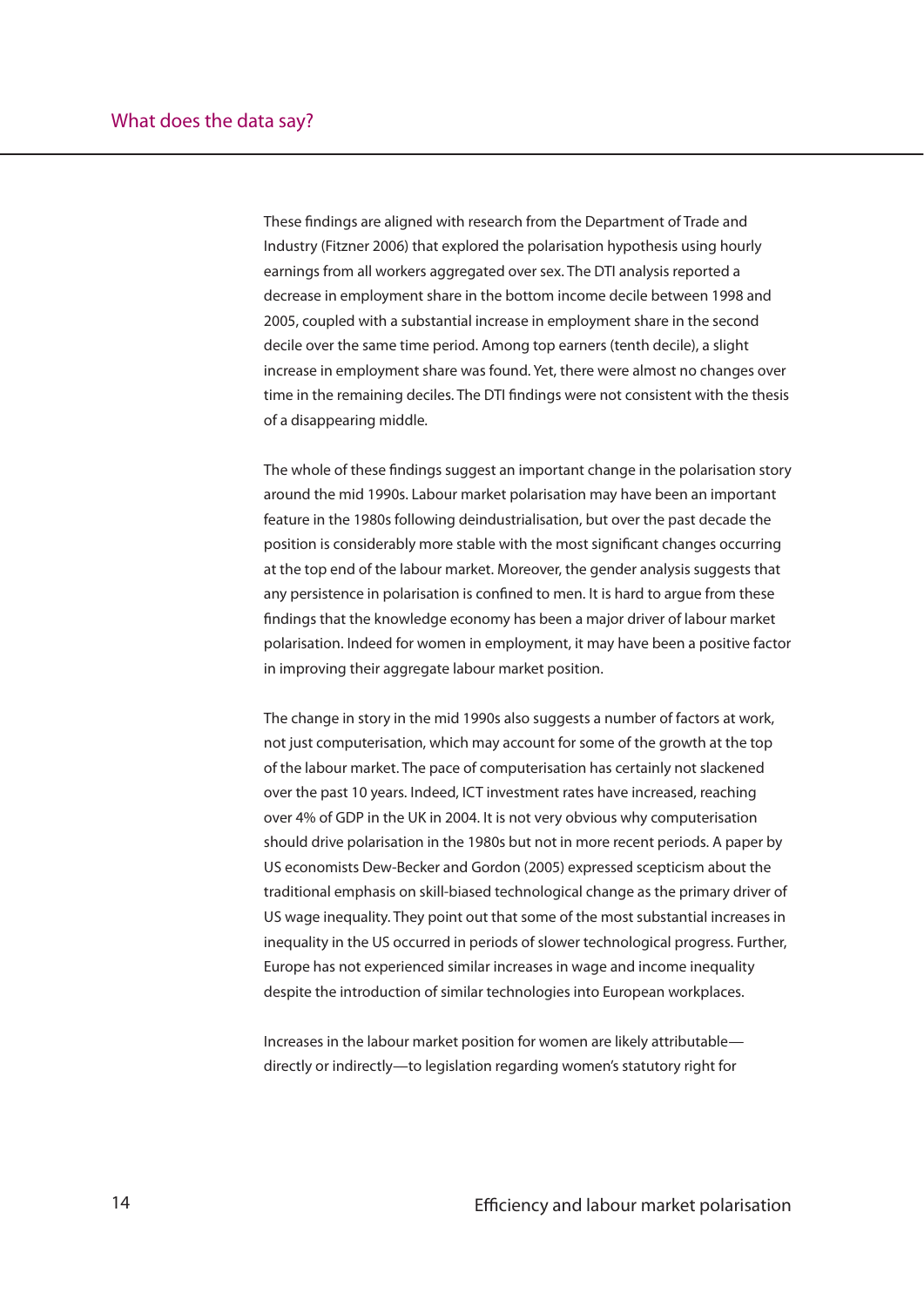maternity leave. Recent studies have shown that women today are more likely than in the past to return to the same jobs following the birth of their children and, for those in professional positions, they are able to experience vertical mobility in their jobs (Dex, Ward, and Joshi 2006; Gregg and Wadsworth 2002).

It is likely that the National Minimum Wage (NMW) accounted for some of the declines within the lowest earnings category for both men and women. Yet, NMW is not a panacea for poorly paid employment, as the number of men earning 80% of median wages increased by 19% between 1995 and 2005.

By way of explaining the increases in the percentage of men earning 80% of median wages, there is evidence to suggest that the rise in Accession or A8 workers in the UK may account for some of the increases at the bottom of the labour market for men (Home Office et al. 2006). Fifty-nine percent of these workers are men and are most commonly employed in typically low-wage jobs such as factory workers, kitchen and catering assistants and cleaners or domestics. Indeed, 78% of registered A8 workers earned between £4.50 and £5.99 per hour, which is 25% to 50% less than the median part- and full-time hourly earnings, respectively, in 2005.

In the next section we examine employment and unemployment share within occupations to better understand shifts over the last decade.

**Are there diff erences in wages and employment rates among knowledge and non-knowledge workers?**

Our first analysis examined patterns of employment share by occupation between 1995 and 2005. To equate major Standard Occupational Classification (SOC) categories using 1990 and 2000 definitions, we used the recategorisation procedure developed by Elias and Purcell (Elias and Purcell 2004).<sup>3</sup> Figure 1 displays the change in employment share between 1995 and 2005 in each of the major occupation groups among full- and part-time workers.

<sup>&</sup>lt;sup>3</sup> Thirteen percent of 1995 minor occupations (using SOC90) were recoded for comparative purposes; minor occupations were then aggregated to the first digit SOC.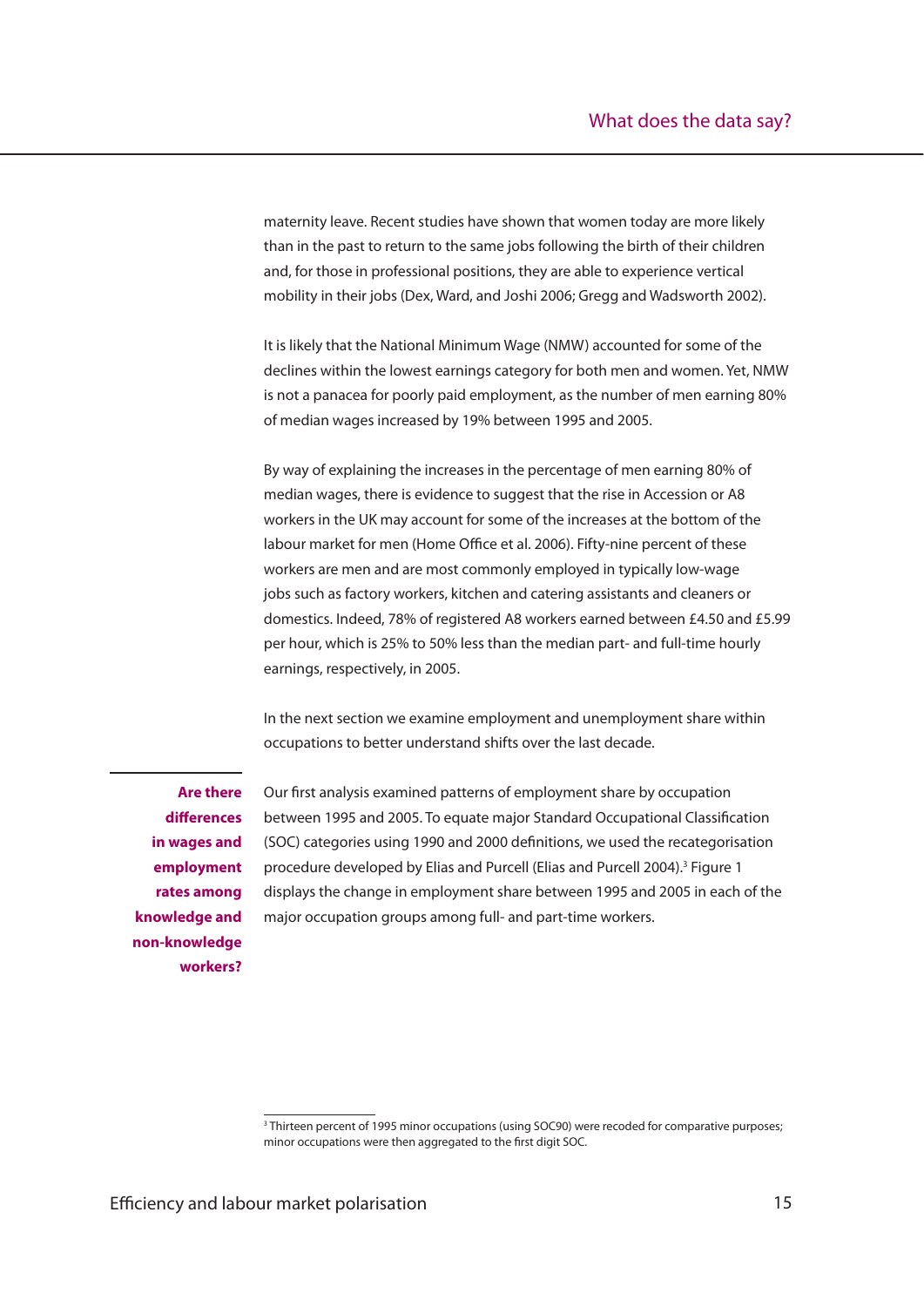

**Figure 1. Change in employment share in 9 major occupational groups (SOC2000) by sex, 1995 to 2005**

Source: Labour Force Survey Microdata Service

On average, the share of employees in knowledge occupations, which include managers and senior officials and professional and associate professional and technical occupations, rose approximately 2 percentage points between 1995 and 2005. Growth for women in associate professional and technical occupations, however, grew rather substantially by 6 percentage points. In 2005, fewer males and females were employed in administrative and secretarial positions, skilled trades and process, plant and machine operatives relative to 1995 rates. Decreases in the percentage of women employed in administrative and secretarial professions were particularly sizeable. It is likely that increases in computing technology eradicated the need for some of these jobs.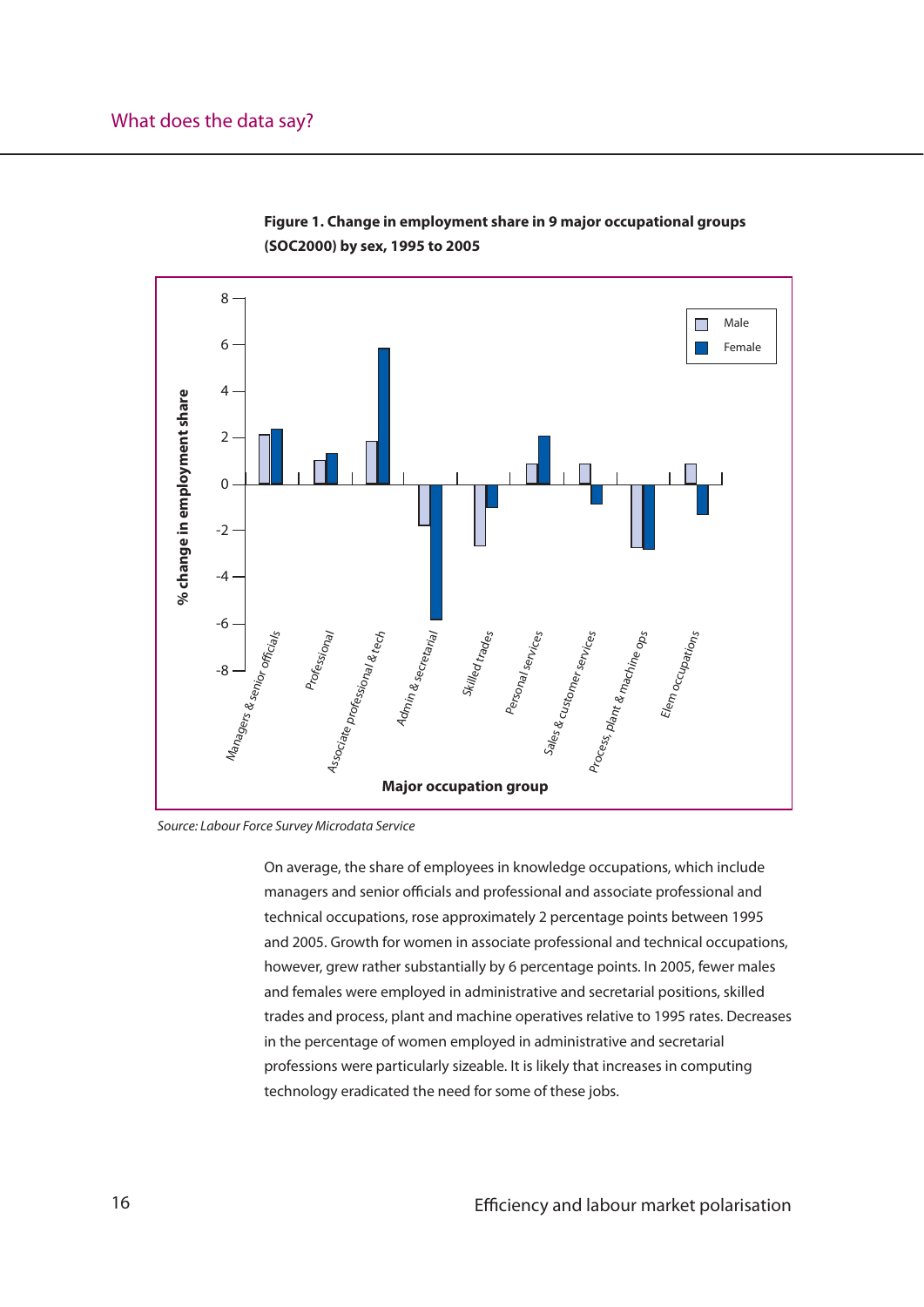Employment share in personal services remained fairly steady over time for males and increased for females. Within sales and customer services and elementary occupations, slight increases over time appeared for men, coupled with small decreases for women. Growth in elementary posts, personal services and sales and customer services among men between 1995 and 2005 likely account for the growth of employment at the bottom-end of the labour market reported in the previous section.

By and large, these findings suggest growth over the last 10 years in knowledge occupations and decline among workers employed as administrators and secretaries, skilled trades people and process, plant and machine operatives likely the very jobs in jeopardy as a result of computing technology and competition from low-wage manufacturing imports.

The recent Working Futures report, which estimated changes in occupational structure from 2004 to 2014, reported fairly similar findings to those displayed in Figure 1 with the exception of elementary occupations (Wilson, Homenidou, and Dickerson 2006). Working Futures predicted a large decline in these posts over time, particularly for full-time males and part-time females. While our analysis indicated declines for women employed in elementary occupations including both full- and part-time workers, we did not see a concomitant decrease in elementary employment for full-time men. It is possible that part of the explanation is employers are offering more full-time employment in response to changes in labour supply from migrants.

To better understand the pattern of "good" and "bad" jobs (as defined by wages) in the past 10 years in the UK, we explored changes in employment share by occupation for workers at the bottom- and top-ends of the labour market (see Figures 2 and 3). The former comprises workers earning less than 60% of the median income in 1995 and in 2005 and the latter, workers earning more than twice the median.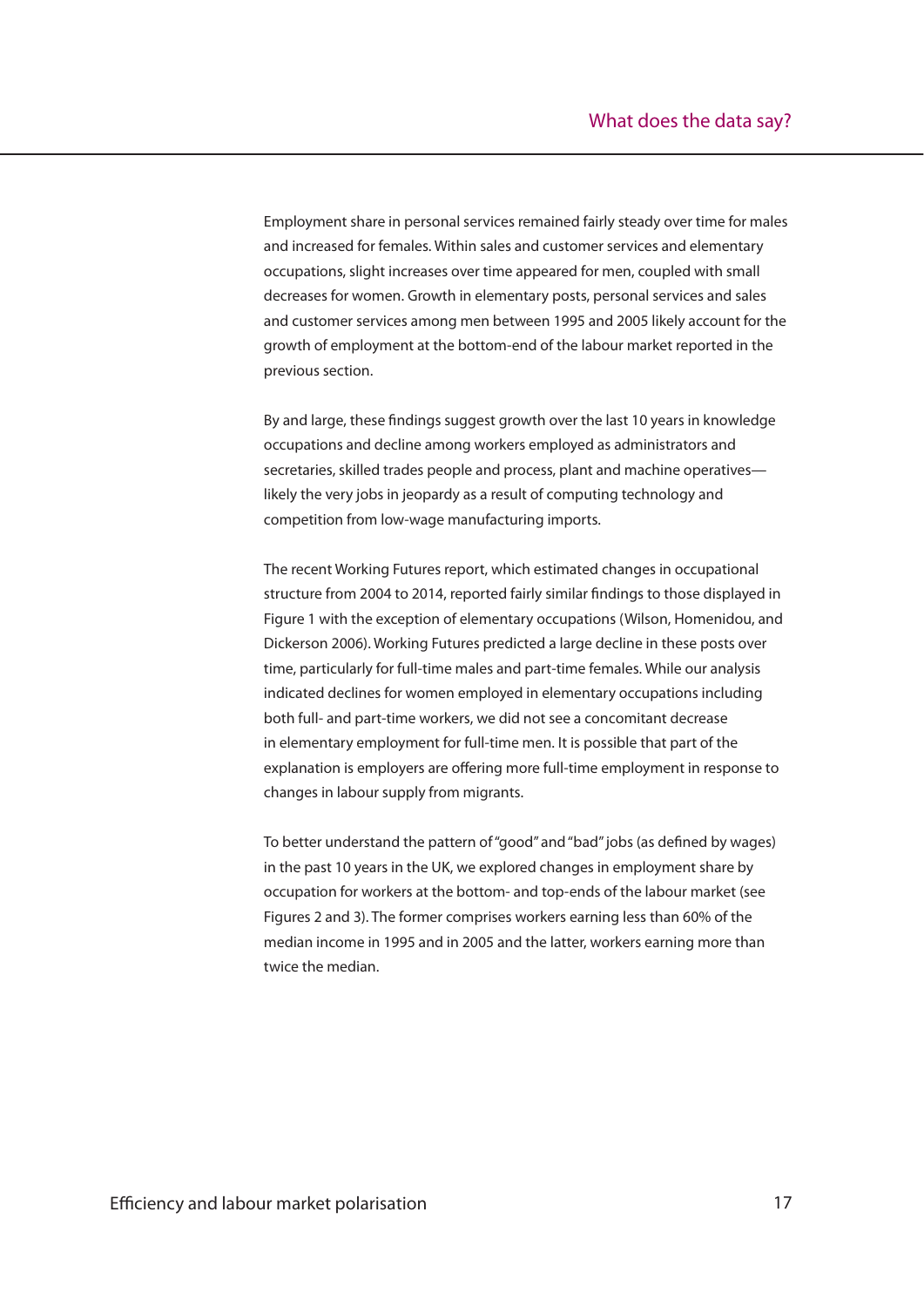

**Figure 2. Change in employment share among lowest earning workers in 9 major occupational groups by sex, 1995 to 2005**

Source: Labour Force Survey Microdata Service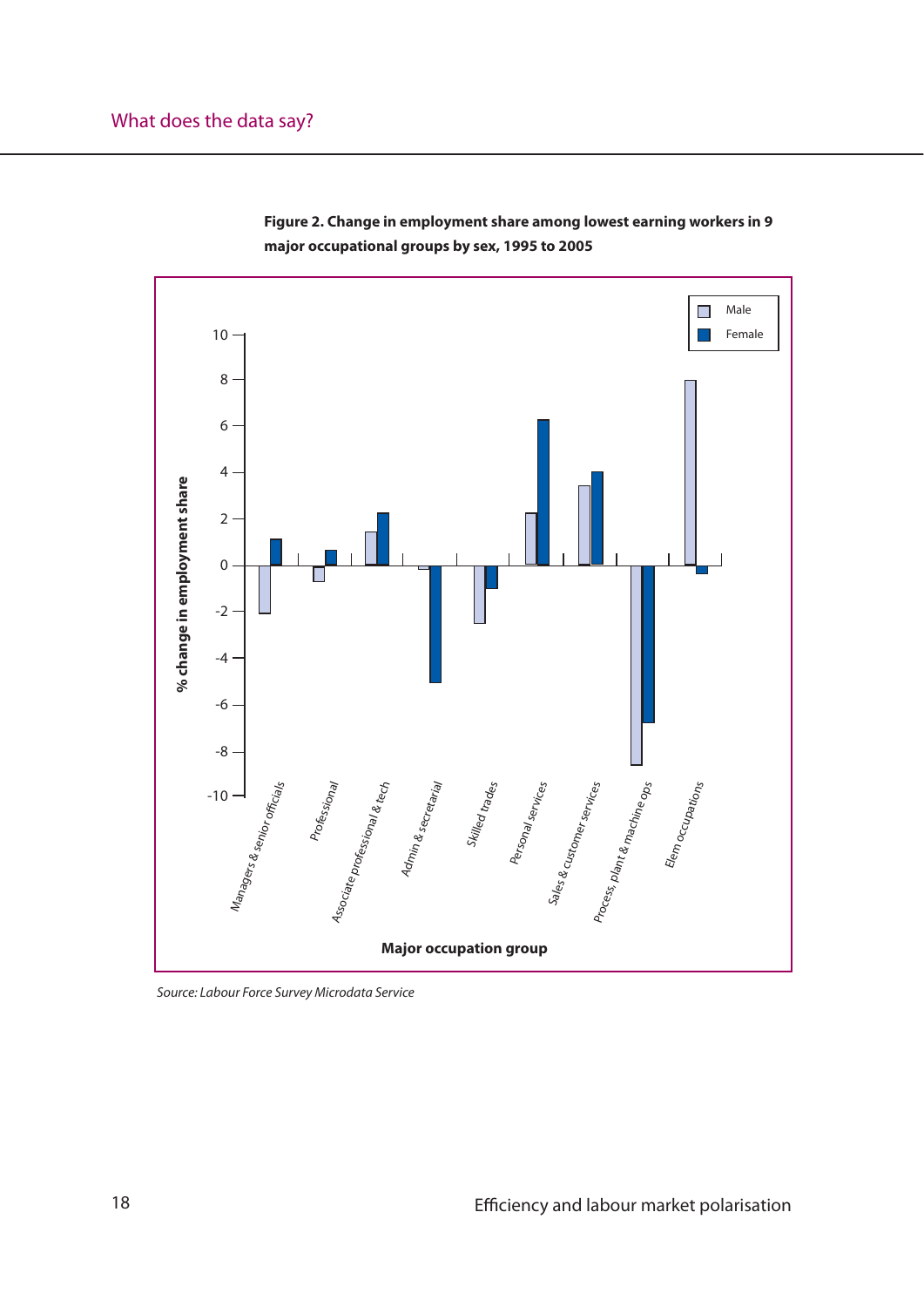Among the lowest earning workers, employment share dropped between 1995 and 2005 for managers and senior officials (males only), professionals (males only), administrators and secretaries (females only), skilled trades-people and process, plant and machine operators. Large increases in low-wage work were apparent for sales agents and customer service representatives, female personal service workers, and men employed in elementary occupations. The emerging pattern of low-wage work appears to be women employed in personal services, which include healthcare, childcare and housekeeping, and men in elementary positions such as security, cleaning or construction. It appears that the small increase in elementary occupations for men reported in Figure 1 is driven by increase in low-wage elementary occupations. We examine shifts in specific occupations among low earners more closely in the following section.

Figure 3 presents change in employment share among the top wage earners. Turning first to knowledge workers, we can see that there were large increases in the percentages of managers and senior officials, professionals, associate professionals (females only) over time. Growth in employment share for women outgrew men in the highest positions—managers and senior officials—in the past decade. Interestingly, male employment share in associate professional positions decreased over time. It may be that men are entering these fields at the professional level (and bypassing associate professional). Finally, employment share in non-knowledge positions stalled or decreased between 1995 and 2005 for high earners.

Putting these findings together, our analyses revealed growth in sales and customer services, personal services (women only) and elementary occupations (men only) among full-time workers at the bottom of the wage distribution over the last decade. At the top-end of the labour market, we reported general increases in employment share within knowledge occupations—managers and senior officials, professionals (men only) and associate professionals (women only).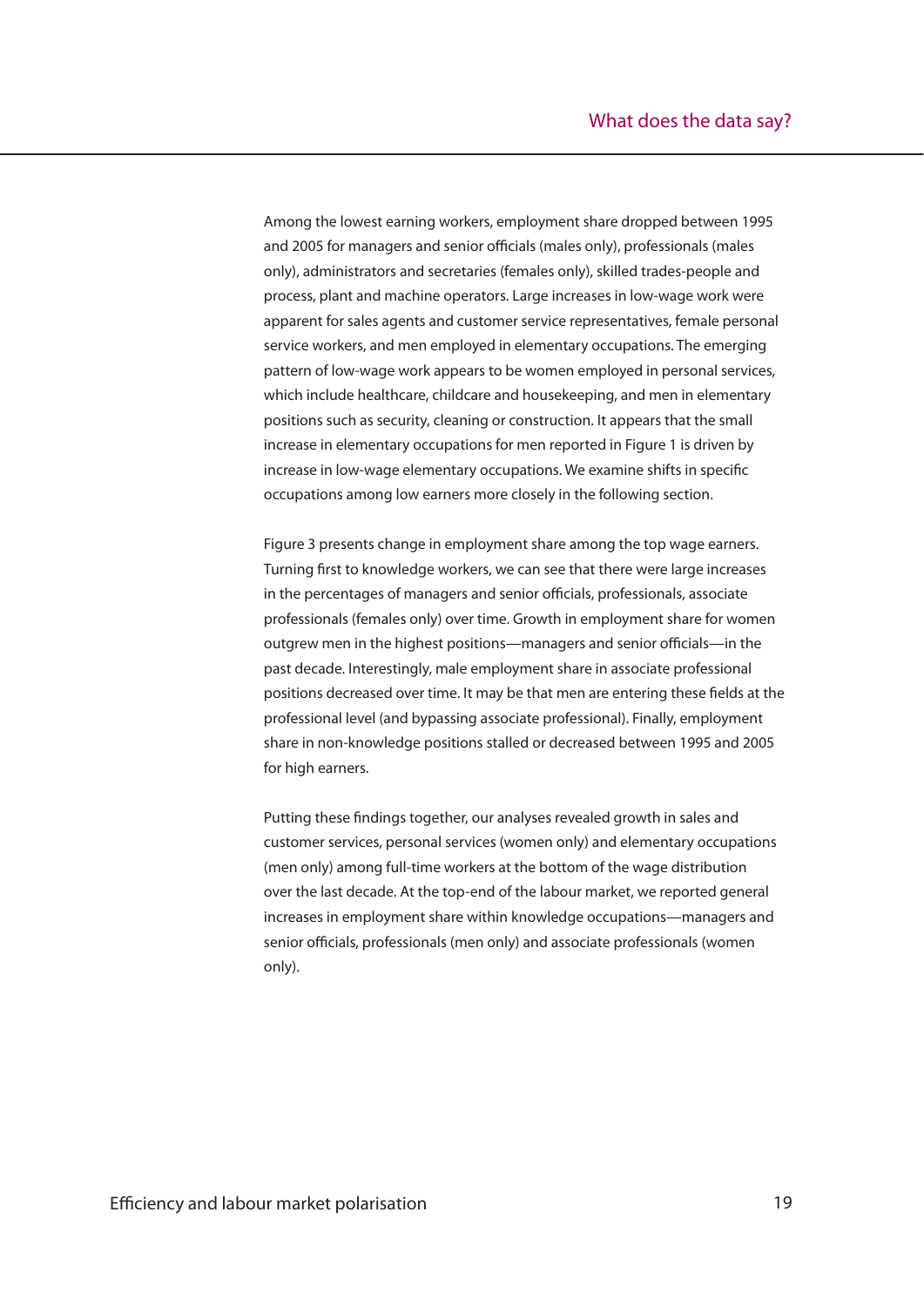



Source: Labour Force Survey Microdata Service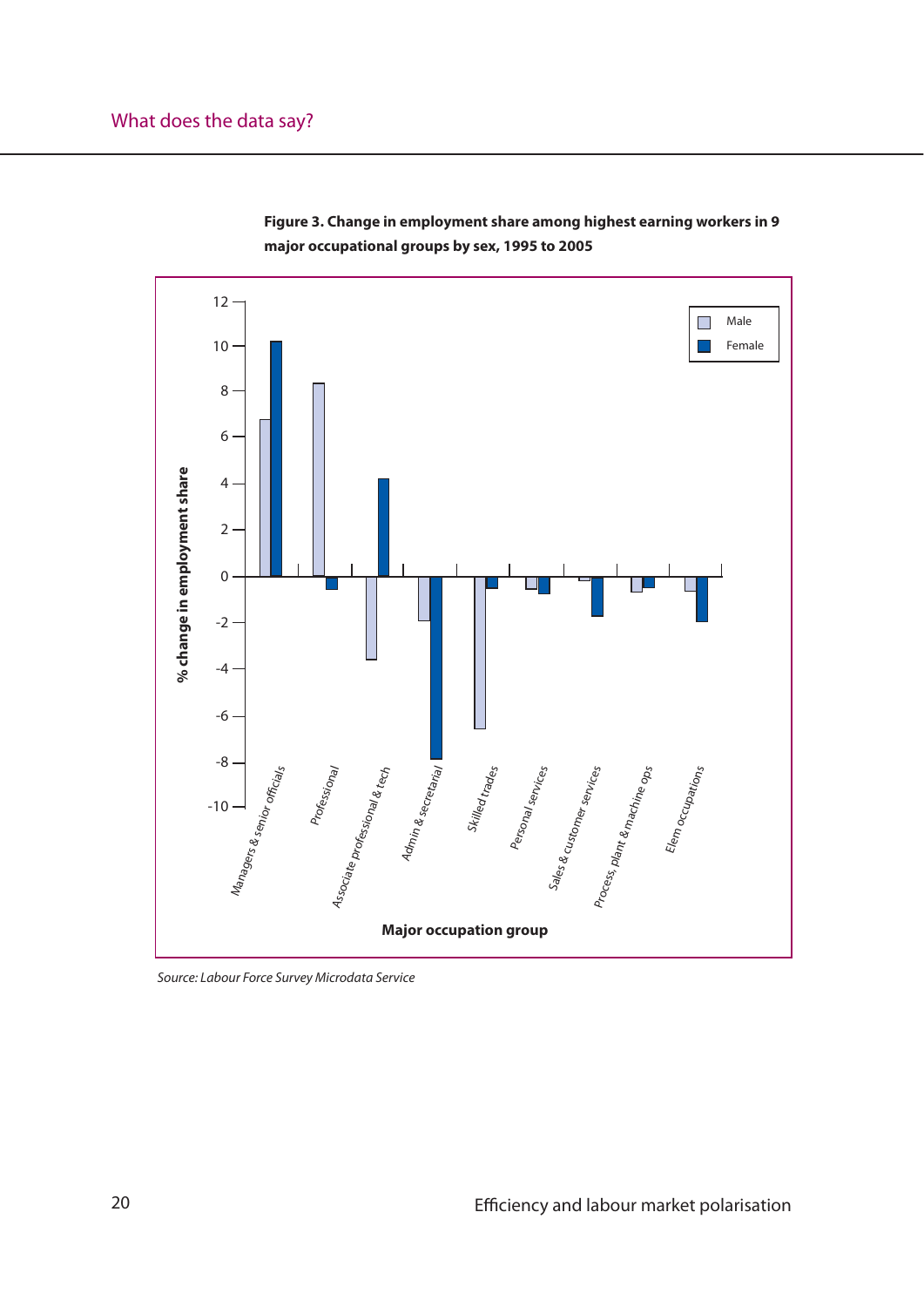These wage specific analyses accentuated the overall occupational patterns displayed in Figure 1—moderate increases in knowledge occupations, decreases in routine administrative, skilled and process, plant and machine-related jobs and increases in personal services. The findings on sales and customer services and elementary occupations were more mixed, whereby we saw little change over time across all full-time employees, but large increases for low-earning men and women, respectively.

To gain a better sense of the specific occupations low and high earners are employed in both 1995 and 2005, we list the top 10 most common occupations in Table 3.

|             | 1995                                              | 2005                                          |
|-------------|---------------------------------------------------|-----------------------------------------------|
| Low earners |                                                   |                                               |
| Male        |                                                   |                                               |
| 1.          | Other goods handling & storage<br>occupations     | Sales & retail assistants                     |
| 2.          | Sales & retail assistants                         | Other goods handling & storage<br>occupations |
| 3.          | Heavy goods vehicle drivers                       | Kitchen & catering assistants                 |
| 4.          | Packers, bottlers, canner, fillers                | Cleaners, domestics                           |
| 5.          | Chefs, cooks                                      | Labourers build & woodworking<br>trades       |
| 6.          | Bar staff                                         | Chefs, cooks                                  |
| 7.          | Gardeners & groundsmen                            | General office assistants or clerks           |
| 8.          | Motor mechanics, auto engineers                   | Van drivers                                   |
| 9.          | Fork-lift truck drivers                           | Gardeners & groundsmen                        |
| 10.         | Metalworking productions &<br>maintenance fitters | Bar staff                                     |

**Table 3. Most common occupations (4-digit SOC2000 codes) for low and high earners by sex, 1995 to 2005**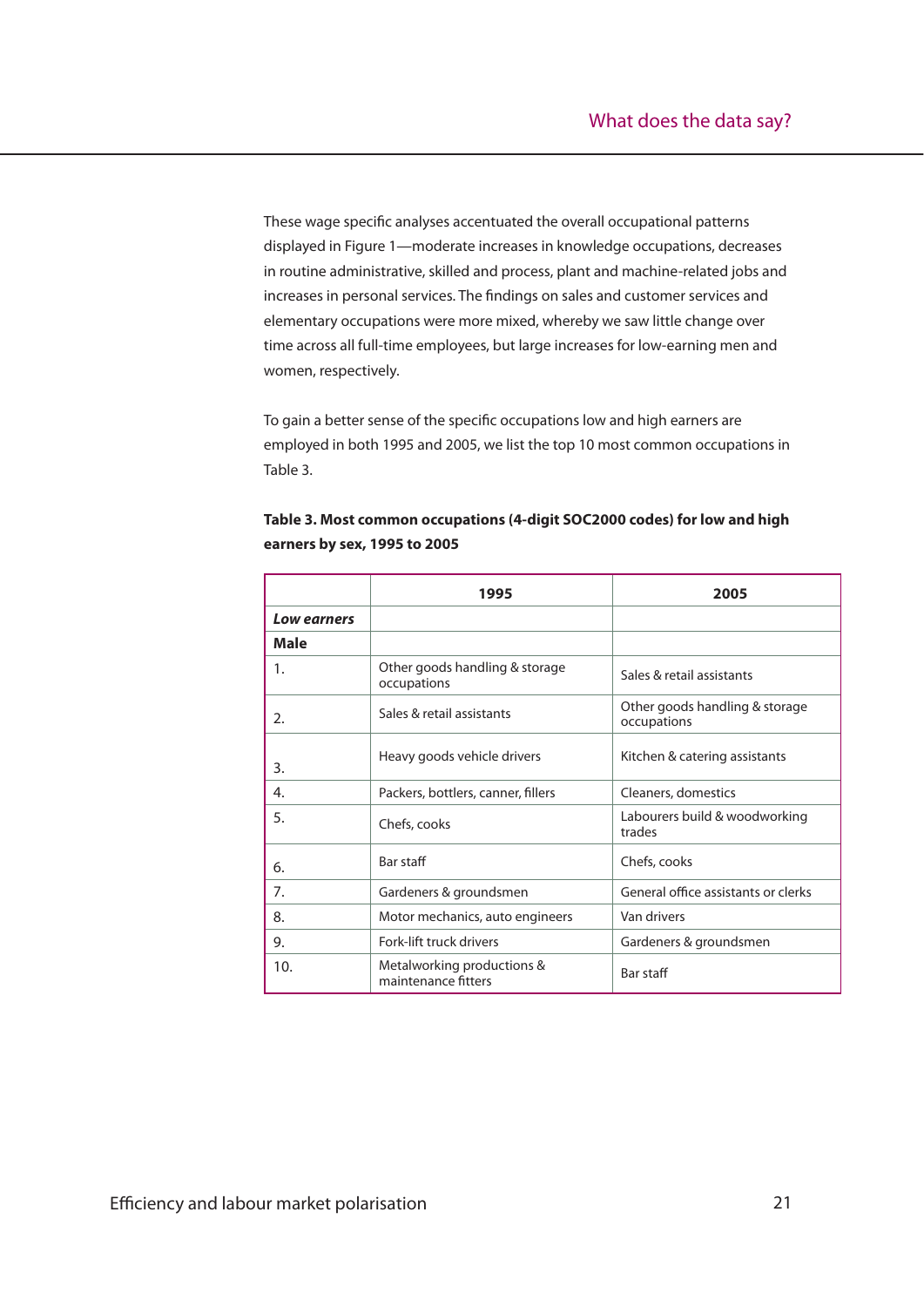## What does the data say?

|                     | 1995                                                             | 2005                                                  |
|---------------------|------------------------------------------------------------------|-------------------------------------------------------|
| Low earners         |                                                                  |                                                       |
| <b>Female</b>       |                                                                  |                                                       |
| $\mathbf{1}$ .      | Sales & retail assistants                                        | Sales & retail assistants                             |
| 2.                  | Care assistants & home carers                                    | Care assistants & home carers                         |
| 3.                  | General office assistants/clerks                                 | <b>Educational assistants</b>                         |
| 4.                  | Kitchen & catering assistants                                    | Kitchen & catering assistants                         |
| 5.                  | Cleaners, domestics                                              | General office assistants or clerks                   |
| 6.                  | Personal assistants & other secretaries                          | Cleaners, domestics                                   |
| 7.                  | Accounts & wages clerks, bookkeepers<br>& other financial clerks | Nursery nurses                                        |
| 8.                  | Sewing machinists                                                | Retail cashiers & check-out<br>operators              |
| 9.                  | Childminders & related occupations                               | Waiters, waitresses                                   |
| 10                  | Filing & other records assistants/clerks                         | Receptionists                                         |
| <b>High earners</b> |                                                                  |                                                       |
| <b>Male</b>         |                                                                  |                                                       |
| 1.                  | Marketing & sales managers                                       | Marketing & sales managers                            |
| 2.                  | Production, works & maintenance<br>managers                      | ICT managers                                          |
| 3.                  | Directors & chief execs of major<br>organisations                | Managers in construction                              |
| 4.                  | <b>ICT</b> managers                                              | <b>Medical practitioners</b>                          |
| 5.                  | Financial managers & chartered<br>secretaries                    | Software professionals                                |
| 6.                  | Police officers (sergeant & below)                               | Managers in mining & energy                           |
| 7.                  | Software professionals                                           | Financial managers & chartered<br>secretaries         |
| 8.                  | Office managers                                                  | Secondary education teaching<br>professionals         |
| 9.                  | Financial & investment analysts &<br>advisors                    | Chartered & certified accountants                     |
| 10.                 | <b>Medical practitioners</b>                                     | Personnel training & industrial<br>relations managers |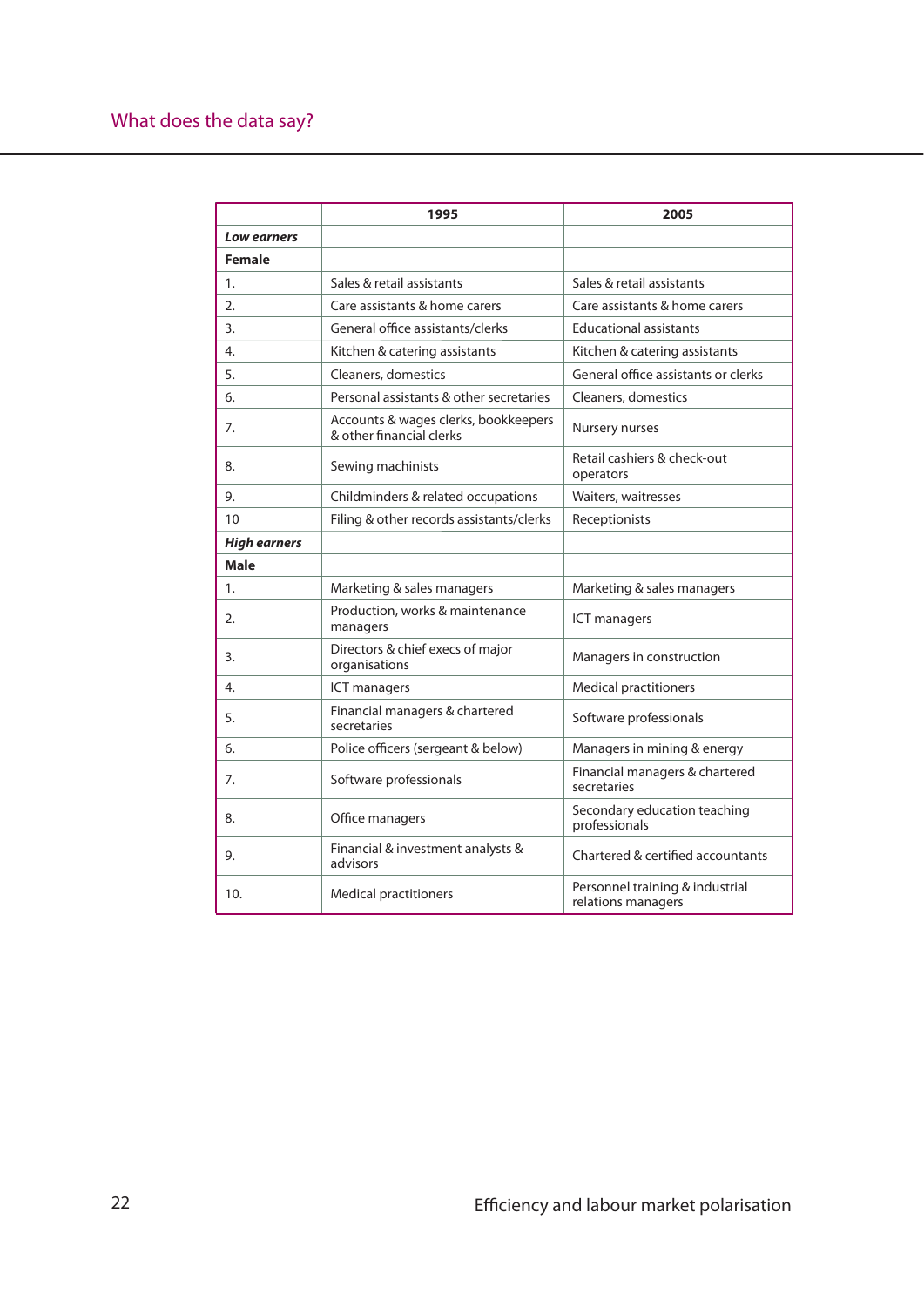|                     | 1995                                                  | 2005                                                             |
|---------------------|-------------------------------------------------------|------------------------------------------------------------------|
| <b>High earners</b> |                                                       |                                                                  |
| <b>Female</b>       |                                                       |                                                                  |
| 1.                  | Marketing & sales managers                            | Marketing & sales managers                                       |
| 2.                  | Personnel training & industrial<br>relations managers | Hospital & health service managers                               |
| 3.                  | Solicitors & lawyers, judges & coroners               | Personnel training & industrial<br>relations managers            |
| 4.                  | Managers & proprietors in other<br>services           | Primary & nursery education<br>teaching professionals            |
| 5.                  | Retail & wholesale managers                           | Management consultants, actuaries,<br>economists & statisticians |
| 6.                  | Travel & tour guides                                  | <b>Medical practitioners</b>                                     |
| 7.                  | Software professionals                                | <b>ICT managers</b>                                              |
| 8.                  | <b>Medical practitioners</b>                          | Solicitors & lawyers, judges &<br>coroners                       |
| 9.                  | Advertising & public relations<br>managers            | Higher education teaching<br>professionals                       |
| 10.                 | Journalists, newspaper & periodical<br>editors        | Financial & investment analysts &<br>advisors                    |

Source: Labour Force Survey Microdata Service

As seen above, the nature of good and bad jobs has not radically shifted in the past 10 years. Indeed, there was some overlap for men at the bottom-end of the labour force in 1995 and 2005. At both time points, low-earning men were commonly employed as sales and retail assistants, goods handling and storage occupations, drivers and gardeners. Relative to 10 years ago, men in 2005 were more likely to be employed in low-wage elementary jobs (3/10 occupations in 1995 vs. 5/10 in 2005) and less likely to be employed in skilled trades and process, plant and machine operatives (6/10 occupations in 1995 vs. 3/10 in 2005).

For low-wage female workers, employment appeared to shift away from administrative and secretarial positions to personal services between 1995 and 2005. In 2005, 3/10 of the common low-wage jobs for women involved caring for others, relative to only 2/10 in 1995. Thus, we see these personal services positions increasing in popularity, yet they remain extremely low paid. Compared to men in 2005, low-wage women were less likely to work in elementary occupations (5/10 vs. 3/10 for men and women, respectively).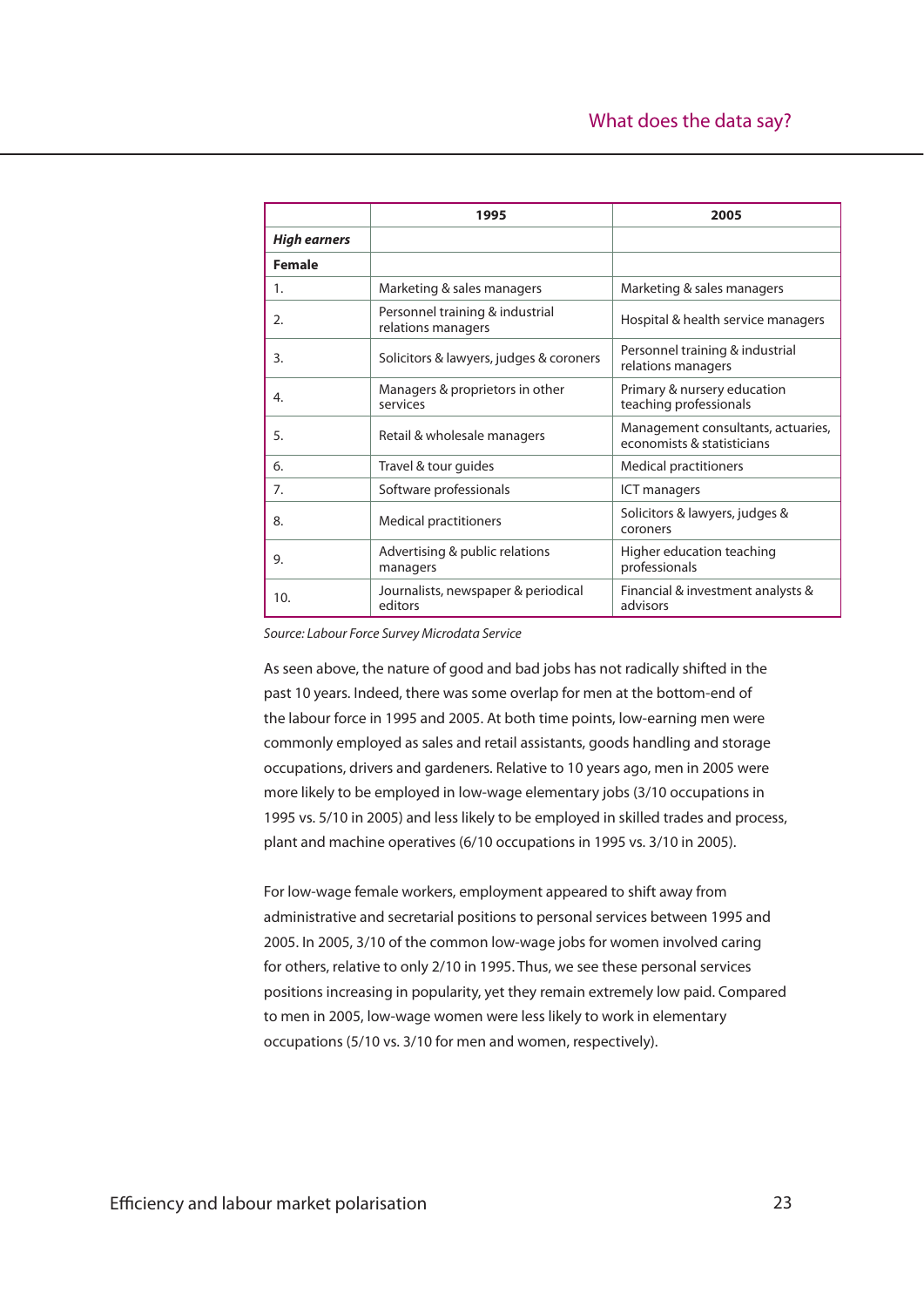In 1995, the top 10 occupations were exclusively knowledge occupations. Among men, ICT managers moved in popularity from fourth to second position. Being a medical practitioner gained in popularity between 1995 and 2005 for men. This is likely due to the UK medical services contract implemented in 2004, promising to improve working life and quality of work for medical personnel. Relative to 1995, high-earning women in 2005 were more likely to be employed in professional posts including teaching and medical posts (5/10 vs. 3/10).

Next, we explored patterns of unemployment and economic inactivity among UK workers by last occupation between 1995 and 2005 (SOC90 occupations were recoded to reflect SOC2000 codes).<sup>4</sup> We computed these percentages using the full sample of working age adults as the denominator (i.e., including any employed, unemployed and inactive adults). Unemployed respondents were actively looking for employment, while inactive respondents were not. By and large, patterns of unemployment and inactivity were relatively similar over the decade between 1995 and 2005. Figures 4 and 5 depict unemployment ratios by occupation in last job in 1995 and 2005 for males and females, respectively.

Percentages in 1995 were higher across all occupations (with the exception of administrative and secretarial jobs for which the difference between 1995 and 2005 percentages was not statistically significant), reflecting the higher unemployment rate during this year in the UK. Respondents who previously worked in elementary occupations had the highest unemployment at both time points, and those previously employed in professional occupations, the lowest. Employment share in elementary occupations increased between 1995 and 2005, particularly among low-earners (see Figure 2), suggesting that these posts are in demand, but that there may be a lot of churning in and out of jobs.

In general in 2005, unemployment was lowest among knowledge workers (i.e., professional, associate professional and technical and managers and senior officials) as well as respondents who were working in personal services. Again, looking back at Figure 1, we see an increase in employment share within each of these occupations from 1995 to 2005. Finally, while employment share decreased

<sup>4</sup> Non-responses rates for last occupation were quite high among unemployed and inactive workers: 23% for unemployed and 63% for inactive across timepoints. Thus, the sample for which we have previous occupation is not likely to be nationally representative.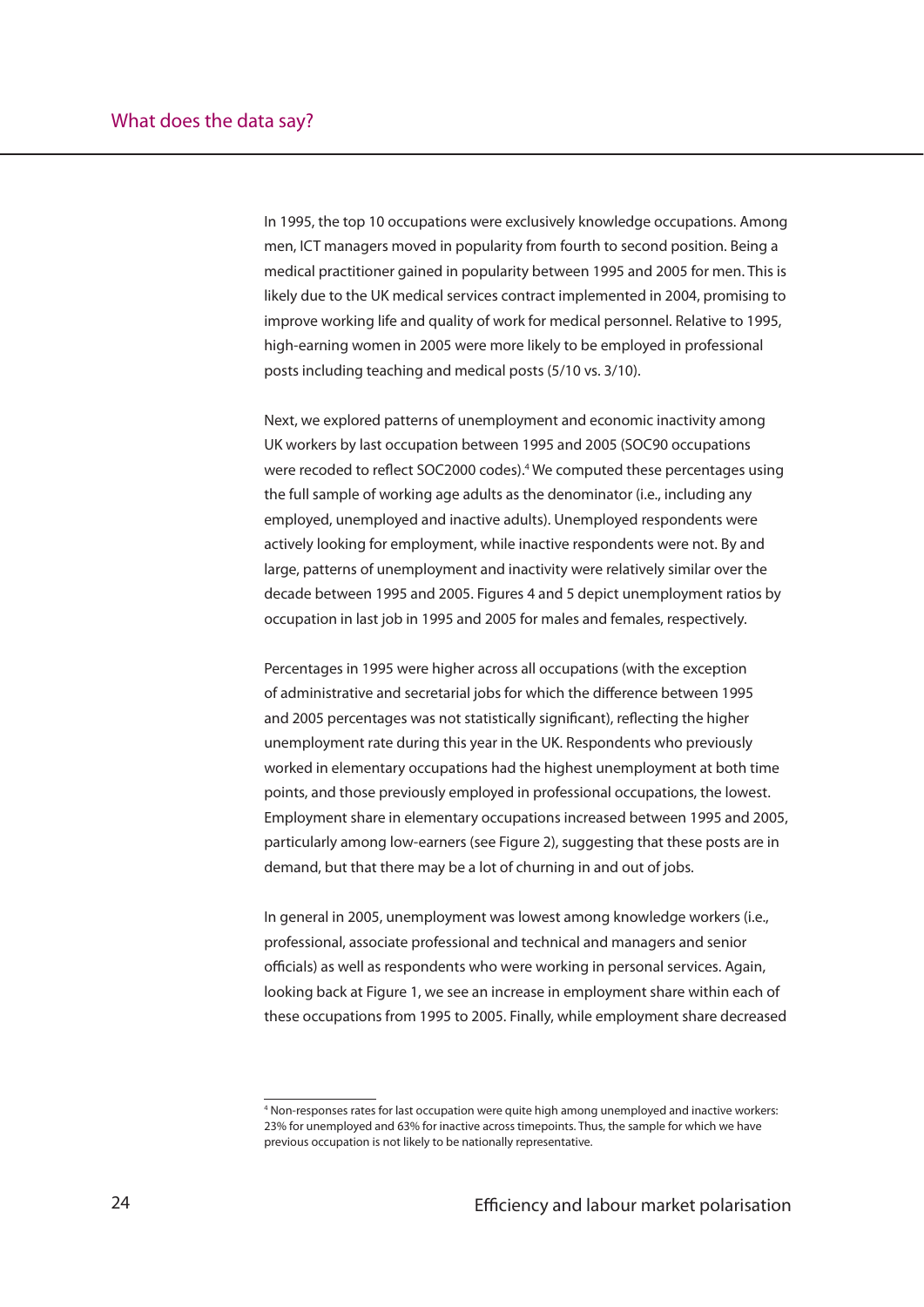between 1995 and 2005 for workers in process, plant and machine operatives, skilled trades and administrative and secretarial occupations, unemployment ratios were only modest in 2005.





Source: Labour Force Survey Microdata Service

Among women, unemployment was higher in 1995 than in 2005 with the exception of workers who were last employed in sales and customer services and elementary occupations. High ratios of unemployment were also seen across time points in sales and customer services, process, plant and machine operatives and elementary occupations. Unlike men, employment share in elementary occupations for females had not seen a sharp rise over the last decade. Together with the general decline in employment share in process, plant and machine operatives over time (see Figure 1), it may be that many unskilled women are without a job.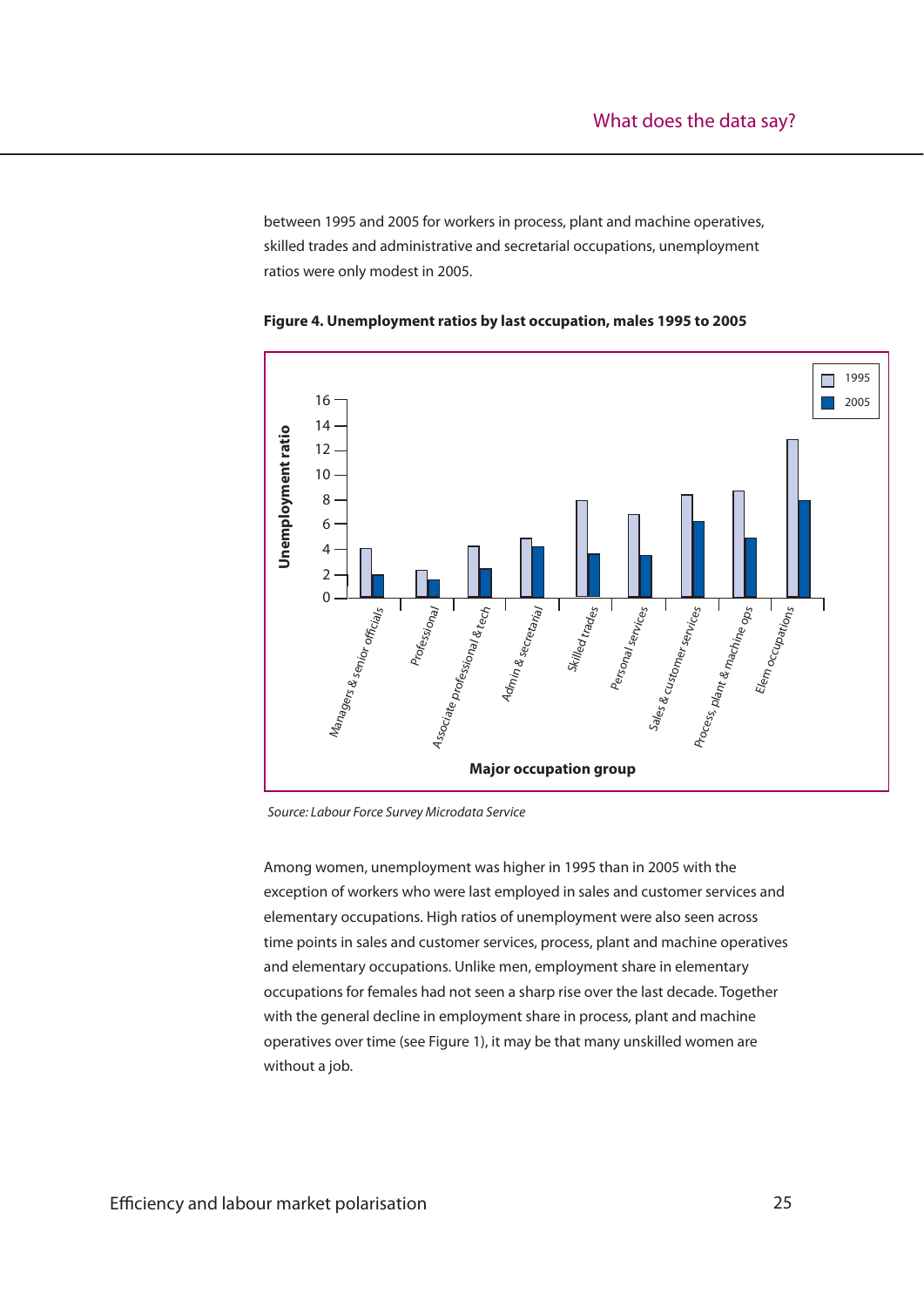

**Figure 5. Unemployment ratios by last occupation, females 1995 to 2005**

Source: Labour Force Survey Microdata Service

Unemployment was lowest among women previously employed in knowledge occupations—managers and senior officials, professionals and associate professionals. Given the large drop in employment share between 1995 and 2005 among administrative workers and secretaries, it is not surprising that we see moderate unemployment.

In addition to unemployment ratios, we also explored the prevalence of inactivity by previous occupation (as a proportion of working age adults). Inactivity ratios were considerably higher than the unemployment figures and the patterns were somewhat different. Figures 6 and 7 present the findings for men and women, respectively.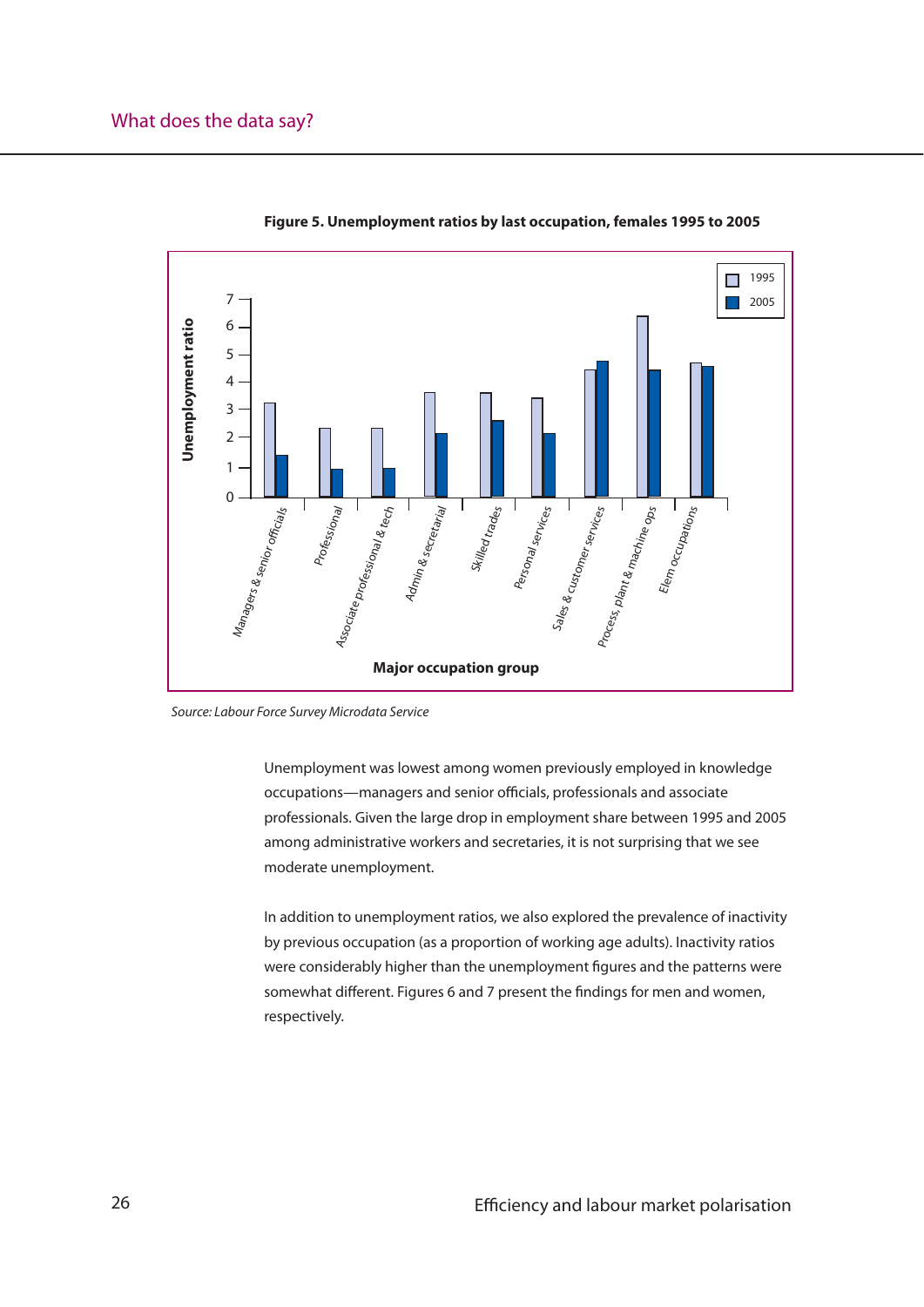

#### **Figure 6. Inactivity ratios by last occupation, males 1995 to 2005**

Source: Labour Force Survey Microdata Service

By and large, inactivity was relatively similar across the decade, with the highest ratios among men who had previously worked in process, plant and machine operatives, elementary occupations or personal services. In both 1995 and 2005, inactivity for men was lowest in knowledge occupations. Respondents claimed health-related reasons and retirement as the primary reasons for their inactivity. In 1995 only, redundancy was also commonly cited, particularly among men who had worked in process, plant or machine operatives.

Among women, patterns of inactivity by previous occupation were quite similar in 1995 and 2005. Inactivity was highest among female respondents who previously worked in process, plant and machine operatives and elementary occupations, with skilled trades following close behind. Heath-and family-related reasons were the primary correlates of inactivity in these occupations. Women who have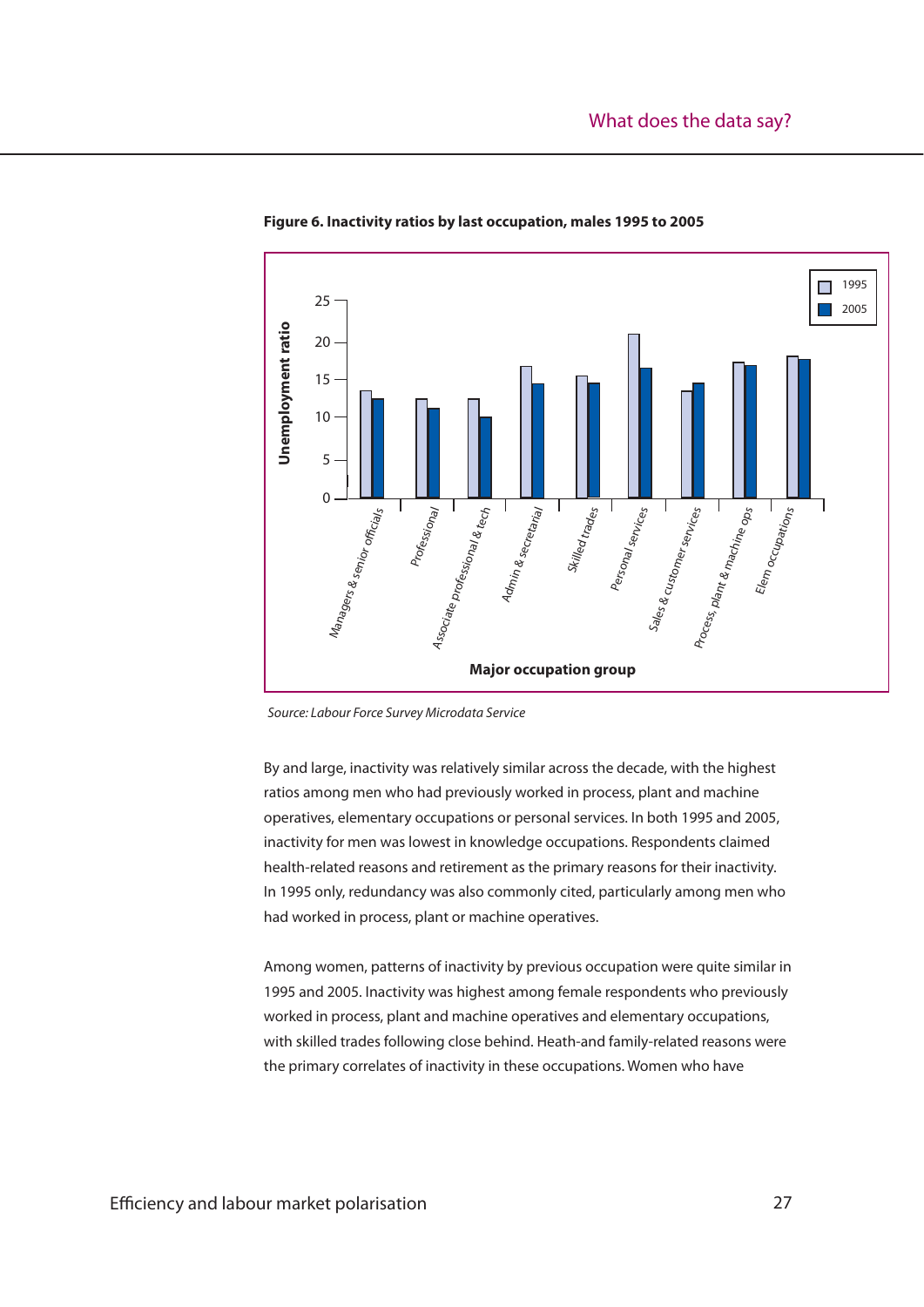

**Figure 7. Inactivity ratios by last occupation, females 1995 to 2005**

Source: Labour Force Survey Microdata Service

previously been employed in professional occupations, associate professional and technical occupations and managers and senior officials exhibited the lowest inactivity rates.

A number of conclusions can be drawn from the whole of these findings. Albeit small, there was evidence of increased labour market polarisation between 1995 and 2005 for men, while women experienced general gains in wages over time. That is, the share of men earning 80% of the median income and those earning more than double the median increased between 1995 and 2005, while men earning wages slightly above median decreased over time. For women, decreases in the lowest wage categories were evident between 1995 and 2005. There was little change in the employment share around the median for women and increases in employment share in higher paying jobs. Exploring occupational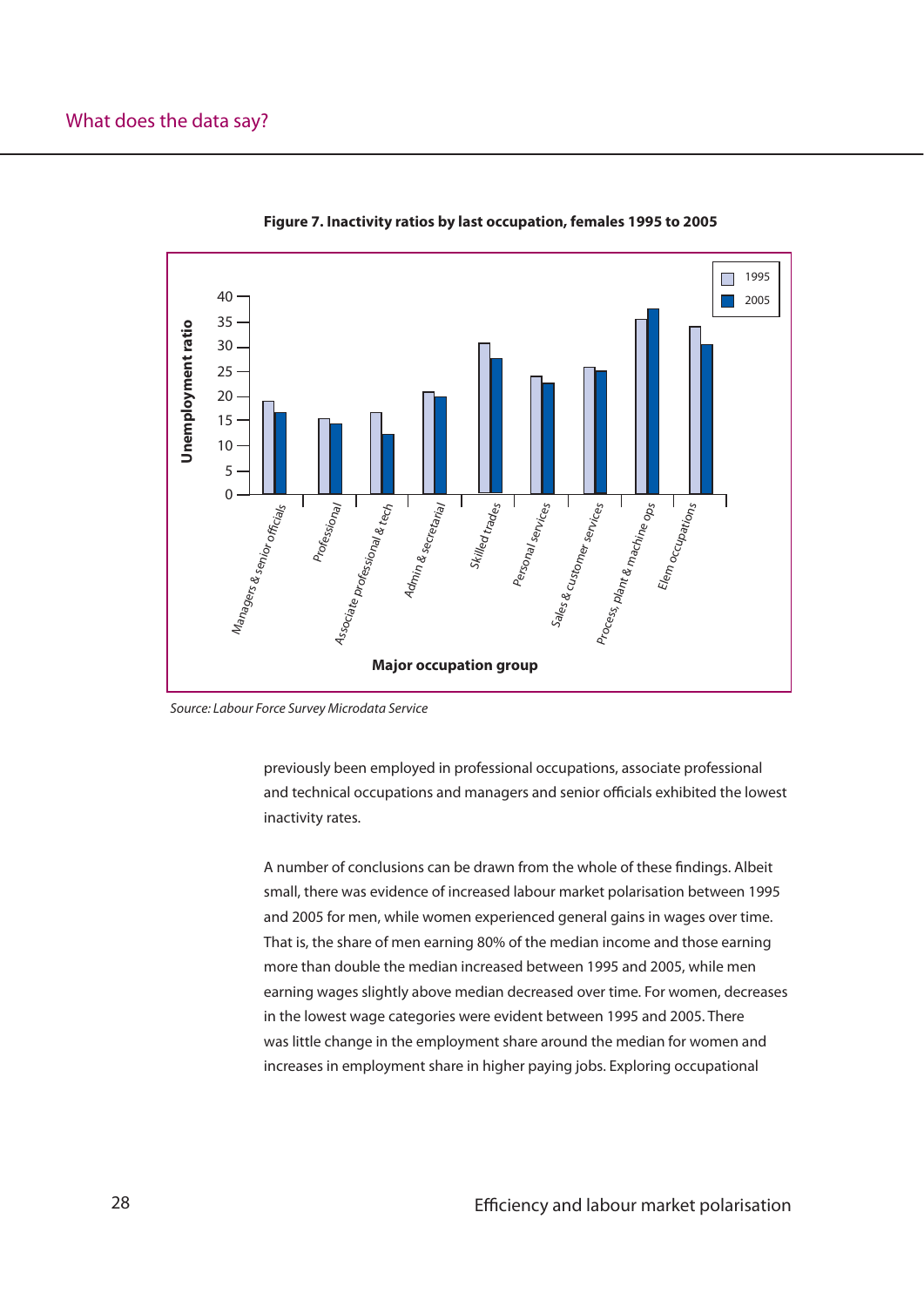shifts among low and high earners revealed net increases in the percentage of low-earning men employed in elementary occupations, low-earning women employed in personal services and low-earning men and women in sales and customer service positions. High earners, on the other hand, were most likely to be employed as managers and senior officials between 1995 and 2005. These popular occupations are characterised by their non-routine nature. Several of the occupations for high-earning women in 2005 are likely within the public sector including teaching professionals and medical practitioners. Analyses revealed that there was a 13% increase in the proportion of female knowledge workers who worked in the public sector between 1995 and 2006. Further, we saw some support for Autor, Levy and Murnane's (2003) contention that computing technology replaced workers engaged in routine tasks as declines in administrative jobs, skilled trades and process, plant and machine operatives were seen across all wage groups.

Findings on unemployment and inactivity by last occupation revealed that even in the face of increased employment share among men in elementary occupations and women in sales and customer services at the low-end of the labour market, unemployment was also quite high. These findings suggest that the supply of unskilled work may not meet the demand. Unemployment and inactivity ratios in 2005 were lowest among knowledge workers.

Next, we turn to the question of whether or not workers are overqualified for the jobs they have as well as the types of jobs available to less skilled workers in the knowledge economy.

**Does the knowledge economy effectively and efficiently use its supply of skilled workers?**

Some commentators have suggested a potential driver for wage and employment polarisation is an oversupply of graduates to feed the demands of the knowledge economy. The excess supply is forced into jobs that do not demand graduate level skills, in turn displacing those without degrees who subsequently have to take less skilled jobs than in the past. The relative wages and employment opportunities for non-degree holders then worsen over time.

Yet, the evidence is neither conclusive nor straightforward to interpret, as we show below.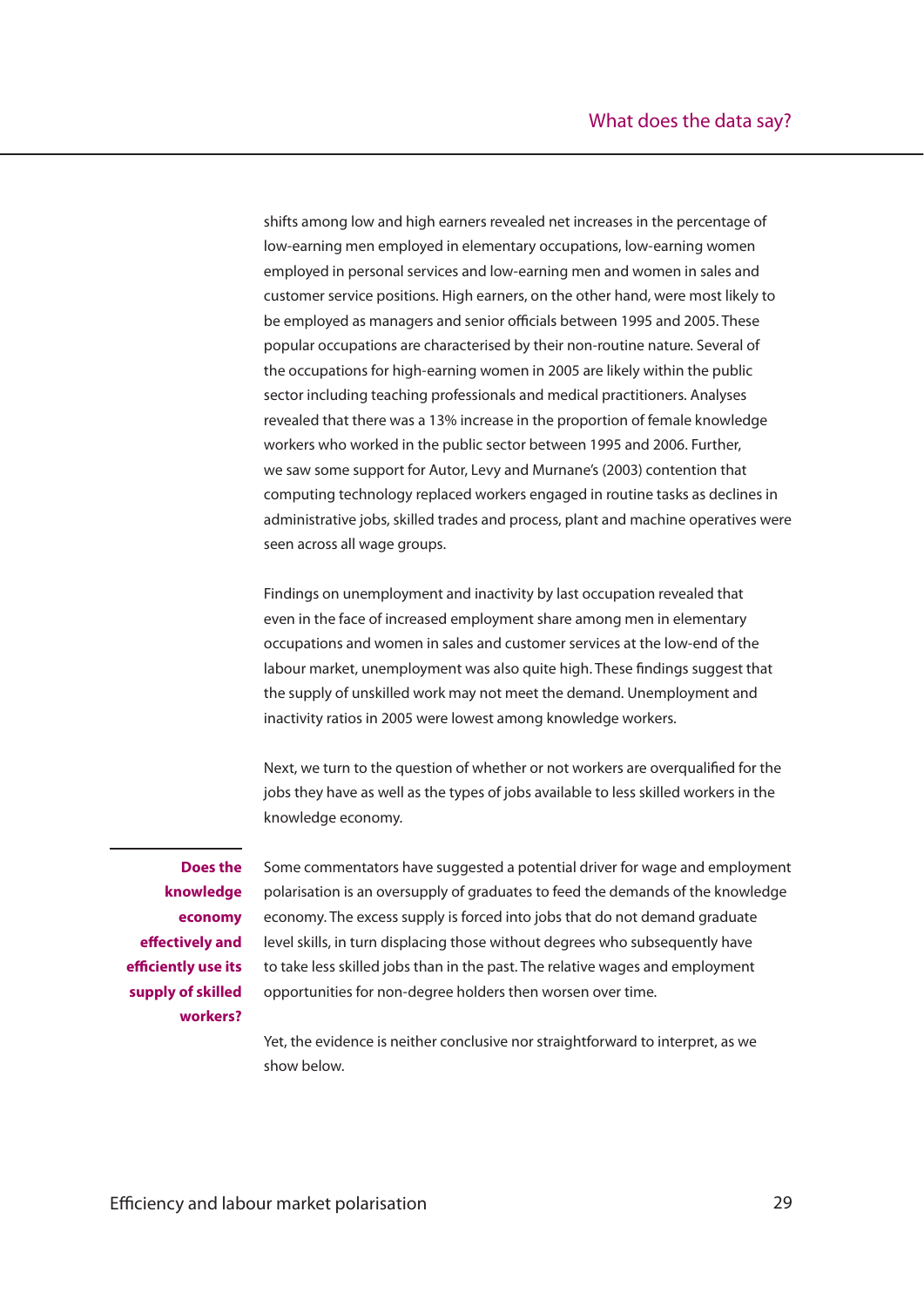One major problem in the debate is that "overqualification" can be defined in different ways and is based on different questions to individuals. Educational or vocational qualifications are often used to proxy workers' skills. However, qualifications are an imperfect assessment of job-specific skills. Some surveys ask respondents whether or not they think their current jobs make full use of their educational qualifications. More sophisticated approaches try and match both employer and individual assessments to get some idea of whether, in aggregate, demand and supply for particular levels of educational attainment across the economy are in balance. Further, "graduate jobs" often imply that a graduate is currently employed in the post, not that graduate skills are needed to complete the required tasks. By and large, much of the extant data has only an assessment of the highest qualification received by participants, which tells us little about how well employees' skills are used in their jobs. Due to data constraints, this limited operational definition of qualification is also used in the present study. Thus, the conclusions we draw are suggestive of overgualification trends in the UK labour market.

Not surprisingly different commentators have taken up quite different positions on the overqualification debate. Keep and Mayhew (2004) have criticised the policy of continued expansion in higher education in England and Wales, citing evidence that both the economic benefits and the demand for graduate labour have been overstated. They posit that if the UK continues to expand the percentage of graduates it churns out, given the social class composition of most graduates, social mobility for adults without degrees will likely decline. Further, it is unclear whether workers should be pushed to achieve a Level 4 when Level 3 qualifications likely suit most jobs.

On the other hand, a recent OECD Policy Brief is equally adamant that investment in higher education is essential if Europe is to meet the Lisbon Council objective of becoming the most dynamic and competitive knowledge economy in the world. The OECD dismisses concerns that expansion of higher education will lead to a decline in the value of degree level qualifications. Their research suggests that earnings for degree holders and other markers of the "value" of education in the labour market have risen faster than the supply since the late 1990s. They conclude that it is the educational institutions that are unable to meet the everincreasing demand for skills in the workplace.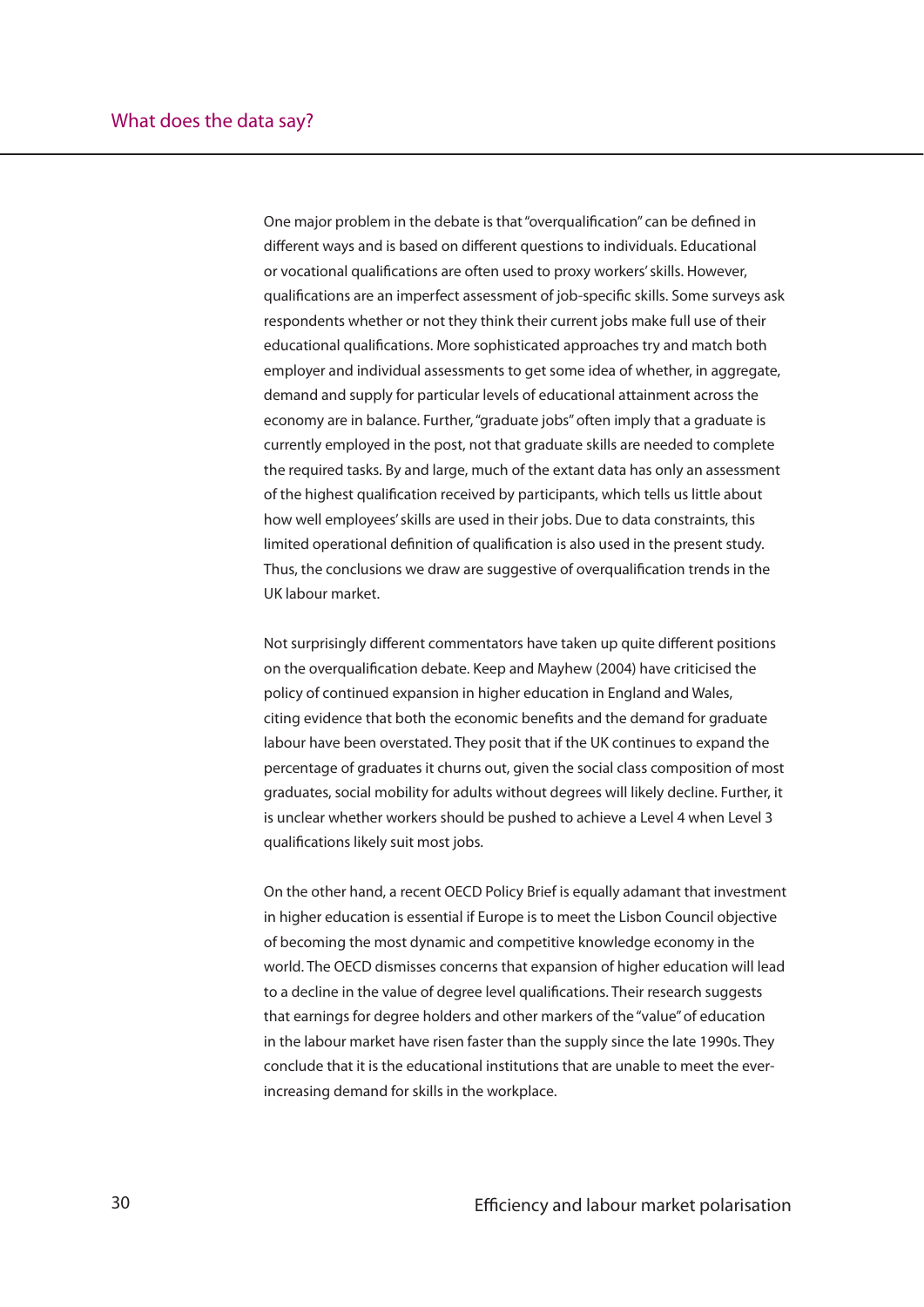Although our main focus in this paper is whether there is an oversupply of knowledge workers (proxied as graduates), overqualification can occur at all skills levels. The most authoritative evidence for overqualification in the UK is the Work Skills in Britain Survey (Felstead, Gallie, and Green 2002), the latest being held in 2001. This report showed that nearly 40% of the workforce was, in some sense, overqualified. Yet, the study suggested that this was primarily a problem among non-graduates, both on the demand side with employers and on the supply side with many people having higher qualifications than their job needed. Indeed, while there are just under 3 millions working age adults without any educational or vocational qualifications, there are nearly 7 million jobs that do not require qualifications. The study also confirmed the existence of "credentialism" such that employers specified higher qualifications than were necessary to do the job, primarily at Levels 1 to 3, and not at higher levels.

The 2004 Workplace Employment Relations Survey (WERS) painted a slightly different picture, as they reported that more degree holders than nondegree holders (56% vs. 42%, respectively) believed their skills exceeded the requirements of their jobs (Kersley et al. 2006). Yet, these data were based entirely on a simple, self-report question. While it is debatable how much weight we should put on conclusions drawn from questions such as the one used in WERS, the findings are more consistent with a demand side problem than a supply side problem.

A recent international study by researchers at Essex University illustrates how wide the possible range of estimates can be depending on the definition and methodology used to assess overqualification (Brynin, Lichtwardt, and Longhi 2006). In the study, estimates of overqualification ranged between 33% and 56% of the workforce in the UK. Further, among overqualified respondents, the incidence was more acute among non-graduates (69%) than graduates (25%). In Germany, on the other hand, graduates and adults with lower-level qualifications were equally likely to be overqualified, while adults with higher-level, non-degree qualifications were the most likely. In both countries, however, it appeared that the expansion of higher education was not the sole driver of overqualification as some degree of overqualification was found at all educational levels. As such, the authors conclude that the source of overqualification likely lies within the educational system, and not within the labour market.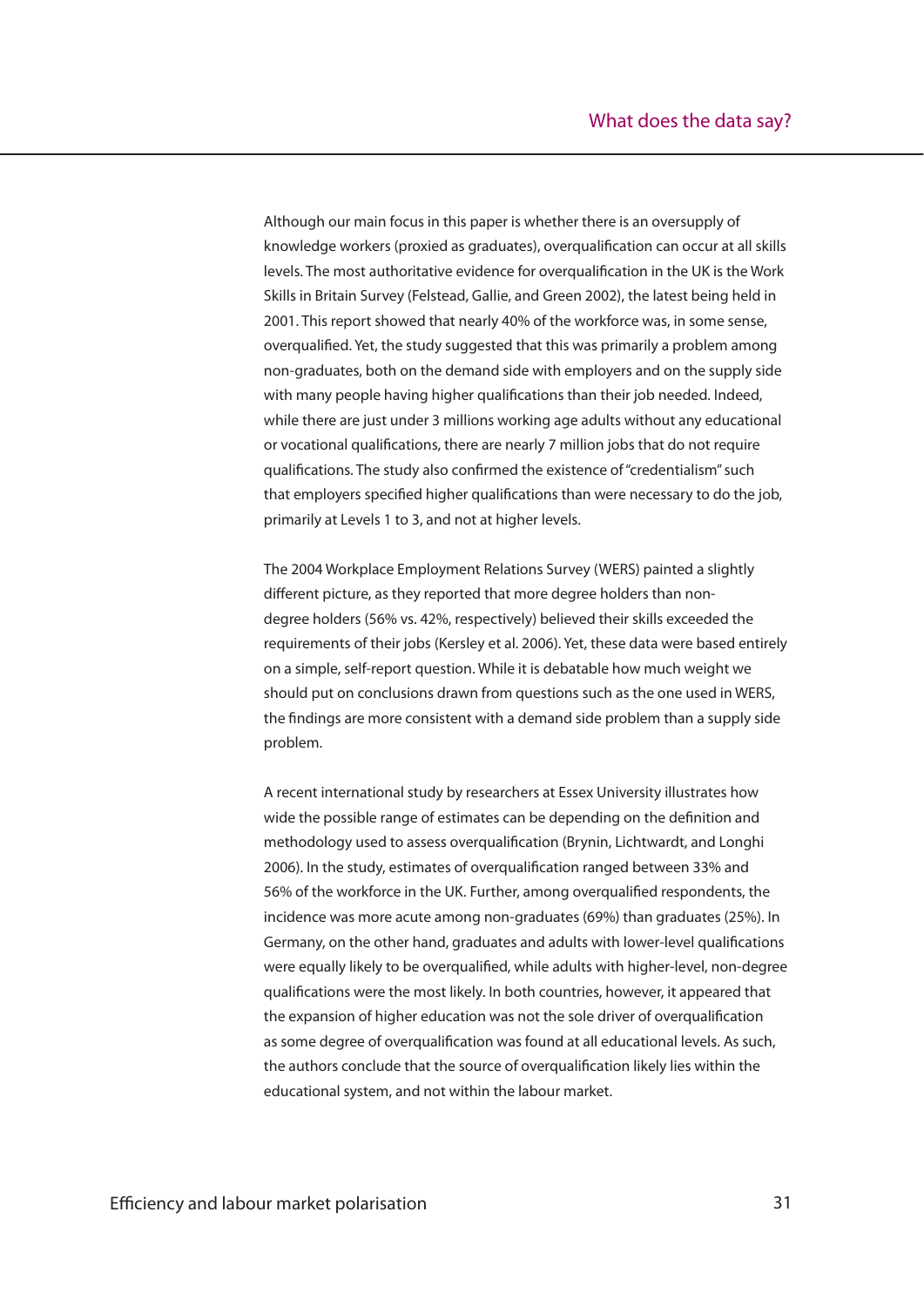Further international evidence on overqualification comes from a recent OECD report that estimated that the UK's overqualification rate was just 15% in 2003-2004 (OECD 2006). Although much lower than some UK estimates, the OECD figures suggests that overgualification was a bigger problem in the UK than in most other EU economies. The UK ranked fifth out of the 21 economies examined, behind Australia, Spain, Ireland and Belgium, but ahead of the US, Canada, Germany, France and Italy (see Table 7). Unfortunately, the OECD estimates do not distinguish between graduates and non-graduates.

### *Overqualifi cation and wages*

An over-supply of graduates, should, all things being equal, drive down graduate wages compared with non-graduates. Yet by international standards, the UK has very high private returns to higher education (measured as the net increase in average earnings attributed to investing in a degree or equivalent), which is not consistent with excess supply. Further, a recent Bank of England analysis found that graduates in 2002 received 80% more on average in hourly pay than those with no qualifications, almost exactly the same rate as in 1975. Thus, demand for graduate workers appears aligned with increases in supply. Another argument is that graduates may be moving into lower paid non-graduate jobs as a result of over-supply. As such, we might expect UK graduates to be concentrated in low paying jobs. There is also the possibility that there is increasing wage polarisation within graduates. That is, graduates with degrees from prestigious educational institutions likely command accelerating wage premiums because of inelastic supply. On the other hand, graduates with degrees from institutions not highly regarded by employers may find their relative wages falling over time.

To explore these hypotheses, we are able to determine whether the education premium has increased over time by exploring changes in the wage structure within qualification categories. To do so, we divided the sample used in Table 1 into adults who completed a Level 2 qualification or less (GCSE or equivalent) or less, those who finished a Level 3 qualification (A levels or equivalent) and Level 4 qualifiers (degree holders) and explored variation in wages within each educational group. Findings are presented in Table 4.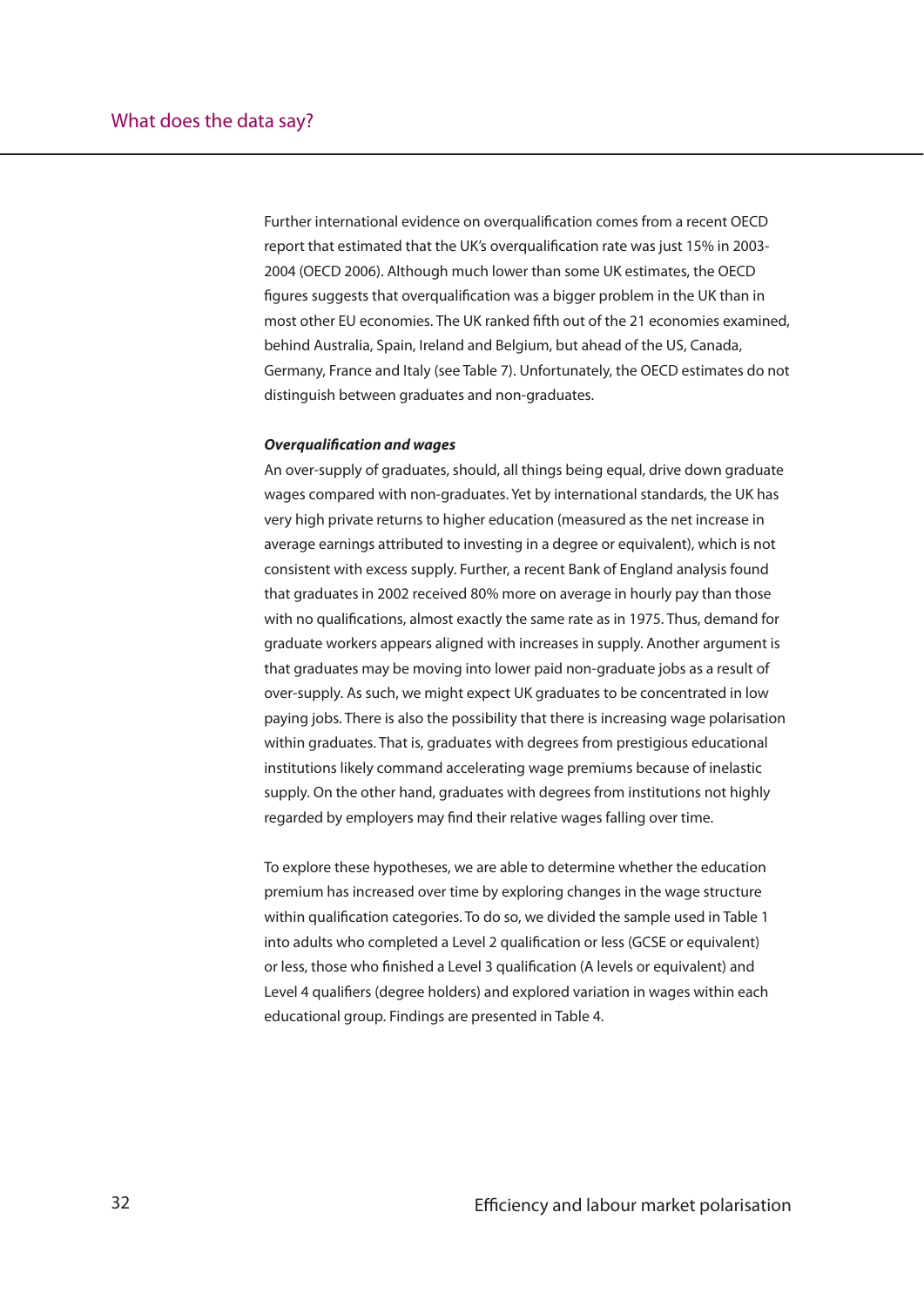Among men who completed a Level 2 or less, we see almost no change in employment share at the very bottom-end of the earnings scales and an increase in the share of jobs at 80% and 100% of the median between 1995 and 2005. Sizable declines in the percentage of men earning 120% to 160% of the median were also apparent, indicating that men with low educational attainment are more likely to work in jobs that pay median or slightly below the median wages today than 10 years ago. There were few changes over time at the very top-end of the earnings scales.

Shifts over time in employment share among men who completed a Level 3 were quite similar to those described above with the exception of a sizeable decrease in the percentage of men earning the very lowest wages. Here again, we see large growth in jobs earning 80% of the median and, to a lesser extent, at the median. Further, there were some declines is employment share at 120%, 160% and 180% of the median categories, coupled with a small increase at double the median. By and large, the changes over time suggest that relative to 10 years ago, men today are more likely to earn median wages and less likely to earn extremely low wages. Yet, they are also less likely to earn wages above the median in 2005 relative to 1995. Overall, it does not appear that men were worse off in 2005 relative to 1995 as the decreased percentage of men earning the very lowest wages balances out the decrease in the percentage of men earning 120% to 180% of the median.

Among male degree holders, we once again see increases in the proportion of men earning just under the median and median wages. Here we also see a small increase in employment share within the lowest wage category (<60% of median). The concomitant large increase at the top-end earning range of the labour force in 2005 coupled with declines in the share earning 140% to 180% of the median, suggests growing polarisation for male degree holders, with more graduates employed in either poorly paid or well-paid jobs.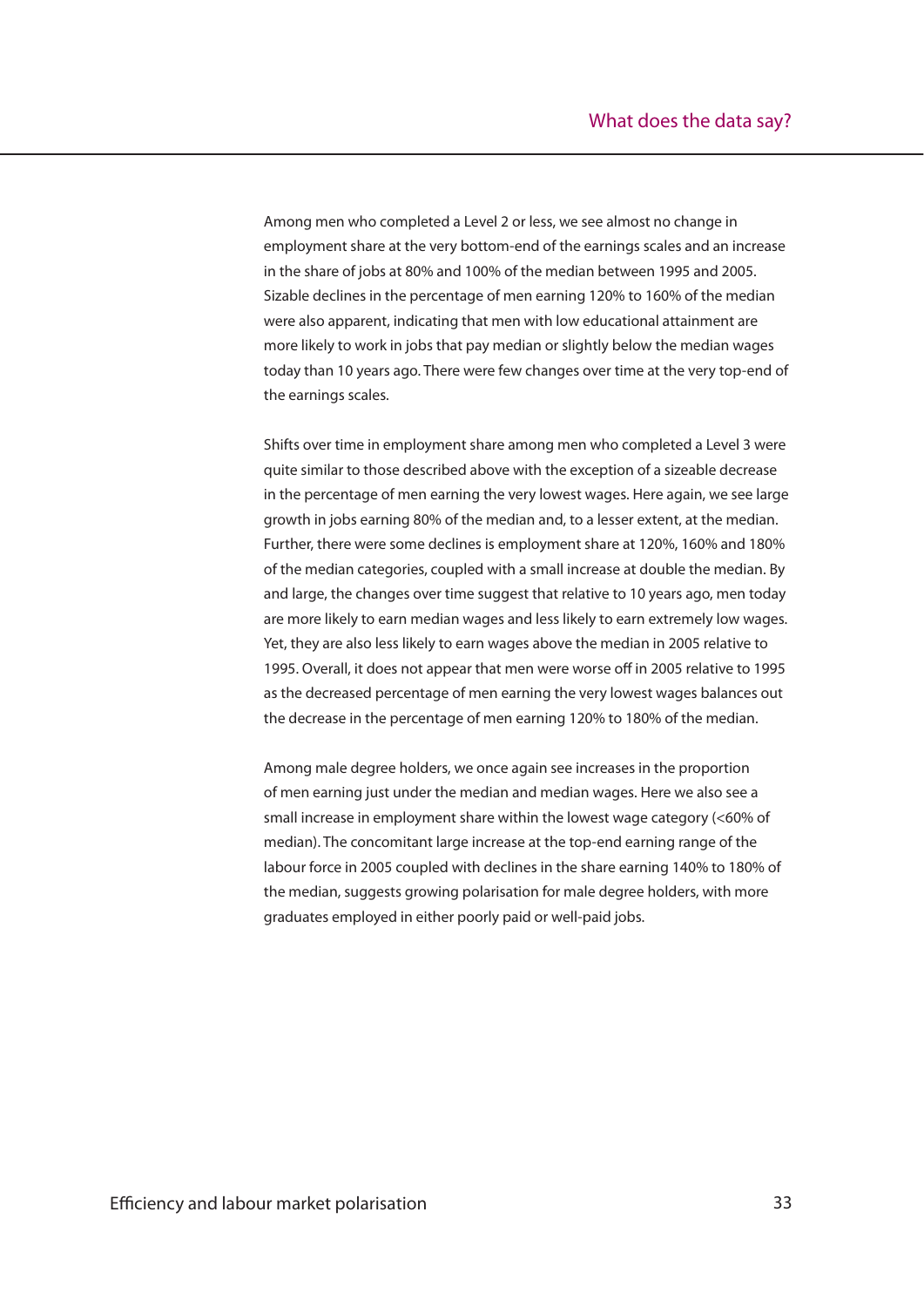|                  | <b>Males</b>            |        |            | <b>Females</b>          |        |            |
|------------------|-------------------------|--------|------------|-------------------------|--------|------------|
|                  | Percentage distribution |        | Change     | Percentage distribution |        | Change     |
|                  | 1995                    | 2005   | Difference | 1995                    | 2005   | Difference |
| Level 2 or below |                         |        |            |                         |        |            |
| ≤60% of median   | 17.23%                  | 16.76% | $-47%$     | 22.11%                  | 19.04% | $-3.07%$   |
| 80% of median    | 20.52%                  | 24.45% | 3.94%      | 25.43%                  | 25.06% | $-0.37\%$  |
| Median           | 17.92%                  | 20.15% | 2.22%      | 22.32%                  | 24.31% | 1.99%      |
| 120% of median   | 16.80%                  | 14.50% | $-2.31%$   | 12.85%                  | 13.66% | .82%       |
| 140% of median   | 9.67%                   | 7.39%  | $-2.28%$   | 6.48%                   | 6.62%  | .14%       |
| 160% of median   | 6.05%                   | 5.18%  | $-0.87%$   | 4.29%                   | 3.80%  | $-.49%$    |
| 180% of median   | 4.11%                   | 3.71%  | $-40%$     | 2.24%                   | 2.52%  | .28%       |
| 200% of median   | 2.55%                   | 2.42%  | $-13%$     | .93%                    | 1.67%  | .75%       |
| ≥200% of median  | 5.13%                   | 5.44%  | .30%       | 3.36%                   | 3.32%  | $-0.04%$   |
| Level 3          |                         |        |            |                         |        |            |
| ≤60% of median   | 9.28%                   | 7.81%  | $-1.47%$   | 19.34%                  | 17.50% | $-1.84%$   |
| 80% of median    | 13.80%                  | 17.91% | 4.11%      | 23.05%                  | 25.50% | 2.44%      |
| Median           | 18.71%                  | 19.78% | 1.08%      | 20.33%                  | 21.14% | .82%       |
| 120% of median   | 18.86%                  | 17.32% | $-1.54%$   | 14.34%                  | 12.75% | $-1.59%$   |
| 140% of median   | 12.11%                  | 11.73% | $-0.39%$   | 8.29%                   | 8.05%  | $-.24%$    |
| 160% of median   | 8.69%                   | 7.76%  | $-0.93%$   | 4.54%                   | 5.42%  | .87%       |
| 180% of median   | 5.99%                   | 5.01%  | $-0.97\%$  | 3.71%                   | 3.25%  | $-46%$     |
| 200% of median   | 3.16%                   | 3.84%  | .67%       | 2.32%                   | 2.17%  | $-15%$     |
| ≥200% of median  | 9.39%                   | 8.84%  | $-0.56%$   | 4.07%                   | 4.22%  | .14%       |
| Level 4          |                         |        |            |                         |        |            |
| ≤60% of median   | 2.87%                   | 3.53%  | .66%       | 5.20%                   | 5.36%  | .16%       |
| 80% of median    | 3.94%                   | 6.02%  | 2.09%      | 8.98%                   | 9.04%  | .07%       |
| Median           | 8.54%                   | 9.73%  | 1.19%      | 14.06%                  | 14.43% | $-.27%$    |
| 120% of median   | 11.60%                  | 12.03% | .43%       | 12.96%                  | 14.74% | 1.78%      |
| 140% of median   | 10.99%                  | 10.25% | $-74%$     | 12.59%                  | 11.44% | $-1.15%$   |
| 160% of median   | 14.41%                  | 10.85% | $-3.56%$   | 12.85%                  | 11.58% | $-1.27%$   |
| 180% of median   | 12.66%                  | 9.33%  | $-3.34%$   | 8.34%                   | 7.96%  | $-0.38%$   |
| 200% of median   | 8.00%                   | 8.01%  | .02%       | 5.11%                   | 5.87%  | .75%       |
| ≥200% of median  | 27.00%                  | 30.24% | 3.25%      | 19.89%                  | 19.57% | $-0.33%$   |

### Table 4. Change in employment share within educational qualification categories **by wage, 1995 to 2005**

Source: Labour Force Survey Microdata Service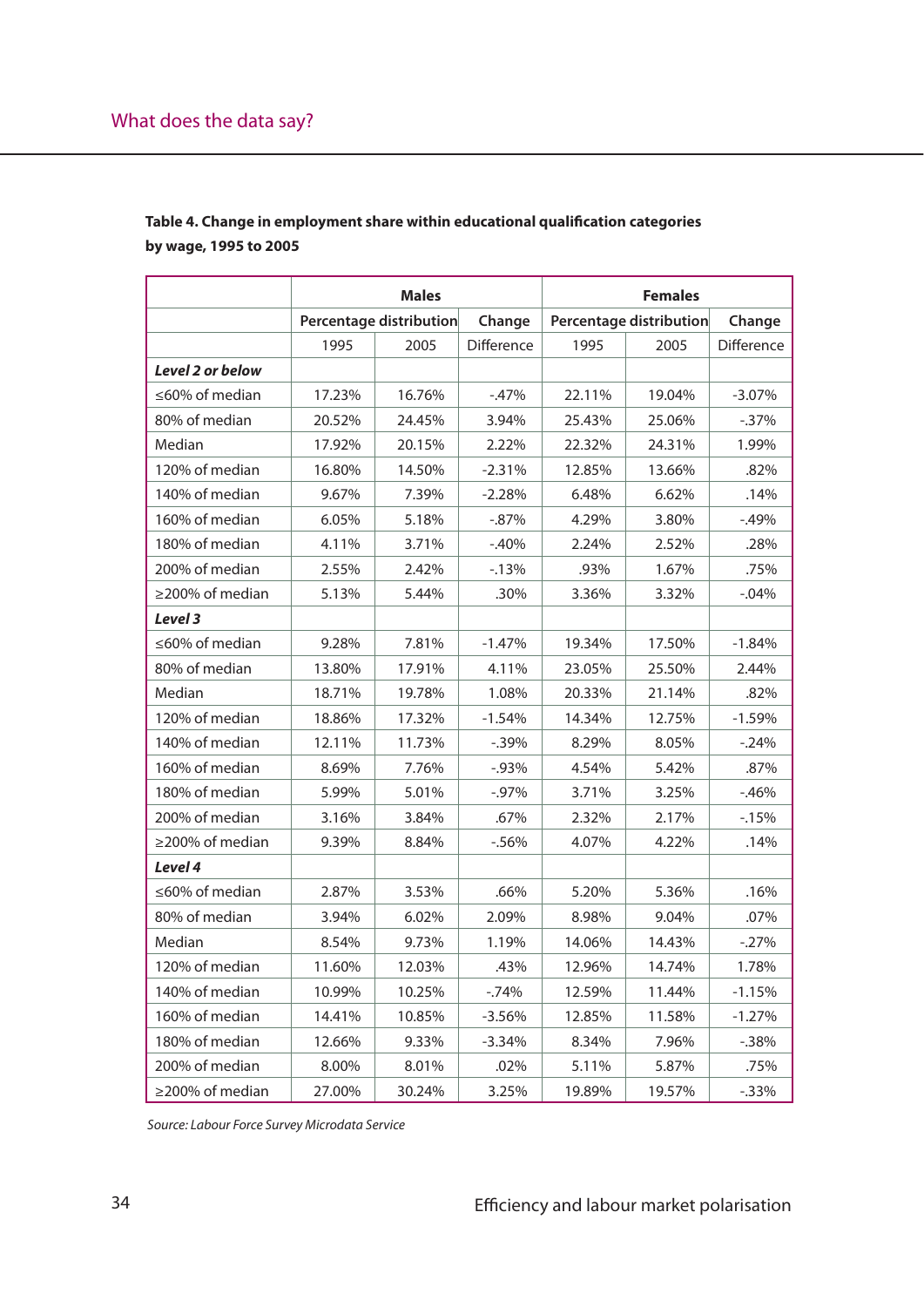Patterns for employed women were less variable than those reported for men.

Among the least educated women, there was a large decline in the percentage of women employed at the very bottom-end of the earnings scale between 1995 and 2005 as well as a sizable increase in the percentage earning median wages. Modest increases were also apparent at 120% and 200% of the median. These favourable shifts for women with Level 2 qualifications likely reflect their overall improved status within the labour market over the last 10 years. That being said, 44% of women with a Level 2 or below earned less than median wages in 2005.

Among women with a Level 3 or equivalent, there was a sizeable decrease over time of employment in the very lowest paid occupations, and increases at 80% of the median and the median. Employment share then declined at 120% of the median (and slightly at 140%), but increased at 160% of the median. Changes among the highest earners were slight. By and large, the strongest changes were for those earning median wages or less, and were favourable for women of today.

Among women with a degree or equivalent, there were few changes over time in employment share for those earning median wages or below. Increases in the percentage of women earning 120% of the median between 1995 and 2005 were coupled with decreases in the share of women earning 140% to 160% of the median. A modest increase was seen among those earning double the median.

Based on these analyses, educational attainment appears to play a moderate role in wage shifts over time. Men with a Level 3 or below were more likely to be earning median wages or lower and less likely to be earning wages above the median today than in 1995. Significant growth at the top-end of the labour market was only seen for male degree holders. Interestingly, there were also increases in the share of low earners among degree holders, suggesting some polarisation of wages within this qualification group. For women with a Level 3 or below, large decreases at the very bottom-end of the labour market were apparent, coupled with increases at the median. The story among graduates was less dramatic and suggested that women were earning similar wages in 2005 relative to 1995. Using our definition of overqualification, these findings do not support the overqualification hypothesis, with the possible exception of male degree holders.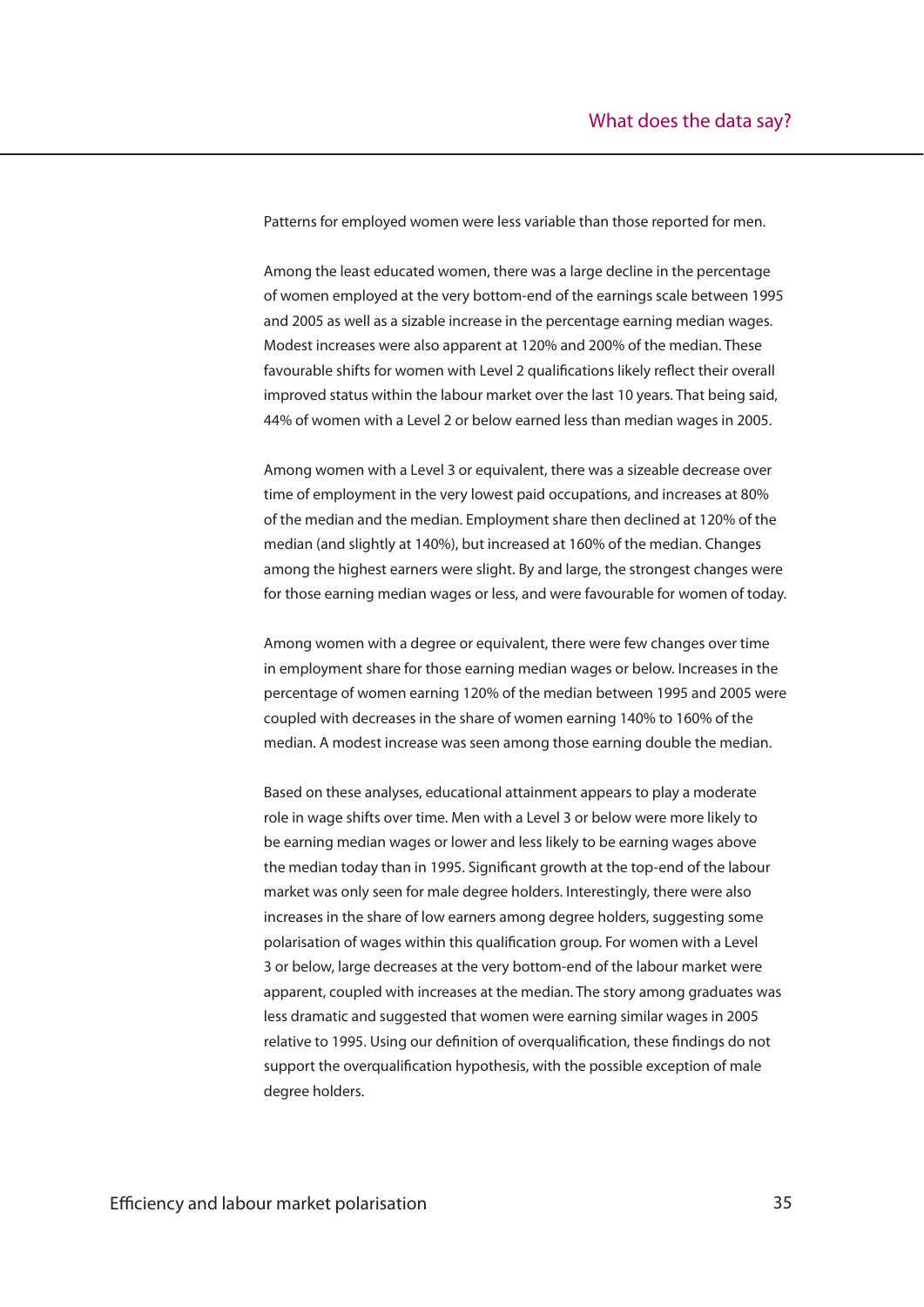Figures 8 and 9 present the percentage of working-age men and women earning above median wages by educational attainment over the last 10 years. Supporting the findings above, we do not see evidence of overqualification in more recent years. Albeit slight, we do see decreases in the proportion of men with Level 2 qualifications earning wages above the median. That is in 1995, 43% of men with a Level 2 qualification earned above the median relative to 37% in 2005. Women's wages remained relatively stable over time.



### **Figure 8. Percentage of men earning wages above the median by**  educational qualification categories, 1995 to 2005

Source: Labour Force Survey Microdata Service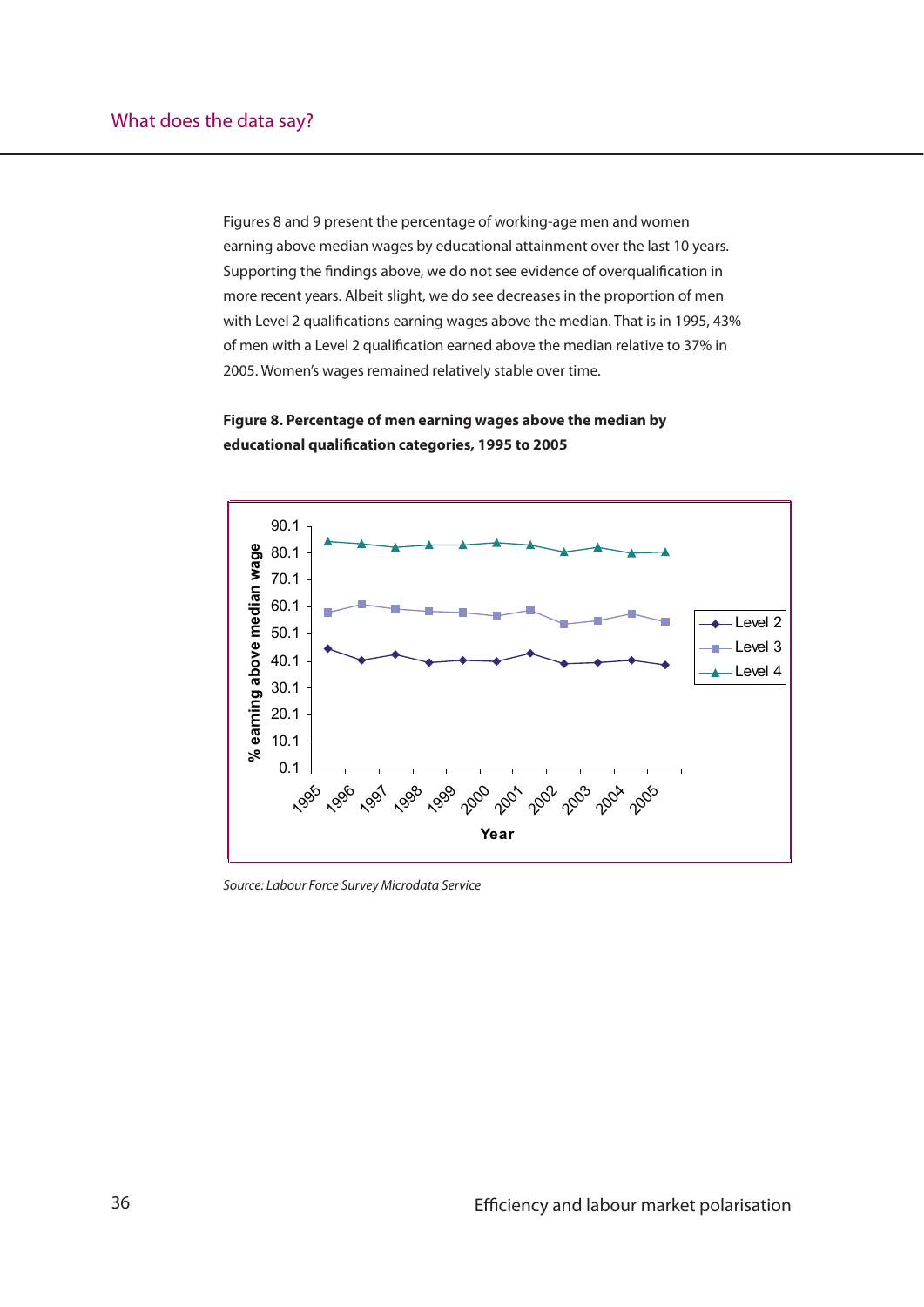

### **Figure 9. Percentage of women earning wages above the median by**  educational qualification categories, 1995 to 2005

Source: Labour Force Survey Microdata Service

### **Overqualification and occupation**

Another way to see if overqualification might be increasing is to see if more graduates are being employed in occupations not traditionally associated with degree level employment. As such, we summarised percentage change of degree labour employed within each of the nine major occupational categories from 1995 to 2005 in Table 5 overleaf. Findings are averaged across sex given little variation between males and females.

As seen in Table 5, the share of degree labour increased across all occupations including non-knowledge occupations, notably administrative and secretarial jobs, personal services and sales and customer services.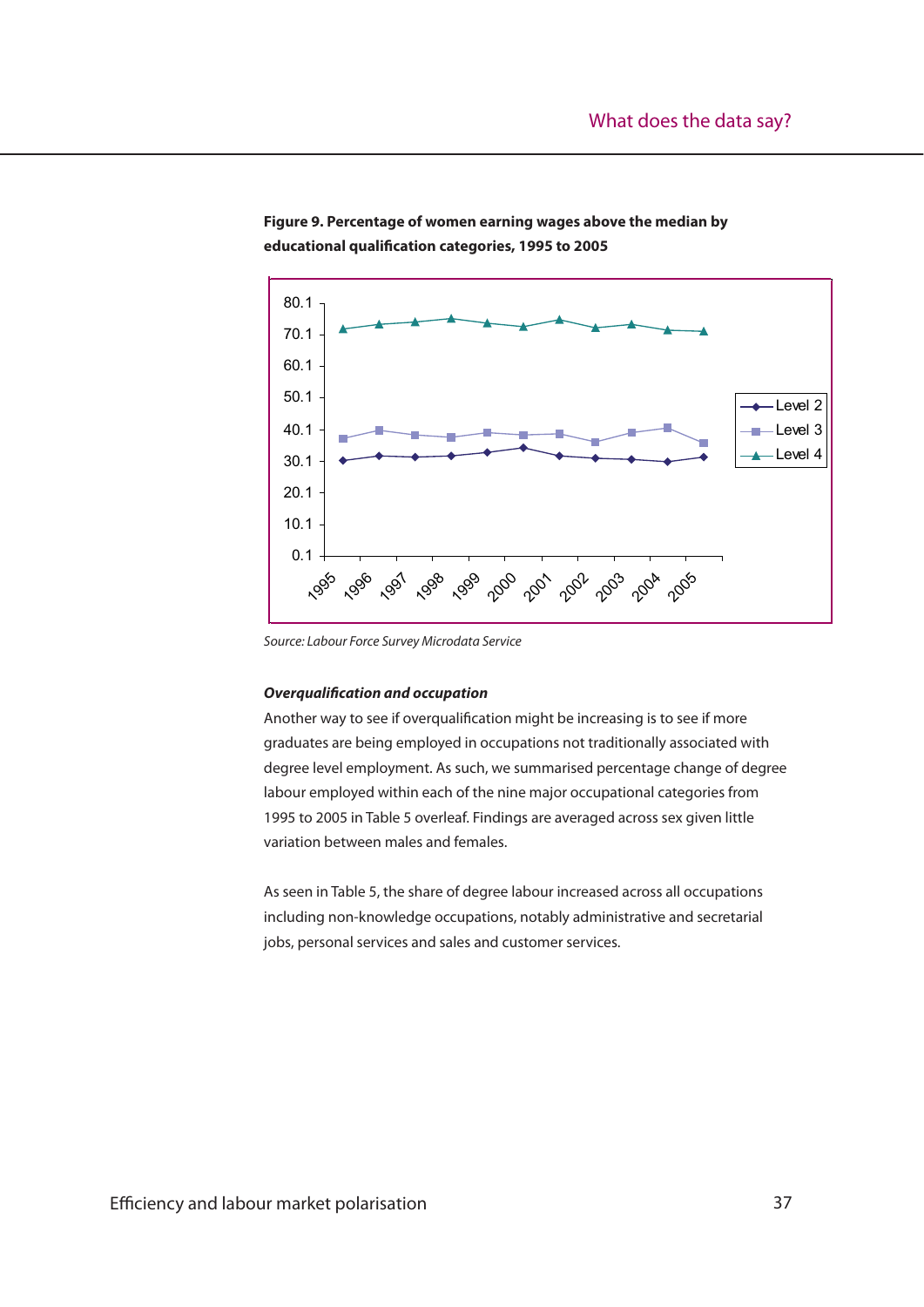|                                      | <b>Percentage distribution</b> |        |                   |
|--------------------------------------|--------------------------------|--------|-------------------|
|                                      | 1995                           | 2005   | <b>Difference</b> |
| Managers & senior officials          | 32.69%                         | 42.89% | 10.21%            |
| Professional occupations             | 79.10%                         | 81.65% | 2.54%             |
| Associate professional & technical   | 49.85%                         | 52.70% | 2.85%             |
| Administrative & secretarial         | 13.79%                         | 20.06% | 6.26%             |
| Skilled trades occupations           | 7.00%                          | 9.51%  | 2.51%             |
| Personal service occupations         | 10.12%                         | 17.98% | 7.86%             |
| Sales & customer service occupations | 6.10%                          | 10.16% | 4.07%             |
| Process, plant & machine operatives  | 2.86%                          | 4.80%  | 1.94%             |
| Elementary occupations               | 3.42%                          | 5.56%  | 2.15%             |

#### **Table 5. Percentage change in degree labour in 9 major occupational groups Table 5. Percentage change in degree labour in 9 major occupational groups**

Source: Labour Force Survey Microdata Service

Taken as a whole, our findings might suggest evidence of overqualification. This notion, however, would be inconsistent with the idea that graduate supply and demand are broadly in balance. If our measure of overqualification is accurate, an alternative hypothesis is that our findings are associated with the changing nature of these jobs over time. For example, looking at administrative and secretarial of these jobs over time. For example, looking at administrative and secretarial occupations, it is likely that computing technology attenuated the need for occupations, it is likely that computing technology attenuated the need for many of the more routine positions with this occupational category (e.g., basic many of the more routine positions with this occupational category (e.g., basic bookkeeping and typing). The women who remain in these scarce jobs today bookkeeping and typing). The women who remain in these scarce jobs today likely need degree-level skills to complete their tasks, which may include budget likely need degree-level skills to complete their tasks, which may include budget management, supervision, research and high-level communications. Similarly, management, supervision, research and high-level communications. Similarly, personal services, which incorporate professional assistants (e.g., nursing personal services, which incorporate professional assistants (e.g., nursing assistants, teaching assistants, veterinary assistants, etc.) may be more likely to assistants, teaching assistants, veterinary assistants, etc.) may be more likely to require degrees today than in the past, or they serve as an entry point for young require degrees today than in the past, or they serve as an entry point for young workers into the labour force. This interpretation is consistent with the evidence workers into the labour force. This interpretation is consistent with the evidence that computerisation is increasing skill demands within all occupations. that computerisation is increasing skill demands within all occupations.

A second hypothesis is that highly qualified immigrant workers are employed in jobs for which they are overqualified. This may be particularly true among recent Accession workers. This may explain why we see an increase in graduate labour labour employed in unskilled jobs, a hypothesis we explore in more depth in the employed in unskilled jobs, a hypothesis we explore in more depth in the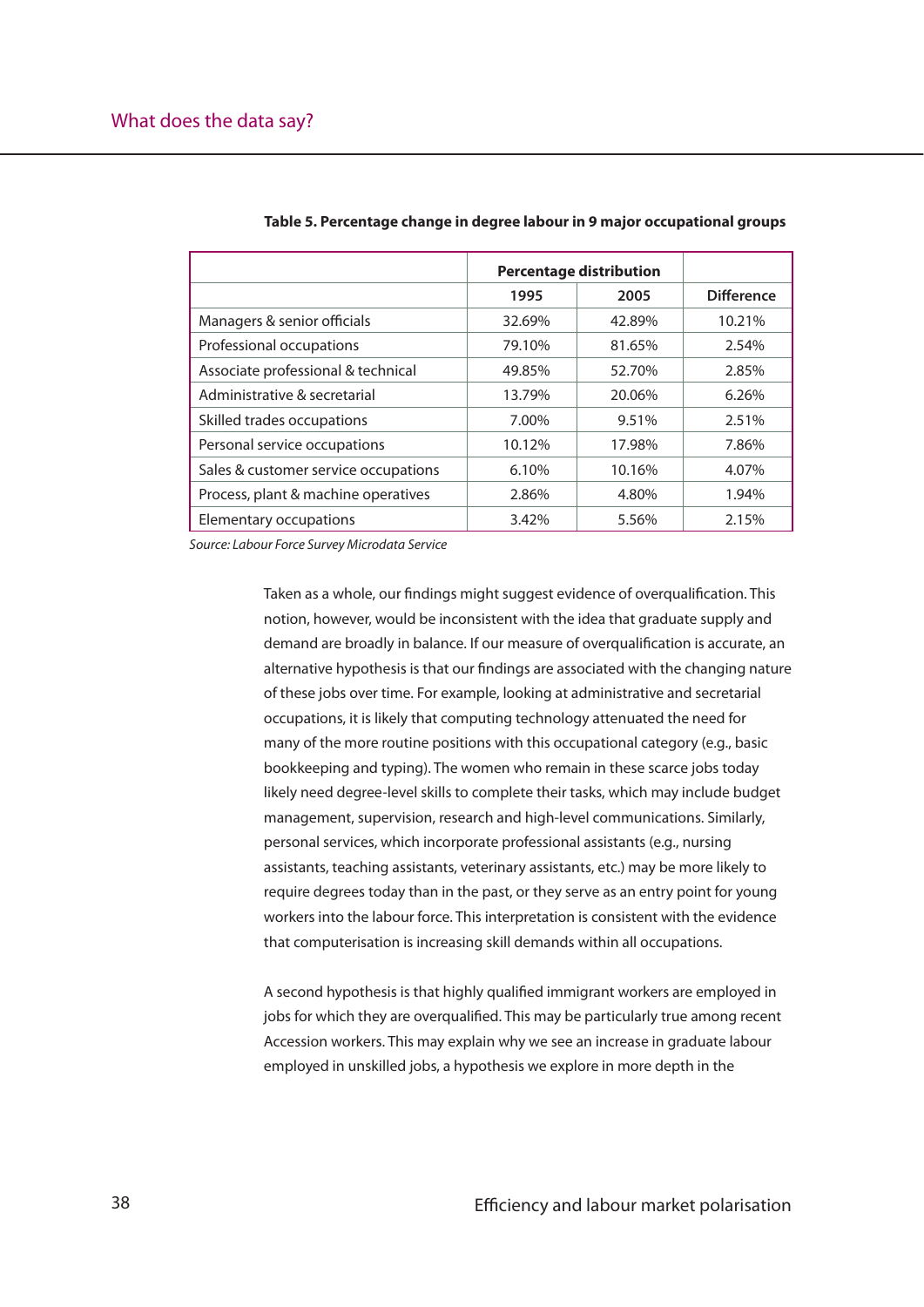following section. It may also reflect more postgraduate students combining work and study or that retired graduates have come back into employment in low skilled part-time or voluntary posts.

It is also possible that the impact of over-supply is not being felt in wages but through some non-graduates being forced out or denied entry to the labour market altogether. This might show up in a growing gap in employment, unemployment, and inactivity between graduates and non-graduates. Overall, labour market performance since 1995 has been impressive. The working age employment rate has increased from 71.2% to 74.7% in 2005. The unemployment rate fell from 9% to 4.9%. The working age inactivity rate, however, showed relatively little change at 21.8% in 1995 and 21.5% in 2005.

To assess whether graduates are "crowding" non-graduates out of the labour market, we contrasted ratios of employment, unemployment and inactivity by degree status (i.e., degree vs. no degree) to see if the gap between degree and non-degree holders widened or remained stable between 1995 and 2005. Findings are presented in table 6 below.

|                 | 1995          |            |                   |               | 2005       |            |
|-----------------|---------------|------------|-------------------|---------------|------------|------------|
|                 | <b>Degree</b> | Non-degree | <b>Difference</b> | <b>Degree</b> | Non-degree | Difference |
| Employed        | 85.64%        | 68.25%     | 17.39%            | 87.50%        | 70.02%     | 17.48%     |
| Unemployed      | 3.70%         | 7.18%      | $-3.48%$          | 2.33%         | 4.62%      | $-2.29%$   |
| Inactivity rate | 10.66%        | 24.57%     | $-13.91%$         | 10.17%        | 25.36%     | $-15.19%$  |

**Table 6. Share of working age population employed, unemployed and inactive by degree status in 1995 and 2005**

Source: Labour Force Survey Microdata Service

These data were similar for men and women, thus we aggregated across sex. The first notable finding is that more than 85% of degree holders were employed in both 1995 and 2005, which suggests that supply and demand of graduates has remained in balance over the last 10 years. Second, the gap between degree and non-degree holders remains fairly constant between 1995 and 2005 for employed, unemployed and inactive adults. Third, the share of the working age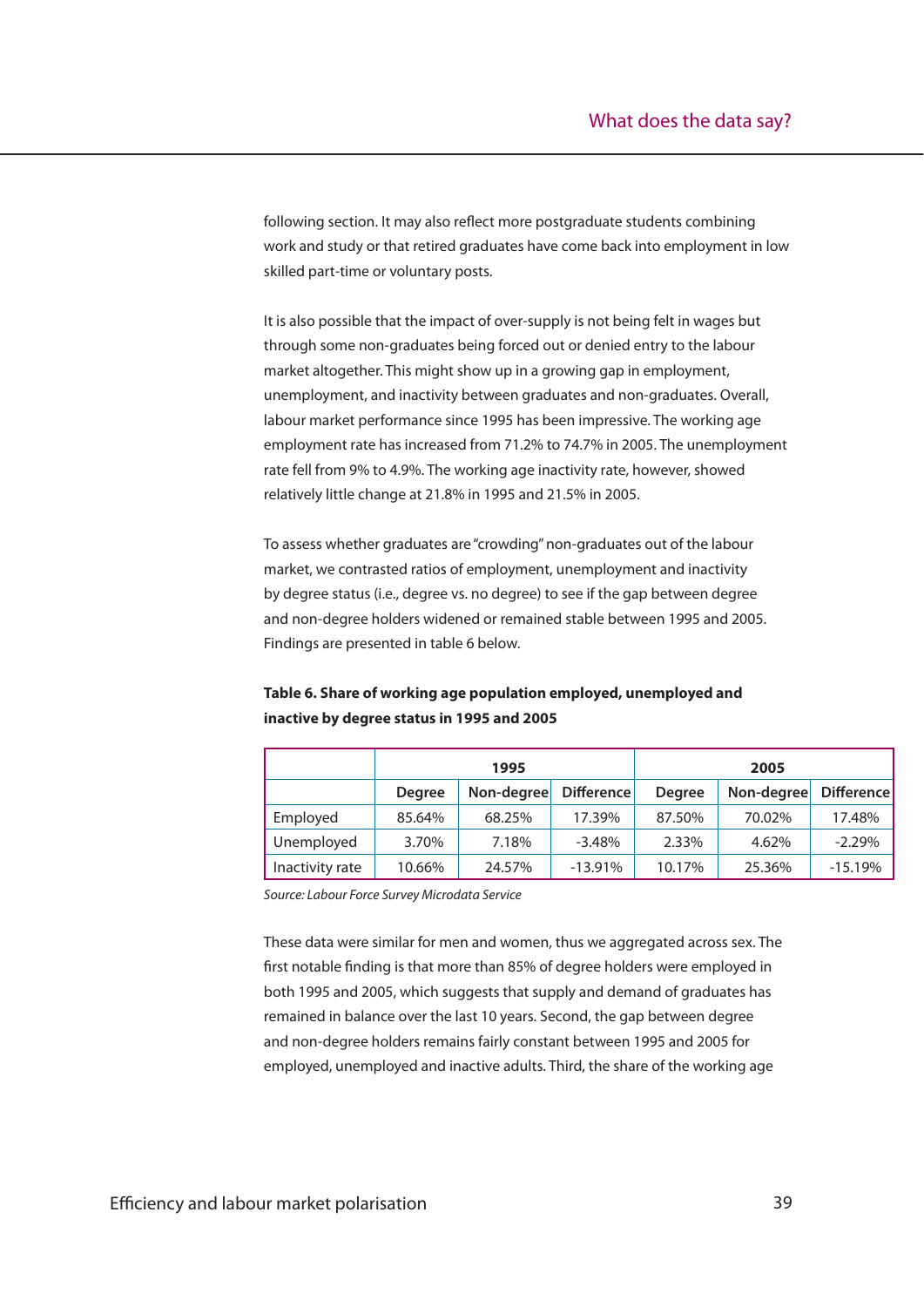population who were degree holders and unemployed fell broadly in line with the share of non-degree holders who were unemployed between 1995 and 2005. Yet, the share of the employed or inactive working age population diverged substantially depending on degree status. In both 1995 and 2005, degree holders were more than 25% more likely to be employed than non-degree holders. Among inactive adults, approximately 10% of degree holders were inactive relative to approximately 25% of non-degree holders—an increase of more than double. Thus, these findings suggest that the likelihood of employment for adults without degrees has certainly not worsened over time. Yet, a higher percentage of adults with degrees are employed relative to adults without degrees.

An analysis using the European Labour Force Survey found that in most European countries, employment share of low-skilled workers declined during the 1990s, particularly among older workers. Yet in the UK and the Netherlands, activity rates of low-skilled workers were relatively high. The authors found no evidence that low-skilled workers were crowded out of employment by higher-skilled workers, even among older workers (de Grip and Zwick 2005). In the UK, the activity rate of low-skilled workers was well above the policy target set by the Lisbon agenda.

### Overqualification and migration

Migration might be a source of rising overqualification if, for example, highly educated migrants are taking low-level work. Migration has had a significant and beneficial overall impact on the UK labour market over the past decade, but if highly educated migrants are taking basic jobs in the UK to a significant extent that would worsen both the overall overqualification rate and provide further pressure on native non-graduates.

As seen in Table 7, the UK has the fifth highest overall overqualification rate, yet the difference between native- and foreign-born workers was quite small (i.e., 2.3 percentage points, approximately 20% difference). Thus, the impact of overqualified foreign workers on the overall UK overqualification rate appears to be small. However, migrants with high levels of education taking basic jobs may have had a bigger impact on changes in the employment of graduate labour at the bottom end of the labour market.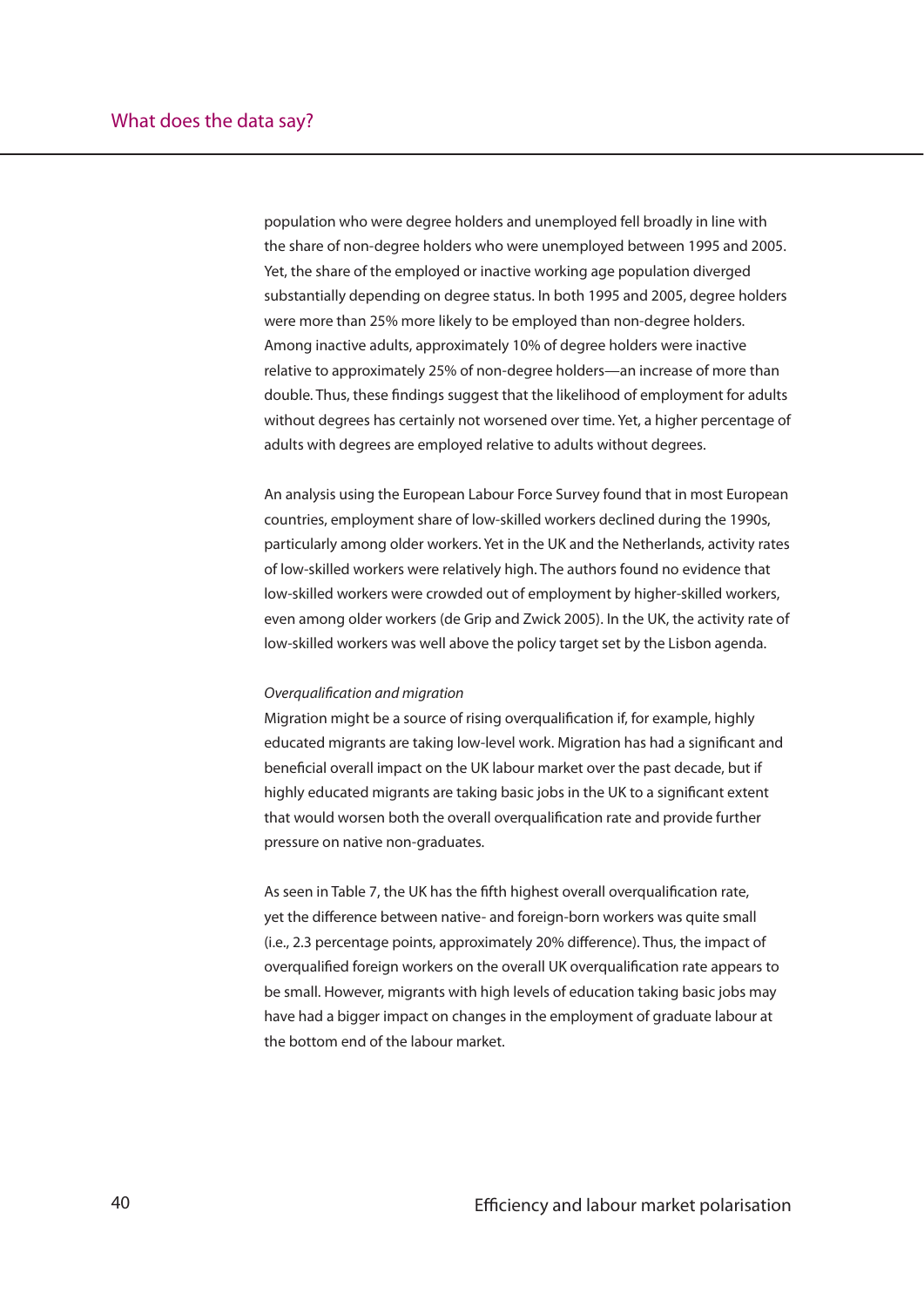|                | <b>Total</b> | Native-born (A) | Foreign-born (B) | Ratio (B/A) |
|----------------|--------------|-----------------|------------------|-------------|
| Spain          | 25.5%        | 24.2%           | 42.9%            | 1.8         |
| Australia      | 20.4%        | 19.0%           | 24.6%            | 1.3         |
| Ireland        | 16.6%        | 15.7%           | 23.8%            | 1.5         |
| Belgium        | 16.2%        | 15.6%           | 21.6%            | 1.4         |
| UK             | 15.5%        | 15.3%           | 17.8%            | 1.2         |
| Finland        | 14.4%        | 14.3%           | 19.2%            | 1.3         |
| US             | 14.0%        | 13.4%           | 18.1%            | 1.4         |
| Germany        | 12.3%        | 11.4%           | 20.3%            | 1.8         |
| France         | 11.6%        | 11.2%           | 15.5%            | 1.4         |
| Austria        | 11.5%        | 10.3%           | 21.1%            | 2.0         |
| Greece         | 11.3%        | 9.0%            | 39.3%            | 4.4         |
| Denmark        | 10.9%        | 10.4%           | 18.6%            | 1.8         |
| Switzerland    | 10.5%        | 10.0%           | 12.5%            | 1.3         |
| Norway         | 9.2%         | 8.4%            | 20.3%            | 2.4         |
| Portugal       | 9.0%         | 7.9%            | 16.8%            | 2.1         |
| Sweden         | 7.6%         | 6.5%            | 16.1%            | 2.5         |
| Canada         | 7.2%         | 7.2%            | 13.2%            | 2.2         |
| Italy          | 7.0%         | 7.0%            | 23.5%            | 3.6         |
| Hungary        | 6.4%         | 6.4%            | 9.7%             | 1.5         |
| Czech Republic | 5.2%         | 5.2%            | 10.0%            | 1.9         |

### Table 7. Overqualification rates across the OECD, 2003-2004

Source: Recent Trends in International Migration, table 1.11, p. 54, OECD 2006

We explored possible overqualification among workers in the UK who originally came from the Accession 8 (A8) countries including the former Czechoslovakia, Yugoslavia and USSR. While there was not substantial data on workers from these countries, our analysis revealed that the percentages of degree holders in each of the nine major occupational categories in 2005 were roughly similar to those for UK workers as a whole (as presented in Table 5), with one exception: administrative and secretarial positions, whereby workers from the A8 countries were more likely to have degrees relative to the UK as a whole. It is likely that better data on workers from the A8 countries would provide more revealing findings.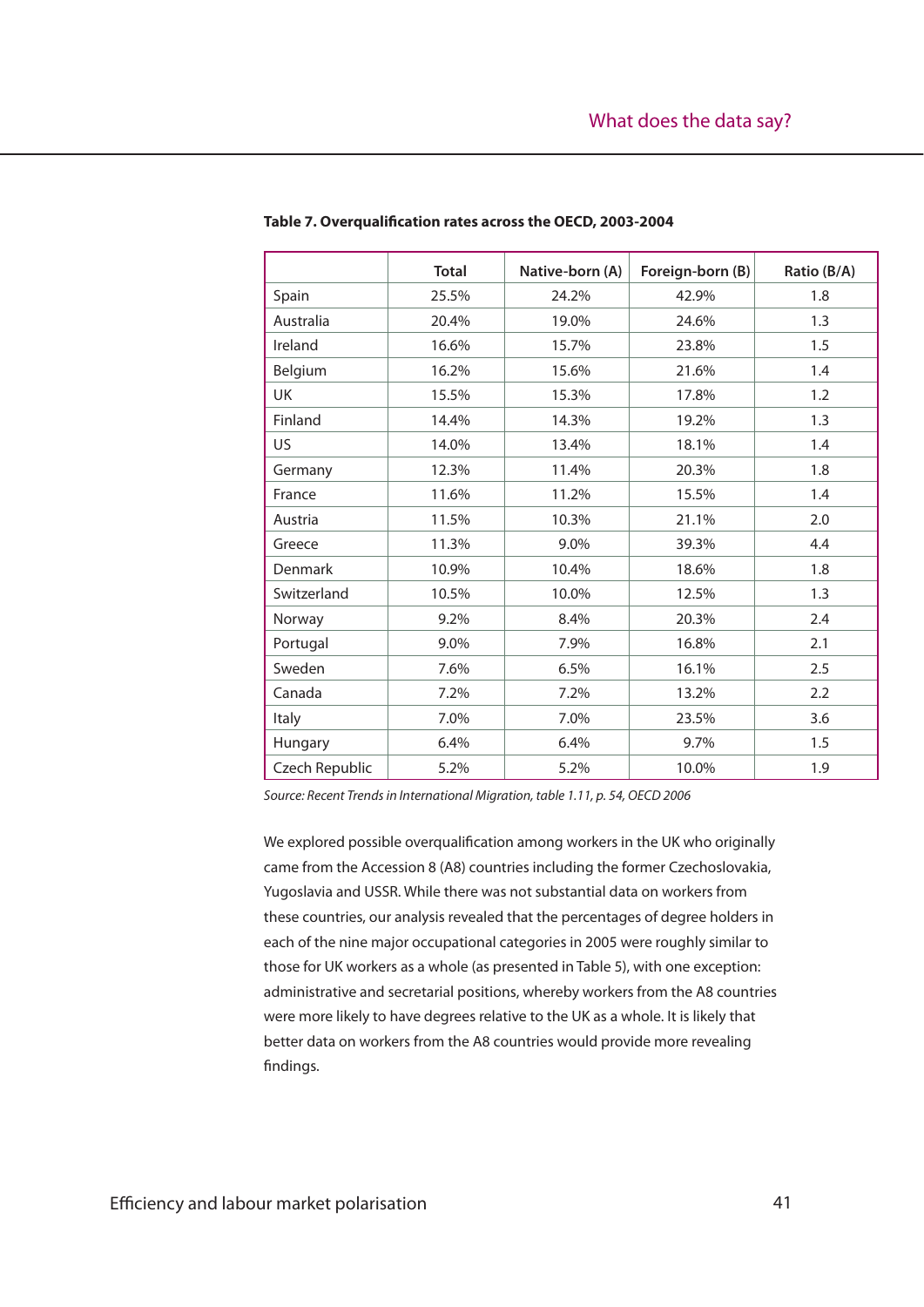A recent study using LFS reported that overqualification was evident for all migrant groups (not just those from A8 countries) relative to native Whites, with the exception of male Black Caribbean immigrants (Lindley and Lenton 2006). These native and non-native differences tended to dissipate over time. The returns to over-education on earnings were greatest for native White males, suggesting that immigrants tend to earn less than their British counterparts with the same level of education.

Our analyses on overqualification do not lend themselves to simple conclusions. Also, we are aware that using educational and vocational qualifications to proxy job qualifications is not ideal. Thus, our conclusions must be taken in light of our limited measure. On the one hand, we did not find that the gap between degree and non-degree holders expanded over the last decade. Yet, there were sizeable differences in employment and inactivity among degree and non-degree holders, with the former more likely to be employed and less likely to be inactive than the latter. While we did not find concrete evidence that graduates are "crowding" non-graduates out of lower-paid jobs, our analyses did reveal that there was growth towards the bottom-end of the labour market for all men, with the only substantial growth at the top evidenced for degree holders. This pattern was not seen for women. To truly test the overqualification hypothesis, we need to assess alternate hypotheses in more detail. Yet, there are limited extant data that allow for assessment of the influence of migration on overgualification, how occupational skills may have shifted over time and whether heterogeneity in the quality of adults' education plays a role in the overqualification debate. It seems that the UK would be wise to investigate more closely the link between skills expansion (via FE and HE) and employers' usage of skills.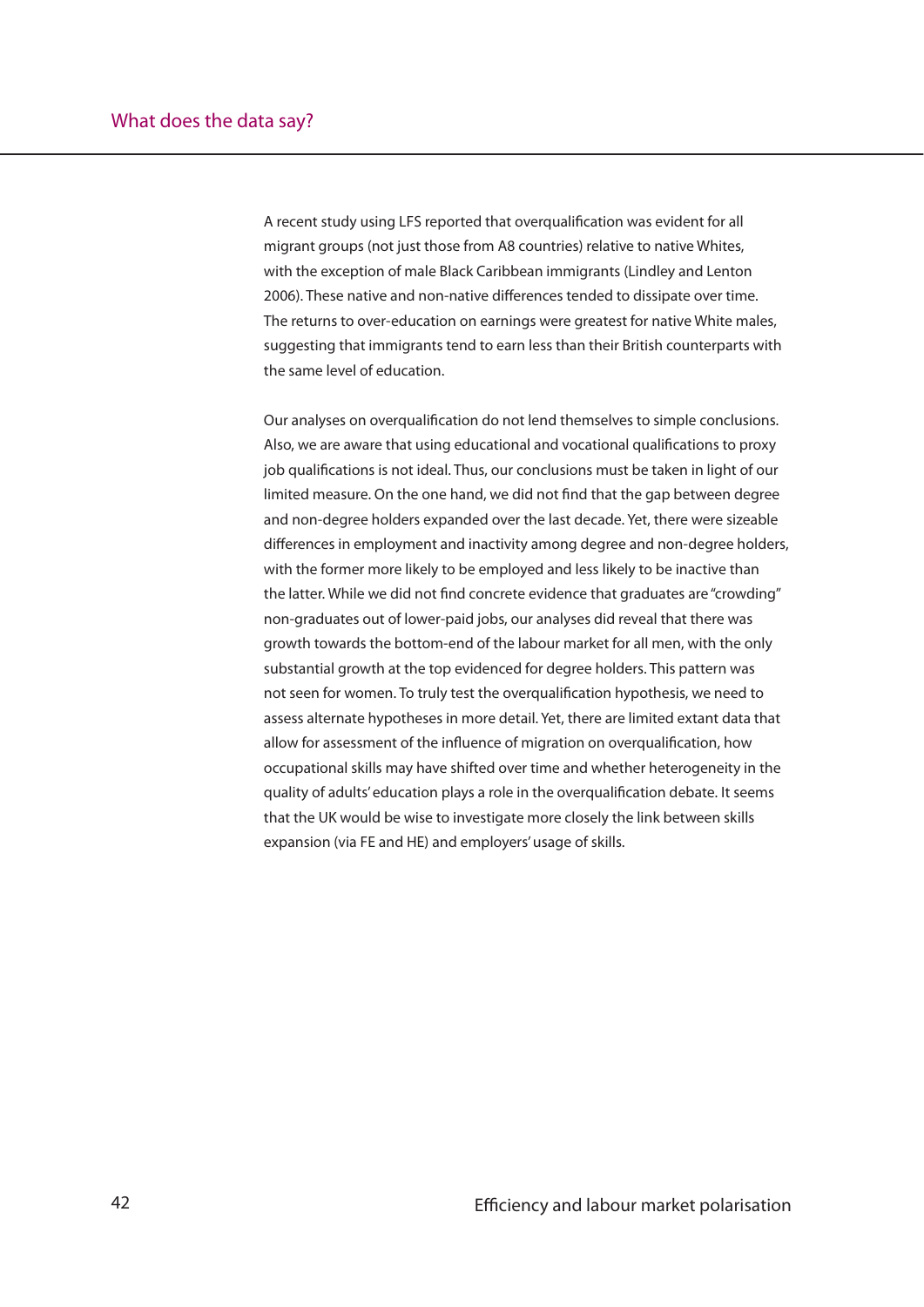We started with the anticipation that we could deliver some straightforward answers to some straightforward questions about whether the growth of the knowledge economy was bifurcating the labour market in terms of employment opportunities and the wage structure. We also explored whether a contributory factor was an over-supply of knowledge workers (graduates) adversely affecting the employment prospects of non-graduates. The reality turned out to be much more complex.

The knowledge economy gets a reasonably clean bill of health as far as overall polarisation between good and bad jobs are concerned. Overall, we agree with more recent analyses that the story of the 1980s of a disappearing middle and the creation of an hourglass economy has changed to a much more stable labour market, with the main shift being the continued expansion of well-paid jobs at the top. Gender differences, however, continue to play a role as there is some polarisation apparent for men in 2005, but not for women. In particular, we see growth at the bottom-end among men employed in elementary occupations and growth at the top among knowledge workers.

Our overall conclusion is awkward for those who favour the skill-biased technological change (SBTC) argument, whereby computerisation is viewed as a key driver of polarisation and wage inequality. Although polarisation seems to have stabilised, the pace of computerisation certainly has not. At the very least, this shows computerisation must be only one of several factors that are driving labour market inequalities. Policies for women with children and the National Minimum Wage also likely contributed to our pattern of findings.

In terms of overqualification, the balance of evidence favours the interpretation that graduate supply and demand have at the aggregate level remained broadly in balance from 1995 to 2005. In particular, we can find no evidence that either relative wages for graduates or the aggregate returns to higher-level education have fallen.

Having said this, there are some facts indicating inconsistencies in the graduate labour market. In particular, we saw significant growth between 1995 and 2005 among graduates in occupations not typically seen as "knowledge based" work.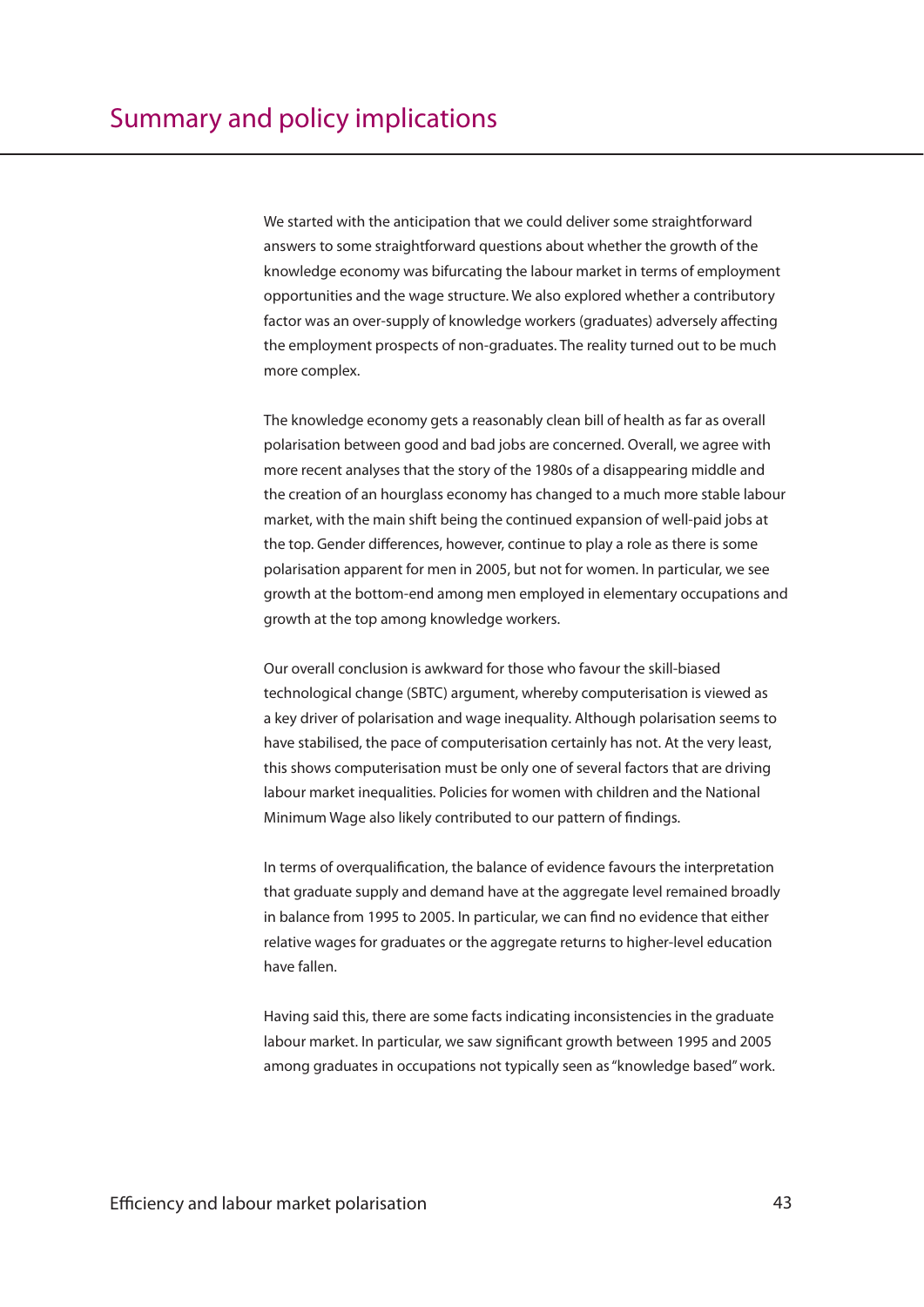This can be linked to growing polarisation for some degree holders, in the sense that graduate employment is expanding in both well-paid and poorly-paid jobs. This can be interpreted as supporting the argument of over-supply. However, this finding only applies to men: there is no evidence of polarisation for female graduates.

There are several possible explanations for our findings. First is a technological explanation, such that computerisation has eliminated many of the less demanding and more routine processing jobs within these occupational groups and enhanced more analytical and complex communication jobs that require graduate level education. This is more consistent with the view that the aggregate supply and demand for skilled labour is in balance across the economy. However, we will need to explore the evidence base for this hypothesis in more depth in the future.

A further factor may be the creation of more entry jobs in occupations such as personal care that are traditionally poorly paid but have become much more demanding as standards have risen. We also suspect migration may also have some influence on the margin, as some high-educated migrants take low-level jobs. Although it appears that migration has only a marginal impact on levels of overqualification in the UK, it may have had a greater impact on change in some basic skill occupations. What is clear is the imbalance between qualifications and job requirements among non-graduates. Many of those with even fairly basic skills appear to be overqualified for the jobs they have to do.

Whatever interpretation we put on these figures, a clear policy priority must be to address the lack of demand for skills and the poor quality of work in the bottom half of the labour market. There is some evidence that while overqualification appears to be a significant factor in many OECD economies (however poorly measured), the economic and social implications may differ and that in turn points to the importance of institutions connecting the labour market and the education system.

Although the expansion of higher education has been criticised as a misallocation of public resources, we note that by international standards the UK is investing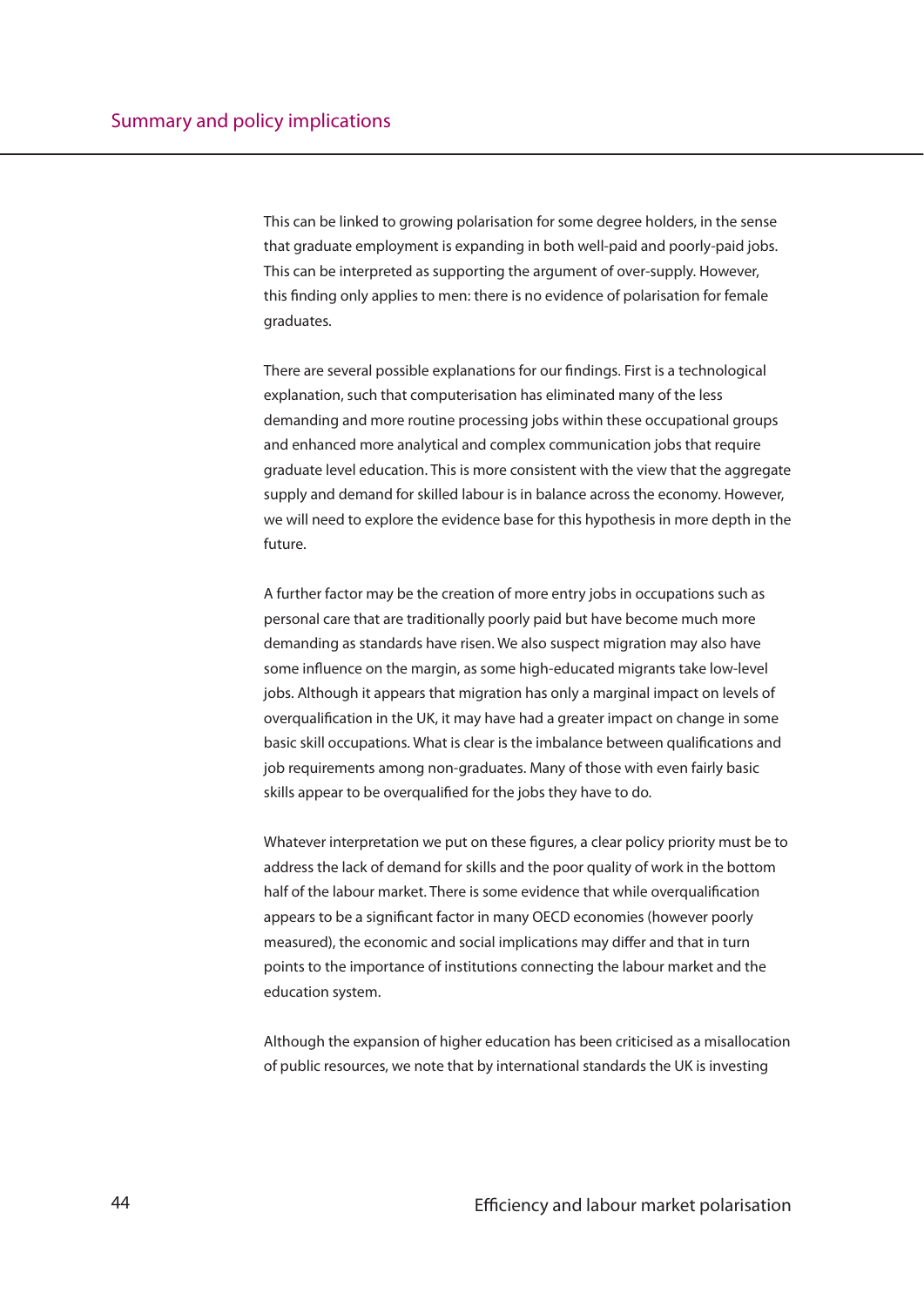less than the OECD average in higher education and more than the OECD average in the rest of the education system. Spending on vocational training support has increased significantly, albeit more could always be done. The OECD has also highlighted the big problem of unequal access to good schooling across OECD economies. The critics, however, must be surely right to emphasise the need to stimulate the demand side and the need to improve outcomes in terms of the quality of work for non-degree holders.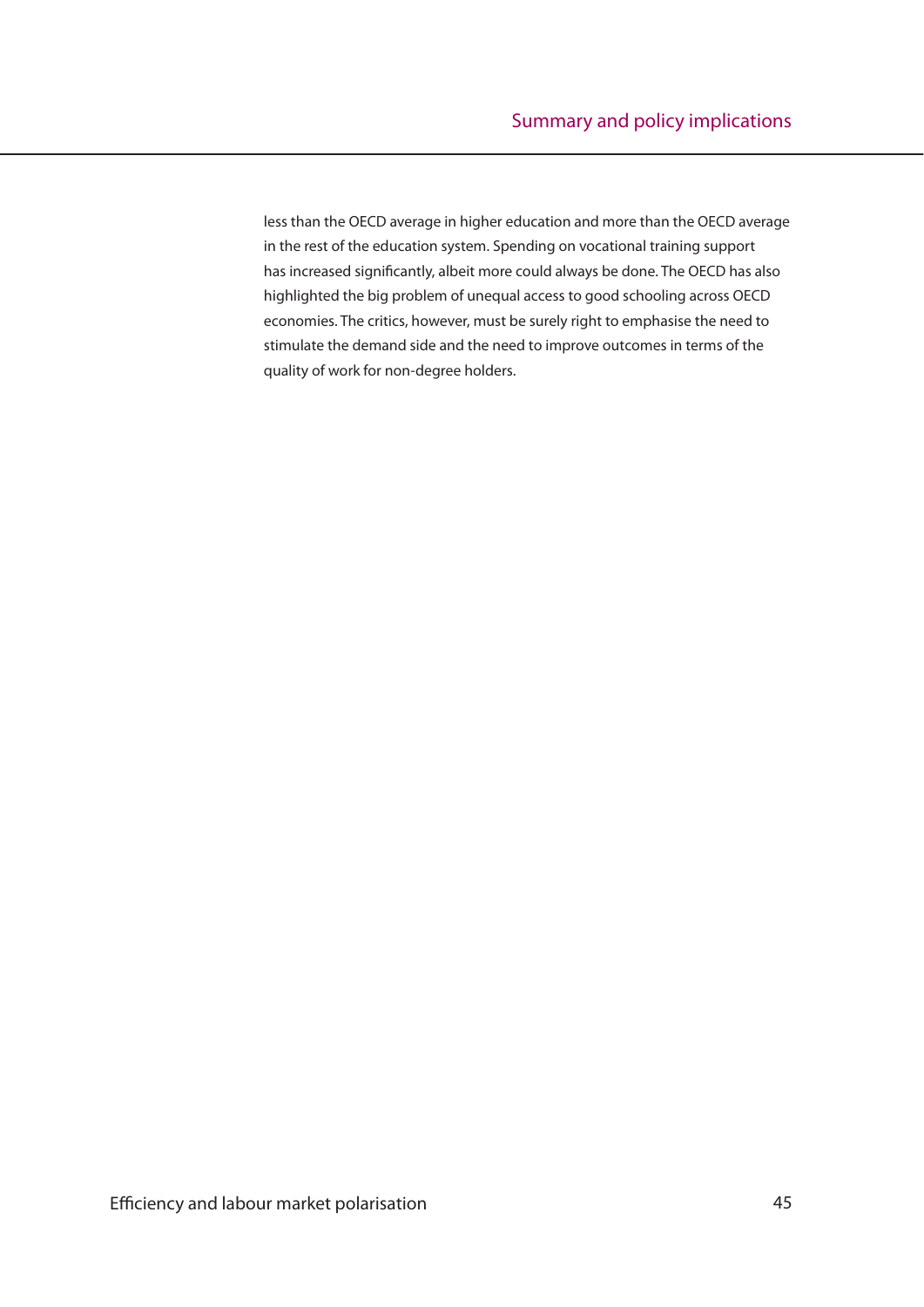Acemoglu, Daron. 2002. Technical change, inequality, and the labour market, Journal of Economic Literature XL:7-72

Autor, David H, Lawrence F Katz, and Melissa S Kearney. 2006. The polarization of the U.S. labor market, Cambridge, MA: National Bureau of Economic Research

Autor, David H., Frank Levy, and Richard J. Murnane. 2003. The skill content of recent technological change: An empirical exploration. Quarterly Journal of Economics 118 (4):1279-1333

Brinkley, Ian. 2006. Defining the knowledge economy: Knowledge economy programme report. London: The Work Foundation. Available at: http://www.theworkfoundation.com/Assets/PDFs%5Cdefining\_knowledge economy.pdf

Brynin, Malcolm, Beate Lichtwardt, and Simonetta Longhi. 2006. Overqualification: Major or minor mismatch? Colchester: Institute for Social and Economic Research, University of Essex. Available at:

http://www.iser.essex.ac.uk/pubs/workpaps/.

de Grip, Andries, and Thomas Zwick. 2005. The employability of low-skilled workers in the knowledge economy. Maastricht, The Netherlands: Maastricht University.

Dew-Becker, Ian, and Robert J. Gordon. 2005. Where did the productivity growth go? Infation dynamics and the distribution of income. Evanston, IL: Department of Economics, Northwestern University. Available at:

http://www.brookings.edu/es/commentary/journals/bpea\_macro/forum/ 200509bpea\_gordon.pdf#search=%22Where%20Did%20the%20Productivity%20 Growth%20go%22.

Dex, Shirley, Kelly Ward, and Heather Joshi. 2006. Changes in women's occupations and occupational mobility over 25 years. London: Centre for Longitudinal Studies, Institute of Education, University of London. Available at: http://www.cls.ioe.ac.uk/publications.asp?section=0001000100060009.

Elias, Peter, and Kate Purcell, 2004, SOC (HE): A classification of occupations for studying the graduate labour market. Research report no. 6, Researching graduate careers seven years on: Employment Studies Research Unit and Warwick Institute for Employment Research.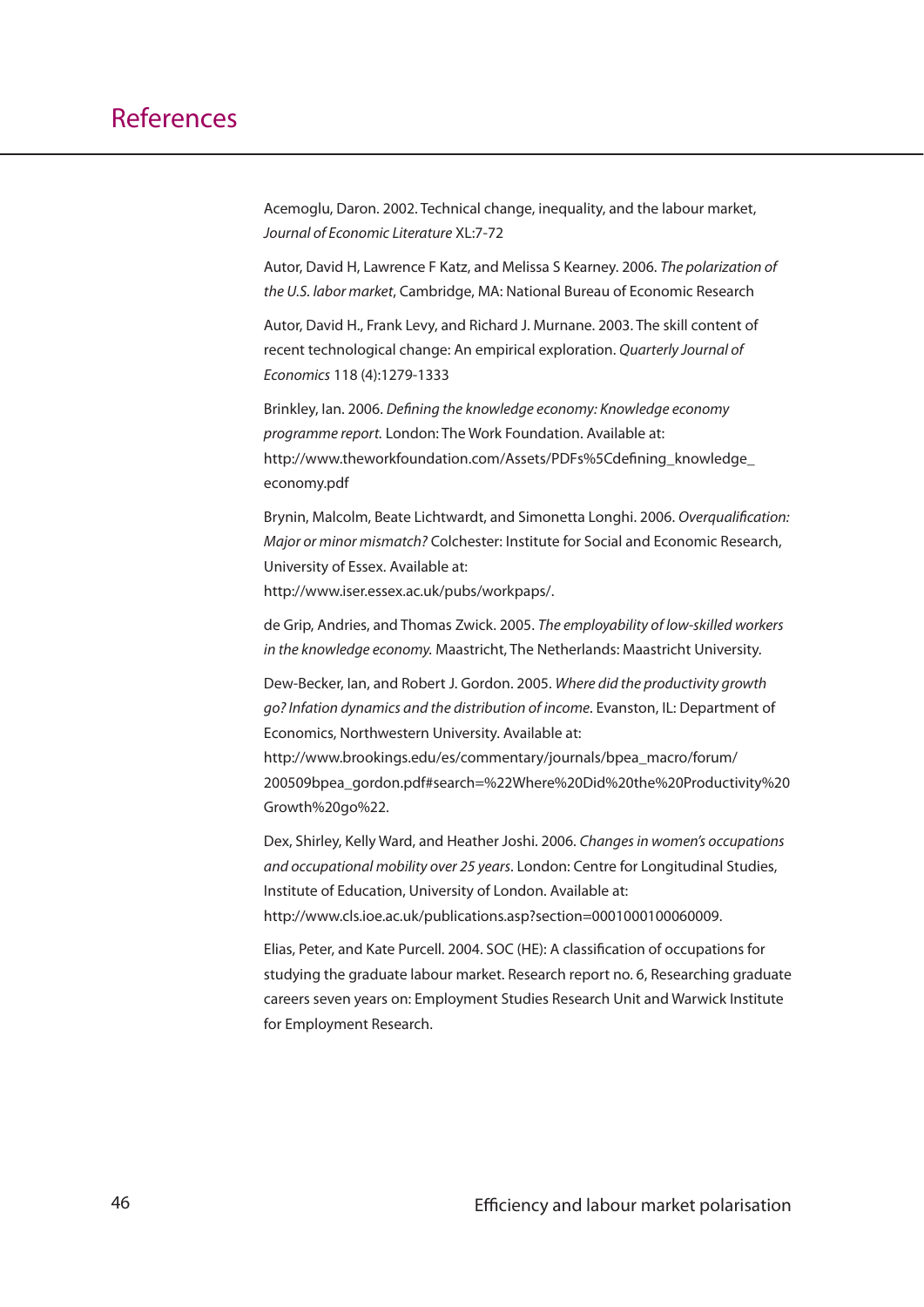Felstead, Alan, Duncan Gallie, and Francis Green. 2002. Work Skills in Britain 1986- 2001. Oxford: SKOPE, Oxford and Cardiff Universities. Available at: http://www.skope.ox.ac.uk/WorkingPapers/Workskills%20in%20Britain.pdf#searc h=%22work%20skills%20in%20britain%22.

Fitzner, Grant. 2006. How have employees fared? Recent UK trends. Employment Relations Research Series No. 56. London: Department of Trade and Industry.

Goos, Maarten, and Alan Manning. 2003. Lousy and lovely jobs: The rising polarization of work in Britain. London: Centre for Economic Performance, London School of Economics and Political Science.

Gottschalk, Peter, and Michael Hansen. 2003. Is the proportion of college workers in noncollege jobs increasing? Journal of Labor Economics 21 (2):449-471.

Gregg, Paul, and Jonathan Wadsworth. 2002. Job tenure in Britain, 1975-2000. Is a job for life or just for Christmas? Oxford Bulletin of Economics and Statistics 64 (2):111-134.

Home Office, Department for Work and Pensions, HM Revenue and Customs, and Department for Communities and Local Government. 2006. Accession monitoring report May 2004-June 2006. London: Author. Available at: http://news.bbc.co.uk/1/ shared/bsp/hi/pdfs/22\_08\_06\_migrantworkers.pdf.

Katz, Lawrence F., and David H. Autor. 1999. Changes in the wage structure and earnings inequality. In Handbook of labor economics: Vol. 3, edited by O. C. Ashenfelter and D. Card. Amsterdam, North Holland: Elsevier.

Keep, Ewart, and Ken Mayhew. 2004. The economic and distributional implications of current policies on higher education. Oxford Review of Economic Policy 20 (2):298-314.

Kersley, Barbara, Carmen Alpin, John Forth, Alex Bryson, Helen Bewley, Gill Dix, and Sarah Oxenbridge. 2006. Inside the workplace: Findings from the 2004 Workplace Employment Relations Survey. London: Routledge.

Lindley, Jo, and Pam Lenton. 2006. The over-education of UK immigrants: Evidence from the Labour Force Survey. In Sheffield Economic Research Paper Series (No. 2006001). Sheffield: Department of Economics, University of Sheffield.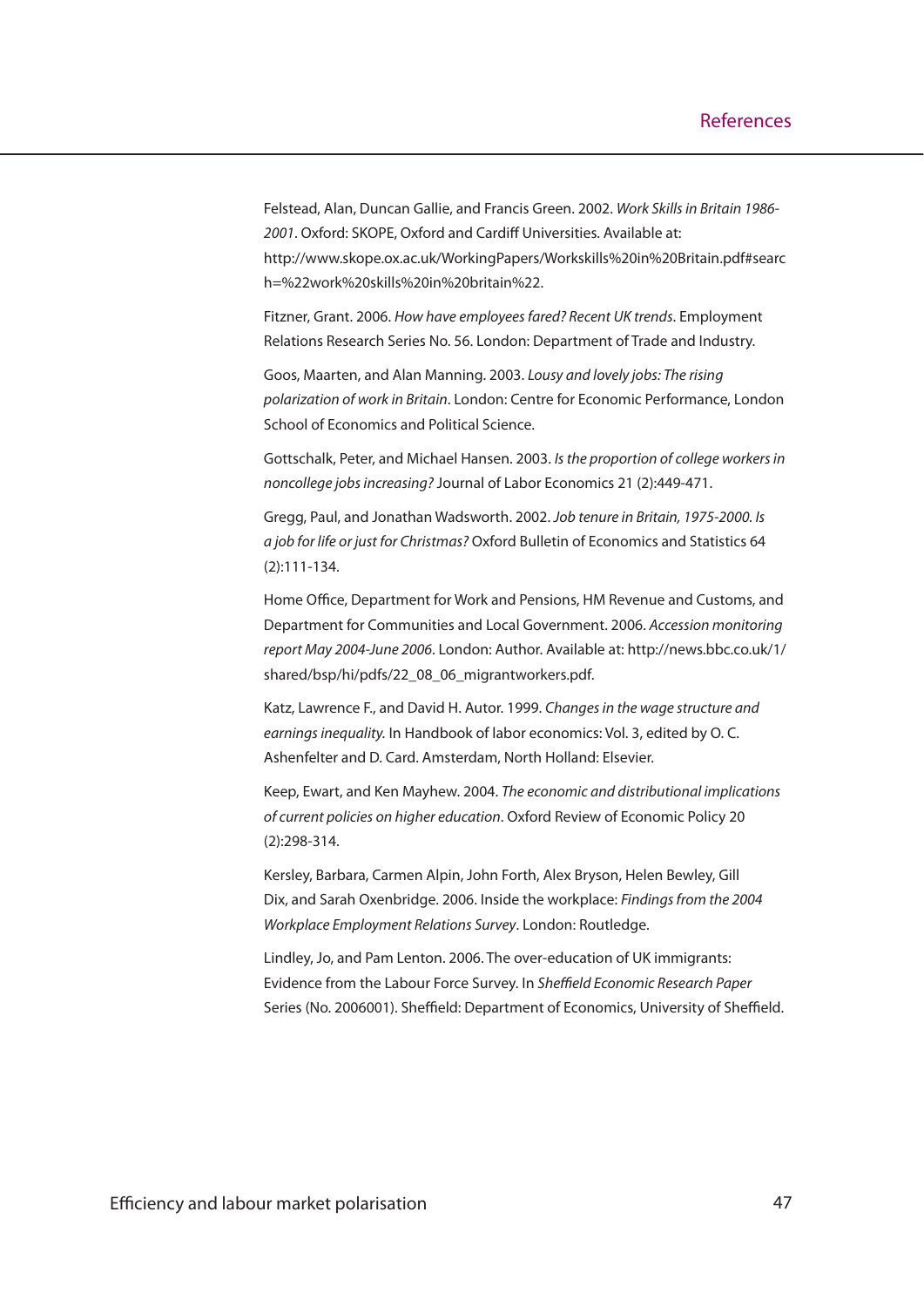Massey, Douglas S., and Deborah S. Hirst. 1998. From escalator to hourglass: Changes in the U.S. occupational wage structure 1949-1989. Social Science Research 27:51-71.

OECD. 2006. International migration outlook. Bedfordshire: OECD Publishing.

Spitz-Oener, Alexandra. 2006. Technical change, job tasks, and rising educational demands: Looking outside the wage structure. Journal of Economic Literature 24 (2):235-270.

Wilson, R., K. Homenidou, and A. Dickerson. 2006. Working futures 2004-2014: National report. Conventry: Institute for Employment Research, University of Warwick.